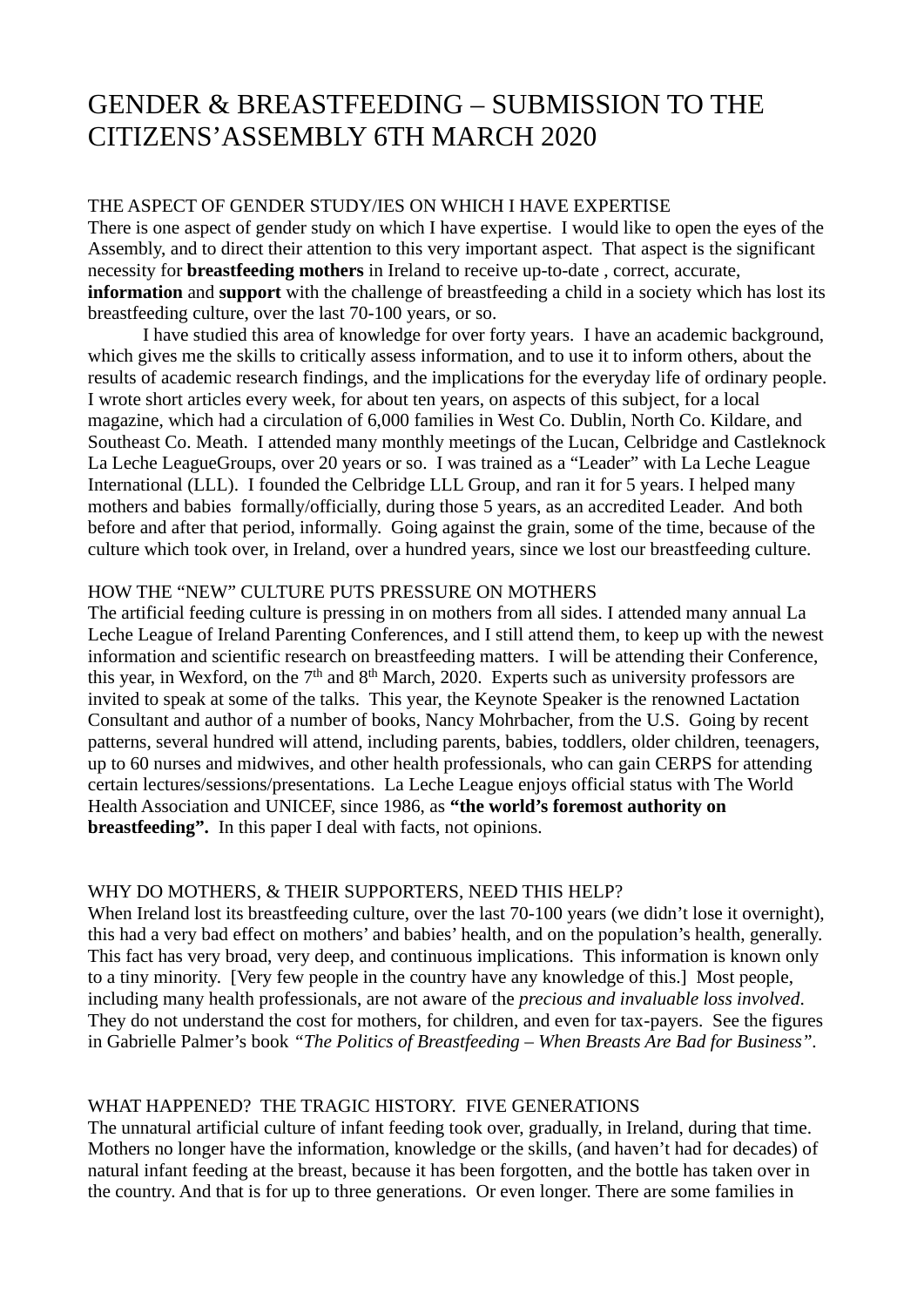Ireland who are the fifth generation of artificially/bottle fed children. It wasn't only mothers, and their own mothers, who lost that culture. Doctors and nurses lost it. Midwives lost it, and many of the other health professions who care for mothers and babies, such as neonatologists and paediatricians. And, above all other groups, the knowledge and the skills have been lost, now, by grandmothers, aunts, and the other mothers who give help and support, advice and encouragement, to new mothers, at home, in the neighbourhood, and in the community. Misinformation and superstitions also came in the way of keeping *a healthy breastfeeding culture* , some of these quite old, and some less than a hundred years on the go.

#### CHANGES IN BIRTHING

Things like the "secret" of the Chamberlen Brothers in France, the *obstetric forceps.* Not to mention the two huge movements which destroyed the natural, traditional breastfeeding culture. The first of these was the *medicalisation of childbirth*, which brought mothers to doctors, and to hospitals, to birth their children*.* The second "Big Change/Reformation" was the change to the bottle, and to artificial "milk" (breastmilk substitute/formula) for infants. This change started before the end of the 19<sup>th</sup> century. An article published in The Irish Times Health Supplement Tuesday, September 17, 2019 reported the widespread criticism voiced by many of the doctors in the Rotunda hospital before the end of the 19<sup>th</sup> century, of this change. The doctors saw the terrible damage which artificial "milk" (breastmilk substitutes) was doing to mothers and children. But even then there was n't much they could do about it. Even a hundred years later, lack of information, misinformation, misunderstanding, denial, and lack of information are wide-spread, even among the specialists who look after mothers and infants. Even today, Ireland has one of the lowest rates in the world of natural infant feeding. [Britain is even lower.] We had lost our natural infant feeding culture, and still have, although we do now have wonderful people, working hard trying to reverse the "Reformation", and *restore our natural infant feeding culture to health*. More on this below.

THE *"REFORMATION"* [LITERALLY, IN IRISH, "THE CHANGE OF RELIGION"] - *"THE LARGEST UNCONTROLLED EXPERIMENT EVER CARRIED OUT ON HUMANS"* That is how someone described the Significant Change in the way newborn babies are fed, for the first year or two, which happened during the last century, in the Western world. I call it *"The Reformation"* jokingly. But it is no joke. The very opposite, in fact. The *"Reformation"* , which happened in the last century, continues, with very little change, since. I don't remember where I saw that quote, or who said it, but it certainly has a certain truth to it. As I said above, there are major, and very serious implications. The implications involve the following aspects: politics, social and cultural matters, personal, family and above all, health aspects.

THOUGH LOTS OF INFORMATION IS AVAILABLE TO MOTHERS, MOST OF THEM DO NOT SEEK IT FROM THOSE WHO CAN BEST ASSIST THEM, BECAUSE THEY DO NOT UNDERTAND THE NEED, THE BENEFITS, AND THE WELCOME THEY WILL BE GIVEN Nowadays mothers depend on seeking out the information, themselves. Not only must they seek the information and the skills themselves, but they must seek it from the tiny minority of women (and they are mainly women) who have that wealth. This could involve a long road journey. I once got a call for help from Washington! And I also got a call from a priest who wanted help for his housekeeper! Most of our doctors are unable to help mothers. There is every chance that this fact will astound my readers. Studies sought by the organisation *World Breastfeeding Trends Initiative*  (WBT*i*) show this to be true, unfortunately. This research studied the training modules taken by different health professions who help mothers. See WBT*i* below.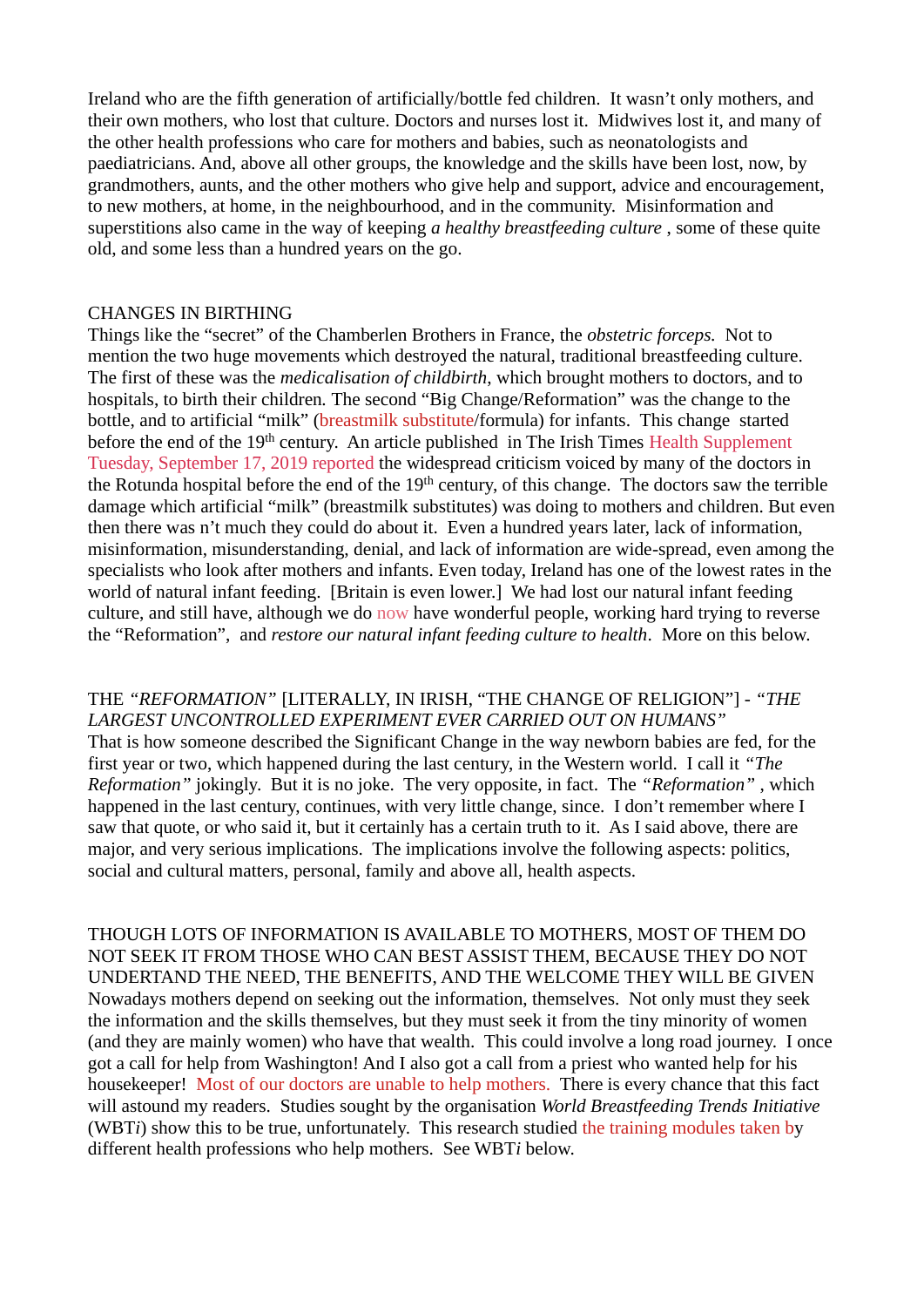THE BELIEF WHICH MOTHERS HAVE, THAT EVERY HELP & ALL INFORMATION WILL BE GIVEN TO THEM IN THE MATERNITY UNIT, WHEN THE BABY IS BORN There are many mothers who believe that. If this were so, there would be no need for this Submission from me. But, unfortunately, this is far from being true. Exactly the opposite, in truth. And very few in this country understand that that is how it is. And that it is not any group's fault.

#### HOW DID THIS TERRIBLE SITUATION HAPPEN?

It would be as nonsensical to ask how has it happened that so many patients are waiting for a bed in Irish hospitals, or on appointments! [I wrote this before we had to take steps re COVID 19.] It is a very sad story, with terrible consequences, but the story is far too long to recount here. In summary, it is because accurate, up-to-date training is not given to doctors, and to the other health professionals who look after mothers and their babies. Other aspects, such as the huge corporations who market breastmilk substitutes, and the dishonest, unethical marketing which aggressively markets /pressures those products at doctors and at maternity units. More about this below. The area of information which doctors, etc. most need appropriate training for, is how suckling and breastfeeding works. And **doesn't!** Misinformation abounds strongly in hospitals, despite the great efforts of the people who labour to replace this with accurate, authentic, scientific information. It is an upward battle! Although the situation is improving a little, **many health professionals are ignorant about this entire area of knowledge.** Many mothers have to seek information from doctors, nurses, and other health professionals. The biggest difficulty here, is that most of them do not have the experience, the training, the understanding, or the skills to help mothers to establish breastfeeding. And worse still, **mothers do not understand that. Nor do the health professionals understand that they do not understand. And that they are extremely lacking in knowledge on these matters.** The knowledge and skills required by professionals to help breastfeeding mothers, and those they require to help the majority of mothers in Ireland, who bottlefeed their babies are completely different. As far as I am aware, only one country has a relatively complete account of their loss of their breastfeeding culture, and its replacement by the bottle. That country is Australia. That account is Maureen Minchin's excellent book *Breastfeeding Matters – What We Need To Know About Infant Feeding.*

HEALTH PROFESSIONALS DO NOT UNDERSTAND THAT THEY ARE UNABLE TO ASSIST MOTHERS WITH THE "HOW TO". THE RESEARCH OF THE *"WORLD BREASTFEEDING TRENDS INITIATIVE"* (WBT*i*) & THE FRIGHTENING IGNORANCE IT REVEALS AMONGST DOCTORS & OTHER HEALTH PROFESSIONALS And **they do not understand that they do not understand.** Although things are improving, slowly, very slowly, research done by the *World Breastfeeding Trends Initiative* (WBT*i*) illustrated that reality significantly a few years ago. See below *"World Breastfeeding Trends".* Thank God, and thanks especially to La Leche League International, health professionals are, in recent years, receiving better information and better training. The World Health Organisation and UNICEF (often in cooperation) have taken very practical steps to provide training courses for the better training of doctors, midwives, and other health professionals. See below.

#### *"THE WORLD BREASTFEEDING TRENDS"* ORGANISATION'S RESEARCH *& THE*  SCANDALOUS LACK OF INFORMATION IT DISPLAYS OF DOCTORS & OTHER HEALTH PROFESSIONALS' TRAINING RE BREASTFEEDING – OR LACK OF IT This research found that doctors had completed the fewest (very few) of the standard training

modules for helping mothers with breastfeeding. Those who had completed all or most of the modules are the volunteer helpers, such as La Leche League Leaders. Professional Lactation Consultants had completed all of the models. They could not be certified or registered otherwise.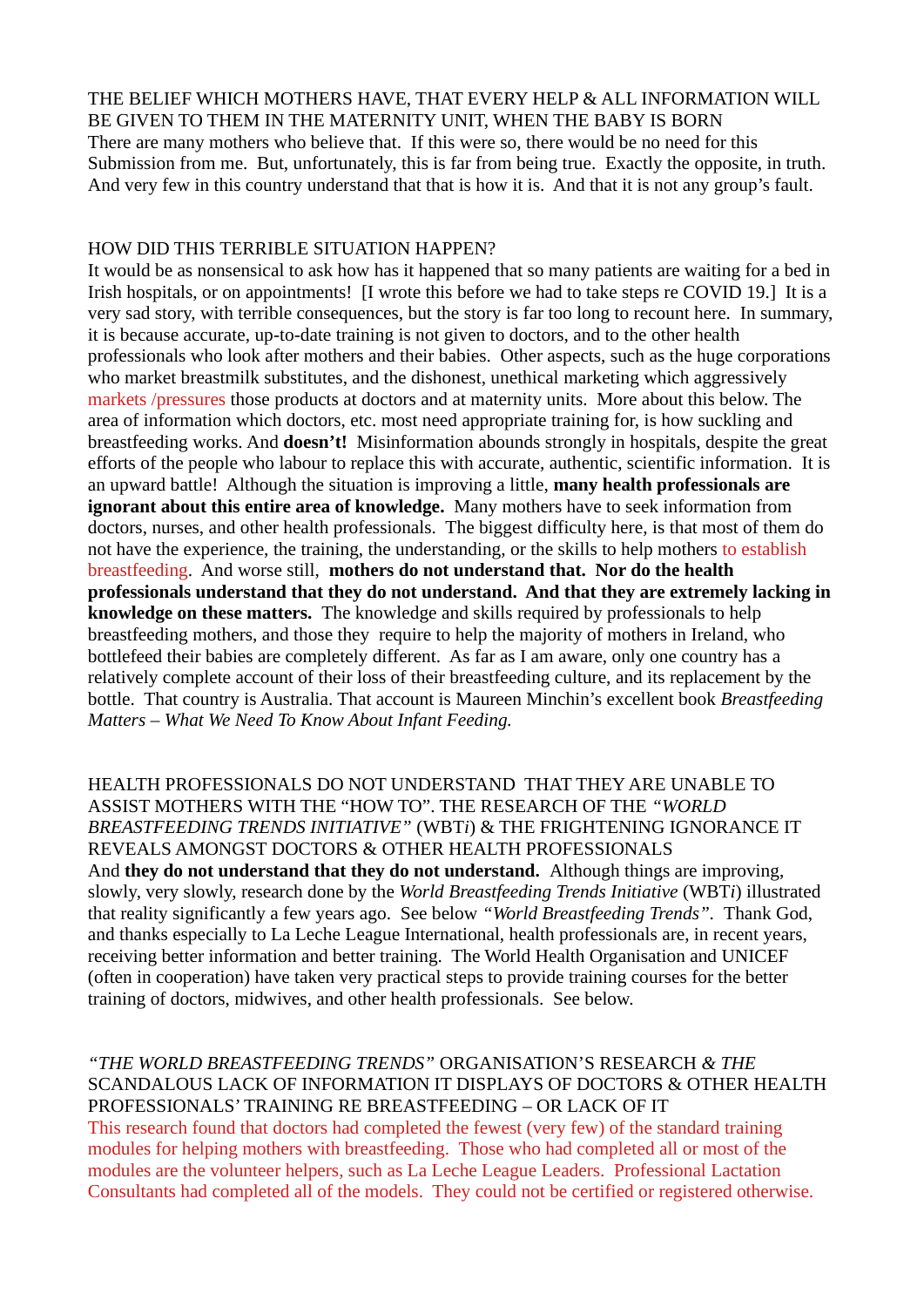#### HOWEVER KNOWLEDGEABLE & TRAINED AN INDIVIDUAL OR A GROUP IS, IT IS NOT SUFFICIENT. OTHER THINGS MATTER MUCH MORE THAN **KNOWLEDGE,** IN THIS **INSTANCE**

Kindness, encouragement, a big warm heart, encouragement, human personal skills, and, above all else, **time**; these things are much more important than knowledge - however important it is. It is not that health professionals don't have these qualities. But voluntary helpers have **the time** to be there for mothers, and to give them **continuous** help and support. If a mother lacks knowledge, confidence, faith, and confidence in her own ability as a mother, all the knowledge in the world cannot give her that ability to be *"Breastfeeding In A Bottlefeeding Society"* (the theme of a conference for health professionals in Croke Park, some years ago.) However great the knowledge of professionals about research, statistics, academic knowledge, benefits, etc., it is **a completely different thing to actually breastfeed.** Feeding a baby artificially with a bottle is so different from natural feeding, physically, culturally, and especially from the point of view of the family network, friends, and helpers (professional and voluntary), which is the norm for artificial feeding. It is an enormous challenge for a mother to make the natural choice, and to continue with it, despite the major difficulties (the biologically normal versus the culturally normal). It is not that it is difficult, physically to nourish a baby at the breast.

#### THE UNDERMINING OF BREASTFEEDING CONFIDENCE & KNOW-HOW CAUSED BY THE LOSS OF OUR BREASTFEEDING CULTURE A CENTURY AGO

Where the difficulties arise, are in the "new" culture (this 70-100 years) of artificial infant feeding, in the information, the misinformation, and in all the other aspects of that culture which are false/lies, in the major challenge for the new mother and new father, of facing this culture, completely alone, without proper information, without proper understanding, without proper support, agus without strong self-confidence, and many other qualities. All these aspects *undermine* the natural ability, the natural desire, and the natural right which new parents have, to make the natural choice, and to enjoy it, and to experience satisfaction and pleasure in so doing. Their families, their helpers – including professionals, relations, friends, neighbours, are not aware that their lack of understanding, their lack of information, are taking from the confidence of breastfeeding mothers, their satisfaction, their enjoyment, their effectiveness and success . A very small insight into how much the loss of our breastfeeding culture disturbs and distresses new mothers, is described in the next section.

#### OUR CULTURE & EMBARRASSMENT, SHAME, SHYNESS, ETC.

It is strange that the word "náire" (an abstract noun) in Irish has two meanings, which are completely contrary to each other. "Náire" can mean shame, modesty, shyness ........ The word "náireach" (adjective) means "shy, modest, timid, "embarrassed". And the word "mí-náireach" means "shameless", "shameful" "disgraceful". A field day for the psychologists!

My son (37) believes that embarrassment, above all else, is the reason for the very low breastfeeding rates in Ireland, both *initiation* and *continuation.*

#### THE MATERNITY HOSPITAL SYSTEM – THE DEATH OF THE BREASTFEEDING CULTURE.

This is much too long a story to relate here. [Read Maureen Minchin's book, and you'll have a good idea.] However, it is very important that we would understand the terrible damage wreaked by maternity hospitals, by doctors, nurses, midwives, to the breastfeeding culture we enjoyed, the one we are trying to restore. None of them did this intentionally. But it destroyed any chance mothers had of breastfeeding satisfactorily, effectively, and pleasurably. The régime of customs,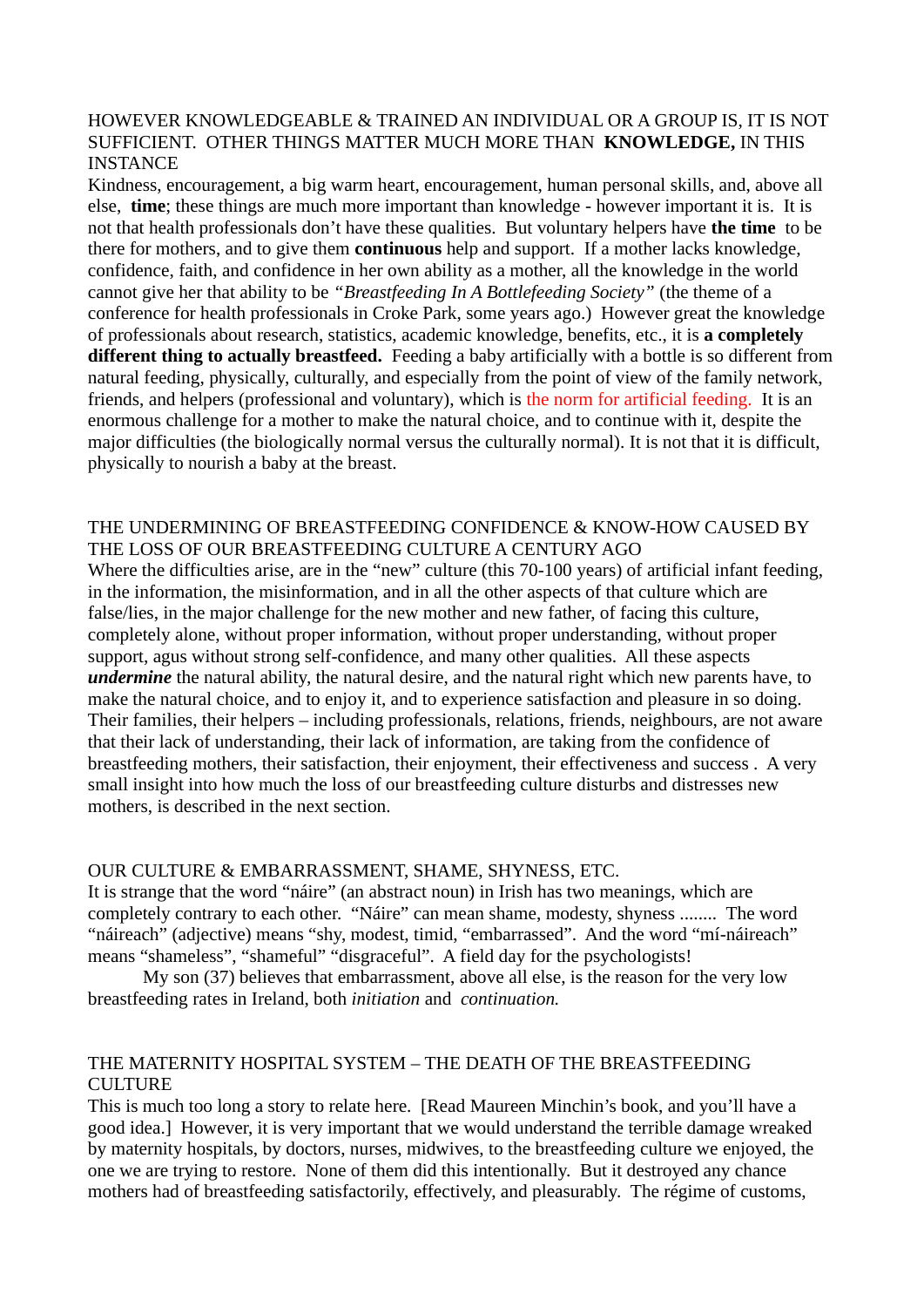especially the belief régime, which replaced the old breastfeeding culture, was based on widespread lack of information about how breastfeeding works. For example, it is now known that the more frequently, and the longer a baby breastfeeds, the more milk the mother will have. This is the complete opposite of the understanding which came, and still persists/abides, after "The Reformation". The suckling of the baby is what provides the milk supply, and which builds the milk supply. The more frequently and the longer the baby suckles the breast, the greater the mother's milk supply.

#### THE PAINFULLY SLOW RESTORATION

Gradually, up-to-date, accurate, scientific information is coming on stream. Small scattered groups of us have been in the know this forty or fifty years. It is painful to think of all the mothers who wanted to breastfeed, and who didn't succeed. We did our best, voluntarily, to help the mothers around us, and we succeeded in some cases, **despite the system and despite "The Reformation".**  It is a cause of great dismay and sorrow to us, that we didn't succeed with all the mothers we helped. So much lack of information, misinformation, customs and erroneous beliefs ruled during the "Reformation", that it would have been very difficult even for a special, trained, paid band of helpers, to turn the "Reformation" round, never mind a small scattered group of volunteer helpers. The unfortunate mothers did not have the necessary information, understanding, the confidence, or the guiding skills, available to them. Nor did they know that **it was available to them.** Nor to get it from the right people. What was more important than anything else- and this is the most important of all – and the most influential – mothers were no longer surrounded by a breastfeeding culture. Not only that, but there was pressure from all sides which pushed againt a natural feeding culture. This surrounded mothers, and kept pressing in all around mothers, at home, with relations, with neighbours, with the "health" system, in the community generally, with the attitude, the experience, the knowledge, of the whole people. This was an insurmountable obstacle even for many mothers who wanted to breastfeed. As we shall see below, there was one more major obstacle. This was the new and highly profitable artificial infant feeding industry, and its powerful and ruthless chiefs.

BUT THERE WAS ANOTHER ENEMY – A DARK, IMMORAL ENEMY, WHO DIDN'T CARE FOR THE LIFE OR THE HEALTH OF MOTHERS OR BABIES. THAT ENEMY, ABOVE ALL ELSE, WAS THE NEW MARKET WHICH CAME, FOR BREASTMILK SUBSTITUTES The author Gabrielle Palmer, in her little book *"Why Breastfeeding Matters"* has a short account. She has a more complete account in her original book *"The Politics of Breastfeeding – When Breasts Are Bad for Business."* This book is so frightening, and it angered me so much to read it, that I couldn't finish it for years. It is very hard to swallow these terrible events - scandal after scandal, lies after lies, shame after shame, disgust after disgust. More about these two books, and about Gabrielle Palmer, below.

#### THE DIFFICULTIES – THE HISTORICAL REASONS

There are notable historical reasons which left our country without its ancient breastfeeding culture, and a very different artificial culture in its stead, which most of our mothers have known nothing about, especially as they grew up, in their own communities. Only 51% of mothers in Ireland initiate breastfeeding currently. Most of that 51% stop breastfeeding after a few days, a few weeks or a few months. Since 1992 The World Health Organisation (W.H.O.) recommends that babies be fully breastfed *"into the second year and beyond".* That is also what the world's foremost paediatric authorities recommend. For example, the American Academy of Pediatrics. Many mothers - and fathers – in Ireland have never even seen a baby being breastfed. Not to mention being familiar with breastfeeding. They may have seen an extremely poor woman doing it, in an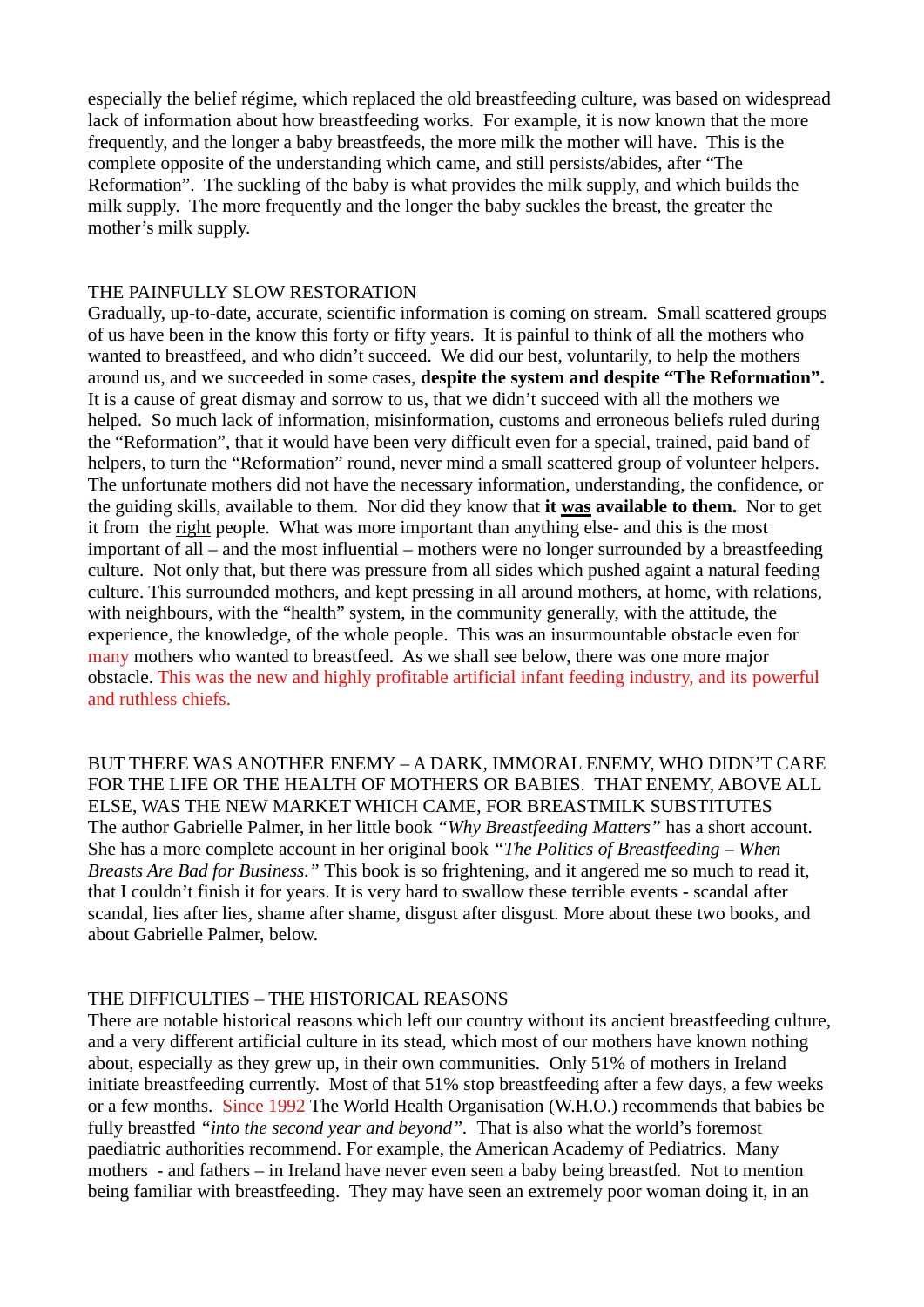occasional piece of reporting from the poorest countries in the world, in disaster zones. Most Irish people believe the natural way to feed a baby is with a bottle. They are unaware that the majority of the world's babies are breastfed. And that that is how it has been for between 3 and 4 million years. They do not understand that it is in English-speaking countries that babies are mostly artificially fed. And they have no understanding that this is a terrible loss for themselves, for their babies, and for the whole country.

#### OTHER REASONS

Only a very small band of women, who work on a voluntary basis, have the knowledge and the appropriate skills to help mothers. Not only that, but only a very few in the country understand that, and know it. Those whom mothers would naturally ask for help do not understand that they cannot help mothers. They do not understand that they lack both the information and the skills which mothers need from them. However knowledgeable doctors or nurses are about the benefits of breastfeeding for mothers and babies, this knowledge is of no use to mothers whose need is to know **how to breastfeed** their baby happily and satisfactorily. Misinformation is widespread, and lack of information, and lack of knowledge, about **how breastfeeding works**. These people do not understand that being natural does not mean being *intuitive* or easy or simple. Many unfortunate mothers blame themselves, when they do not succeed in breastfeeding naturally, and satisfactorily. The mothers who did not choose to breastfeed are often tormented with sorrow, disappointment, self-blame, self-accusation, and "guilt". When mothers do not have the information and understanding about how to initiate breastfeeding, nor how to get help, it's hardly their fault, their responsibility, or their "guilt". Lack of education, lack of experience, lack of understanding, these are the things which ruin breastfeeding for so many mothers. These things need to be provided for mothers. Strong support is required from the State. Not only is it the State's responsibIlity to provide the necessary information and support to mothers and to their helpers and supporters. The State also has a very serious responsibility in relation to the immoral marketing, which undermines the confidence and ability of mothers to breastfeed. This has continued now for nearly a century (!). Yes, a century!

#### INVESTING HEAVILY IN THE NEW ARTIFICIAL BABY-FEEDING RÉGIME & ITS

DESPOTS - THE UNETHICAL MARKETING OF BREASTMILK SUBSTITUTES The huge multinational food company, has engaged in the marketing of breastmilk substitutes for almost a century. Since the 1930s. No wonder mothers have been led astray! has not continued its marketing of *"breastmilk substitutes"* in an honest, honorable, ethical way, since the 1930s. Some aspects of this scandalous, ugly story are described by Gabrielle Palmer in her book *"The Politics of Breastfeeding – When Breasts Are Bad for Business".* And also in the short version of the book *"Why Breastfeeding Matters",* published by Pinter & Martin in London in 2016.

#### ANGER, ANGER, ANGER

Talk about dirty, lying, ugly, lethal politics! It is extremely difficult, especially in a short paper like this, to convey the destruction, the slaughter, the ill-health, and the many lives – millions of them – all over the world, which are destroyed, extinguished, by this killing marketing. Despite the International Code, *"The International Code Of Marketing of Breastmilk Substitutes"* being legal for decades, it is constantly being violated by huge multinationals such as and various others. Gabrielle Palmer, in her two above-mentioned books, gives an account of this terrible scandal, which has continued and intensified since the 1930s. Reports are available from UNICEF & The World Health Organisation which damn multinationals, especially [Redacted], and also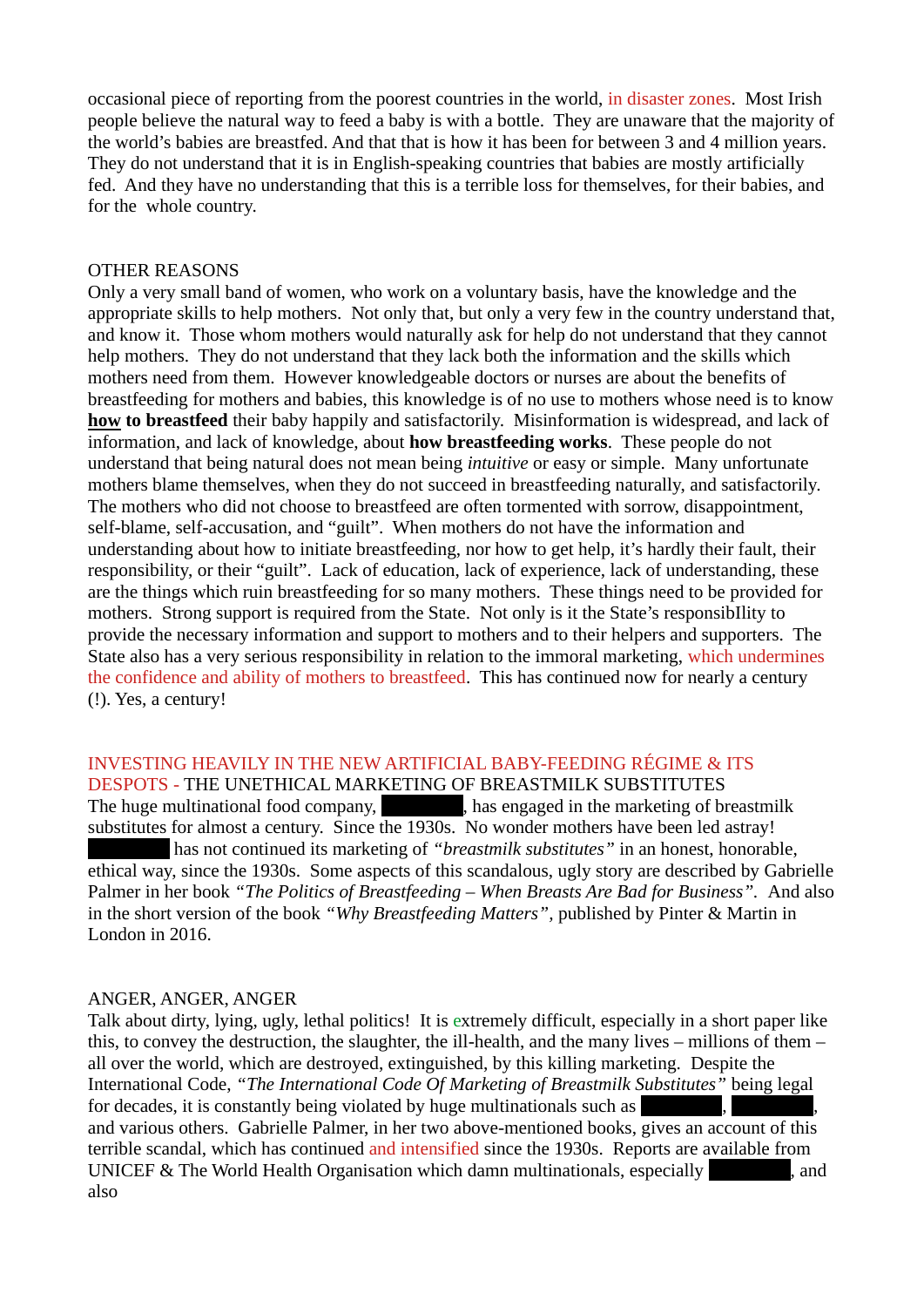certain governments, in connection with their misbehaviour, negligence, their evil work in misleading and misguiding people, for nearly 100 years now. For quite a few years the scary figure of two milliion babies dying, every year, up to about 10 years ago, has been reported by UNICEF, as a result of *"the aggressive and unethical marketing of breastmilk substitutes".* These babies were mainly from the poorest peoples and the poorest countries in the world, where not only do people not have the money to artificially feed their babies. But also where it is not safe, in any way. And of course, the multinationals never tell their poor customers about the terrible harm which it does to themselves and to their infants, to give them that stuff. The whole scandal is a cause of terrible anger. The violation of the Code is happening in Ireland and the U.SA. And in many other rich countries. Huge numbers of infants are dying because of it. Mothers suffer illhealth because of it, lifelong. As do the infants who do not actually die from it.

#### ONLY A VERY SMALL NUMBER (MAINLY MOTHERS) UNDERSTAND THESE REQUIREMENTS OF MOTHERS

The women who help mothers in this way are volunteers. There is a limit to the time they can give to mothers. Included in the group of mothers who offer assitance to other mothers, are the Leaders of the voluntary organisation La Leche League, breastfeeding counsellors with *"Cuidiú",* The Irish National Childbirth Trust, and qualified Lactation Consultants. The course approved/vetted for the latter qualification by the International Board of Certified Lactation Consultants (IBCLC) is a fouryear course, the quivalent of a B.Sc. (Hons). See below the Irish National Childbirth Trust, and registered Lactation Consultants.

## VERY FEW OF THE PROFESSIONALS WHO SHOULD HELP MOTHERS, UNDERSTAND THAT THEY HAVE NEITHER THE KNOWLEDGE NOR THE SKILLS

Breastfeeding is not an illness. Rather it is an extremely healthy, wholesome and valuable thing for the whole countrty. Doctors and other medical and nursing professionals have a certain amount of training about the benefits of breastfeeding. But they have neither the training nor the qualifications, nor have most of them the understanding, to know how to help mothers to breastfeed naturally at their breast. See WBT*i* below.

NOT ONLY ARE THE PROFESSIONALS NOT KNOWLEDGEABLE NOR SKILLED & NEITHER DO THEY UNDERSTAND THAT THEY ARE NOT. BUT THEY HAVE MANY FALSE OPINIONS, SOME OF WHICH ARE MYTHS, WHICH MISGUIDE MOTHERS The following books contain excellent accounts of this fact: (for authors, see Bibliography) *The Politics of Breastfeeding, Why Breastfeeding Matters, The Womanly Art of Breastfeeding, The Attachment Parenting Book, Breastfeeding & Child Spacing – The Ecology of Natural Mothering, BreastfeedingMatters – What We Need to Know About Infant Feeding, Breastfeeding – A Guide for the Medical Profession* and more*.* See Bibliography for authors.

#### IRELAND'S BREASTFEEDING FIGURES

The number of mothers breastfeeding in Ireland increased in the last 20 years or so. Over 50% now initiate breastfeeding. However, that figure falls rapidly. In the U.S.A. over 70% of mothers now initiate breastfeeding. In Norway and Sweden 98-99% of mothers breasfeed. Many continue for a year or more. Especially now that Swedish mothers do not legally have to place their babies in state crèches until they are 18 months. Most mothers in Sweden do not place their infants in a crèche until they are 18 months.

The artificial infant-feeding industry wasn't long filling the void left by the loss of the 3-4 million-year-old breastfeeding culture. This industry grew exponentially. It soon provided all the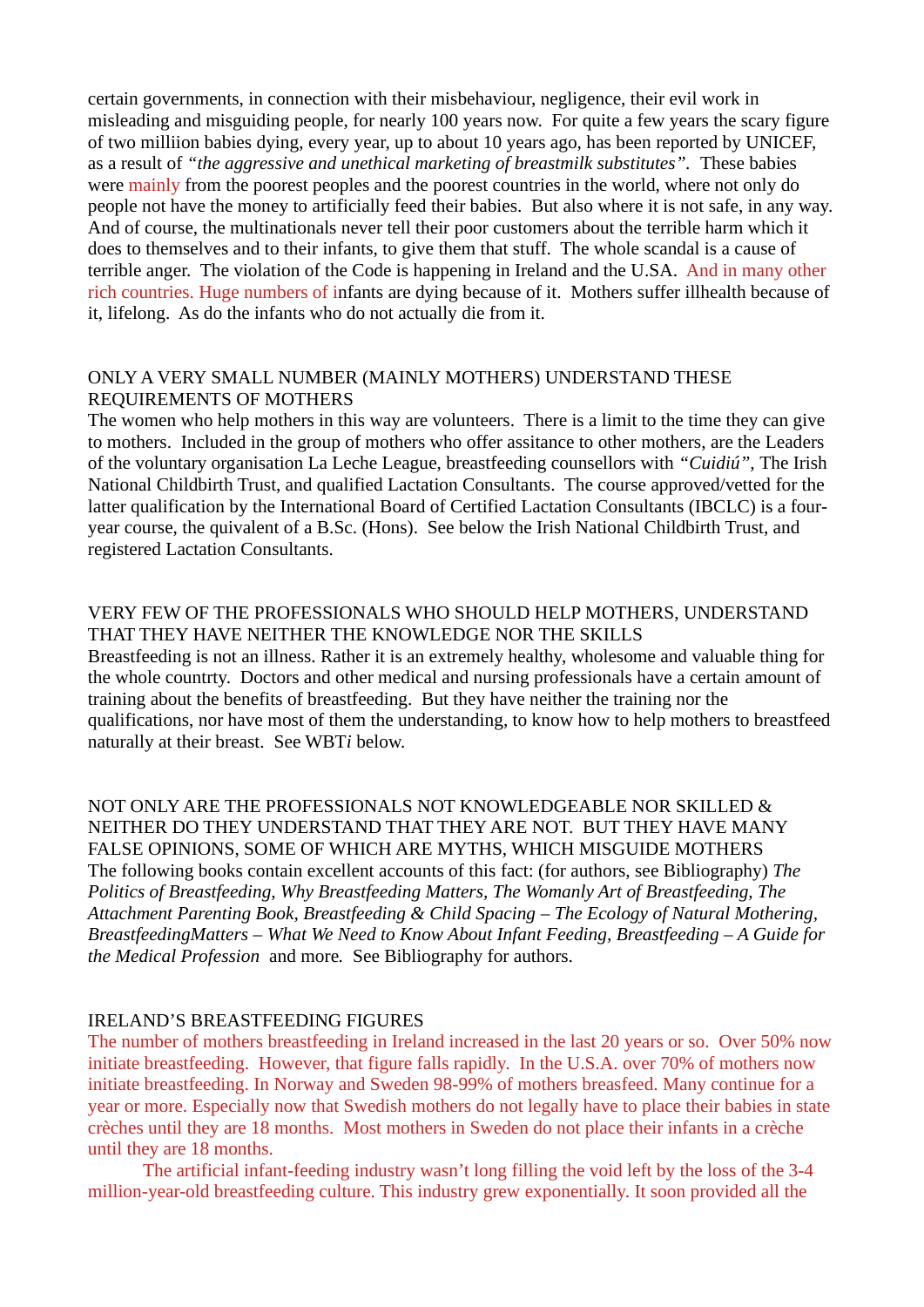breastmilk substttutes for the huge new market for "baby-milk". This market became more and more powerful, very well funded, stood to make (and still does) huge profits, had huge political and economic power, and above all, was all but invisible, was hidden, and deceitful, as many markets are. Furthermore, it carried out its marketing aggressively, unethically, for monetary profit (totally and solely profit-driven, no matter what the terrible consequences for babies and mothers. Even deaths on a huge scale.) One of its most insidious activities was **"breastmilk research"**, from which platform it assiduously marketed its unhealthy, damaging, health-destroying products, which they hailed with very clever and false advertising. As they still do.

UNICEF UK'S *"BABY-FRIENDLY"* ORGANISATION LAUNCHES NEW POLICY/CAMPAIGN In January 2019 the UNICEF UK *"BABY-FRIENDLY"* organisation announced a new policy and campaign. The *"Baby-Friendly Initiative"* is an integral part of UNICEF policy for babies. The *programme* of the *"BABY-FRIENDLY HOSPITAL INITIATIVE"* is a central part of it. Another part of it is the *"TEN STEPS TO SUCCESSFUL BREASTFEEDING"*. Only three of our 19 maternity units in Ireland have yet been granted *"Baby-Friendly" status by UNICEF.* The reason/s for why this is, is/are a very political issue.

#### DOCTORS, NURSES, ETC.

**Medical doctor Ruth Lawrence has published an excellent textbook on breastfeeding for health professionals:** *"Breastfeeding – a Guide for the Medical Profession".* But I wonder how many doctors who care for mothers and infants even know of its existence? It is significant that it was published by La Leche League International, not by medical publishers. As mentioned above, the "World Breastfeeding Trends" organisation found, from its major study on the training of maternity health professionals that doctors had the least training in the relevant modules to help mothers with breastfeeding difficulties. The best-trained were found to be volunteers such as La Leche League Leaders.

#### A CHALLENGE WHICH IS MUCH GREATER THAN LACK OF INFORMATION IS **MISINFORMATION**

Most doctors and nurses are misinformed about breastfeeding. This misinformation is deeply rooted now, throughout the country, and is long-held now for up to 100 years. It is far more difficult to correct this misinformation and to change it than it would be to give completely new, different..... information. The beliefs and the customs of the artificial, unnatural culture of bottlefeeding is so well-established now in our culture, since we lost our wholesome natural breastfeeding culture, that it is extremely difficult to change it. It follows from that that it is extremely difficult to disestablish, to uproot, to change, and to stop pushing its bad habits and beliefs at mothers. But it is not impossible. VIETNAM DID IT. It would be worth our government's while to follow their example. It would save a large sum for the Depatrtment of Health. The public's mind needs to be change, especially women's. The way people think, especially, mothers, about infant feeding needs to be changed.

#### THE HUMAN NORM

Most Irish people have no experience of the natural nourishing of a baby. They don't know that. They don't understand it. And they don't believe it. It is a big challenge to fundamentally change that idea. There was an ad on the television (RTÉ) many years ago for ?Telecom? It showed a father getting up in the middle of the night to give a bottle of "breastmilk substitute" to his baby. There was uproar. What amazed me more than anything about it was this: when a journalist questioned the young man who played the part of the father, he was surprised. He asked how else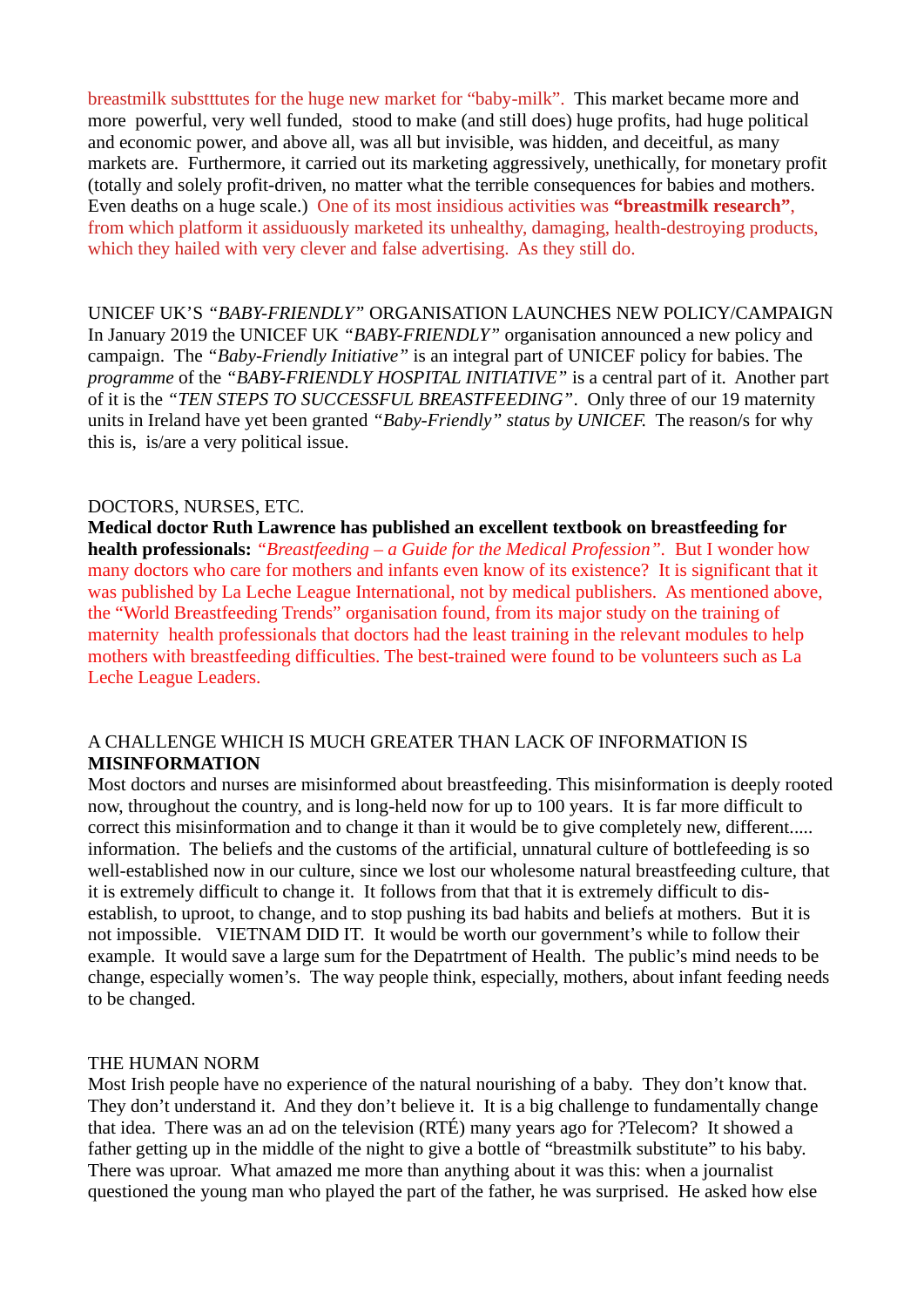you would feed a baby? The poor man did not know there was such a thing as breastfeeding! It would not surprise me that there are such people in Ireland still.

#### WORLD BREASTFEEDING TRENDS (WBT*i*)

You can google the website. One graph figure is on the training (or lack of it) of health professionals and the much superior training of volunteer breastfeeding helpers, such as La Leche League Leaders.

#### HUMANS ARE MAMMALS – WOMEN AT LEAST!

Human kind belong to the primate group of mammals. My brother's son, as young boy, was watching David Attenborough: "Dad, when is your mating season?" We are very ignorant about things that are natural to mammals, even primates. *Homo sapiens, mulier sapiens at least, feeds its newborns by breastfeeding them.* This, at least, was how it was for 3-4 million years. Even today, worldwide, minority of human mothers feed their infants with a bottle.

#### DOES IT MAKE A DIFFERENCE? It makes an enormous difference.

#### THE HISTORICAL REASONS WHY THE BOTTLE CAME TO REIGN IN THE RICH COUNTRIES

This story would take a big fat book. And there was no one cause. It is a much too long, and too complicated story to tell here. But we can be sure that it is within the last 70 years or so that most mothers in Ireland changed from the breast to the bottle.

#### WHAT IS THE REASON FOR THIS LACK OF KNOWLEDGE, MISINFORMATION, & LACK OF SKILLS

I intend to outline the main reasons, and show the need for serious government help and support for mothers, so that Ireland may become truly "baby-friendly" (WHO/UNICEF) sooner rather than later, to the great health and financial benefit of all who live in Ireland. And especially to mothers and babies.

#### MY EXPERIENCE

Since I was 27 or 28, I started learning about this subject. I started when my great friend, Máire Ní Almhain, lent me Jean Liedloff's wonderful book *"The Continuum Concept",* still in print. Jassbinder Garnermann, president of the Irish Jung Society, has stated publicly, during their agm, that *"everyone should read it".* A year or two after reading it, Máire lent me Sheila Kippley's fascinating book *"Breastfeeding & Child spacing – The Ecology of Natural Mothering".* Both those books were in print for over 40 years. *"The Continuum Concept"* still is. *"Breastfeeding & Child Spacing"* is now available as an e-book

#### GENDER

A fundamental mistake has been made for the last 30-50 years in relation to gender. That mistake is the consideration that equality between being male and being female (which is right) means that being male and being female is the same. That they are the same (which is not right). And that to be male and to be female *should* be the same (which is neither right nor true).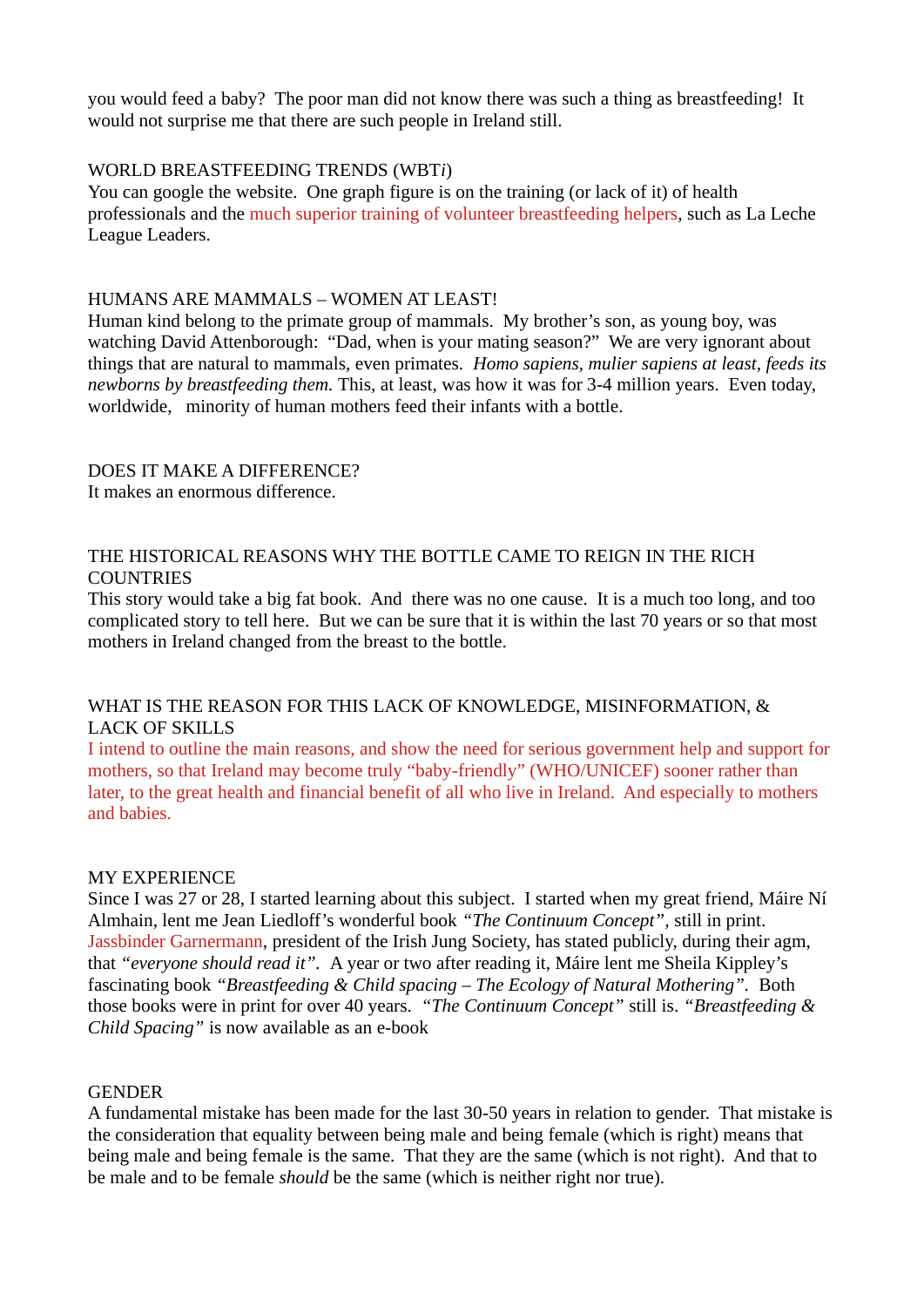#### BREASTS – A VERY IMPORTANT GENDER ASPECT

In his beautiful poem ................. Seán Ó Ríordáin, the greatest Irish (language) poet of the  $20^{\text{th}}$ , century, describes the beauty of bright/white things which brighten and decorate life, including: *"gile bainne ag sreang-sileadh as na cíocha"*

*"the brightness of milk string-dripping from the breasts"*

#### BEAUTIFUL, MATERIAL, FORTUNATE AND ...........

Th above-stated misunderstandings have huge implications. it is obvious that women have wombs, and that they give birth to children. The misunderstandings above forget what happens after birth. Women have two breasts. The more a mother breastfeeds, and the longer, the better her health, and the child's health, lifelong, for both.

#### HIDDEN KNOWLEDGE, WIDESPREAD LACK OF INFORMATION

Most Irish people do not have that knowledge. Politicians, policy-makers, teachers, doctors, nurses, neonatologists, obstetricians, the majoriy of health professionals who care for mothers and infants in the first days. Most mothers do not have the information, the help, the support they need, nor the access to it, to benefit from that understading.

THE CROKE PARK CONFERENCE: *"BREASTFEEDING IN A BOTTLE-FEEDING SOCIETY"* As I am not a health professional, I could not attend this important conference. It took place some years ago. Its theme was, as above: *"Breastfeeding In a Bottlefeeding Society".* It was for health professionals only, doctors, nurses, midwives, etc. To my knowledge, it was barely reported, and rarely mentioned since. That tells its own story.

BREASTFEEDING MOTHERS – THEIR NEED .................

#### THE INFLUENCE OF GENDER ON THE BIG CHANGE

This is understood, and isn't, for many's the day. It has not yet been understood, really, how much knowledge, experience, skills, and understanding the women who breastfed their babies had, when our natural breastfeeding culture thrived and flourished in Ireland. It has not yet been understood, how much was lost, when that culture was lost. The wealth of knowledge, skills, etc., belonged to **women.** Not many people, apart from the doctors in the Rotunda, understood the importance of the culture which was being lost. Until it was too late to rescue it. Crazy myths and baseless theories abounded, with the "Reformation". Many of these are still firmly believed in, even today. Those myths, and "articles of faith" put the last nails in the coffin of our breastfeeding culture. The women who volunteered as helpers to the tiny minority of women who still wanted to breastfeed naturally over the last three-score years, knew this well. The Big Change brought its own way, its own logic, its own customs, and many other new ways, including very damaging new beliefs. And it was an insurmountable challenge for many doctors, nurses, midwives, and families and friends of mothers,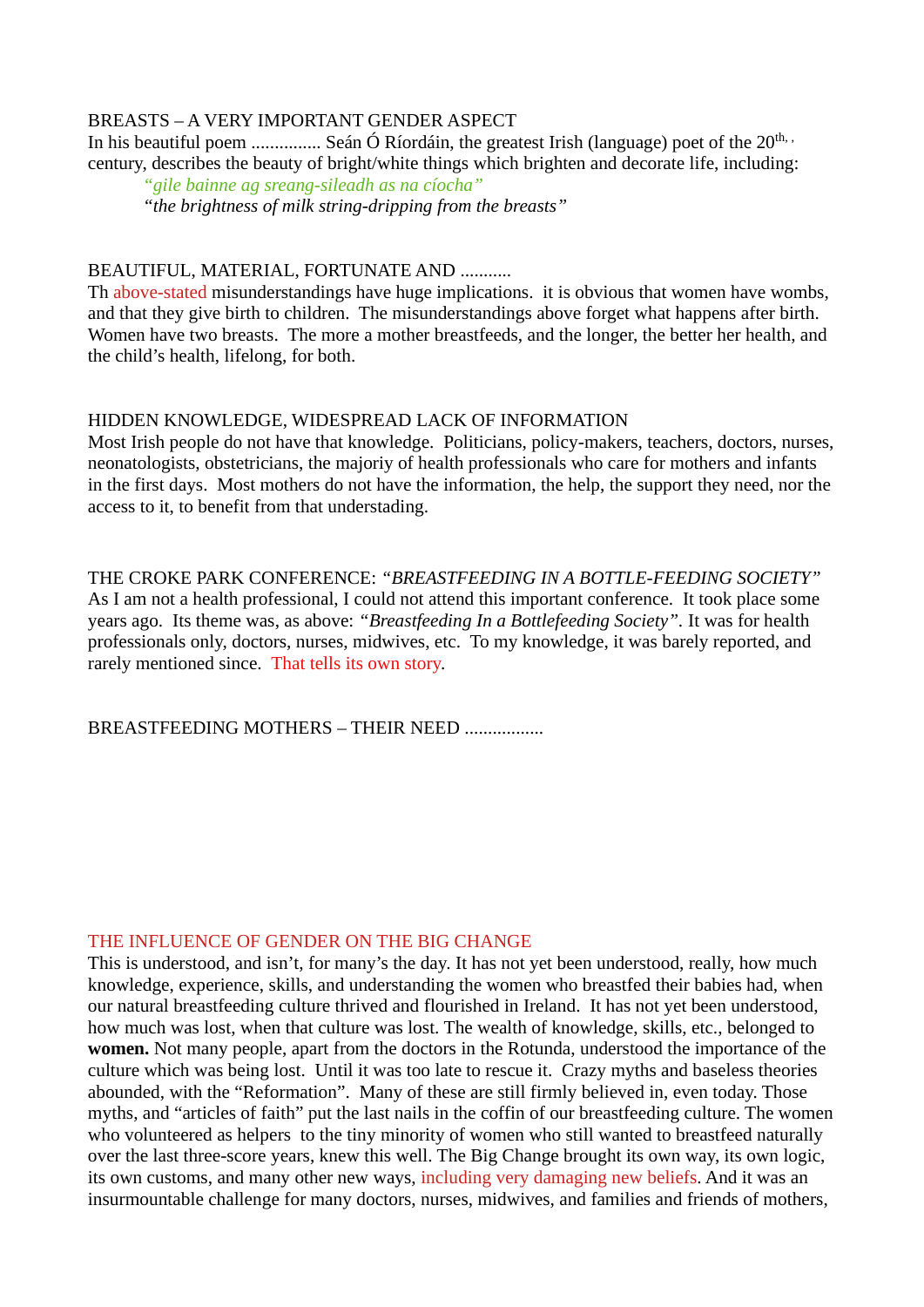to overcome these new difficulties. It is a tragedy which has happened silently, *privately,* secretly, and under "censorship". It was only **women** who kept breastfeeding alive for **3-4 million years.** The **men were unable**/powerless to prevent this tragedy. The bottle was more powerful than them! And the new culture which grew with it.

IF WOMEN & MEN KNEW HOW SIMPLE IT IS TO BREASTFEED A CHILD, IF THEY HAD THE CONFIDENCE, THE INFORMATION, THE UNDERSTANDING, & THE SUPPORT .................

#### WHY WE NEED THE *"BABY-FRIENDLY"* PROGRAMME

**The problem has many different aspects. It can be put this way. Most mothers do not know how to breastfeed. Most professionals caring for mothers do not know how to breastfeed. Especially the men. It is not an essential part of their training. It is not any part of it. [apart from some information aout how beneficial it is for the baby.] Significant lack of information is involved. Also widespread misinformation, deeply rooted. Every farmer who gave a bottle to a lamb or a calf knows the big difference there is between that and natural suckling from the mother.**

THE VOLUNTARY ORGANISATIONS DO NOT HAVE THE MONEY, OR THE OTHER NECESSARY RESOURCES. IT IS THE GOVERNMENT'S DUTY TO SUPPLY MOTHERS WITH THESE ESSENTIALS OF THEIR GENDER. IT IS THE RESPONSIBILITY OF THE GOVERNMENT TO COMPLETELY RESTORE OUR NATURAL BREASTFEEDING CULTURE. IT IS NOT SUFFICIENT TO BE DEPENDENT ON VOLUNTARY ORGANISATIONS, THOUGH THEY ARE VERY VALUABLE. IT IS NEITHER RIGHT NOR JUST THAT GOVERNMENTS WOULD CONTINUE TO DENTY WOMEN THEIR NATURAL RIGHTS IN THIS IMPORTANT ASPECT OF THEIR LIFE, & OF THEIR INFANTS' LIFE. IT IS A SERIOUS LOSS TO OUR ENTIRE SOCIETY NOT TO HAVE OUR WHOLESOME CULTURE OF NOURISHING & NURTURING OUR INFANTS RESTORED TO HEALTH & TO NORMALITY. RESTORING TO US ALL ITS AMAZING BENEFITS, MANY OF WHICH LAST FOR THE LIFETIME OF BOTH THE CHILD & THE MOTHER

Various voluntary groups have struggled to provide mothers with the knowledge and the support they need, to breastfeed naturally, for a half-century or so. The international organisation *La Leche League International* (breastfeeding information and support) started in Ireland in 1966. There are now 100 LLL Leaders in Ireland, and 4.000 worldwide. In the year 1986 The World Health Organisation and UNICEF conferred LLL International with official consultative status as *the world's foremost authority on breastfeeding".* Most health professionals worldwide do not have that information. Even the health professionals who most work with mothers giving birth, and feeding them.

#### THE VIOLATION OF THE INTERNATIONAL CODE OF PRACTICE FOR THE MARKETING OF BREASTMILK SUBSTUTES

The biggest reason for the lack of information, for the big gap in the training of health professionals, is the aggressive unethical marketing of substitutes for breast milk. And that is despite the best efforts of the United Nations, and many voluntary groups. Among those who had the knowledge, the late Senator Ted Kennedy distinguished himself by grilling one of the largest multinationals in the world, **Exercise 2.1 as chairman of a UN board.** The reason this corporation was called was to investigate their bad deeds, in violating both the letter and the spirit behind the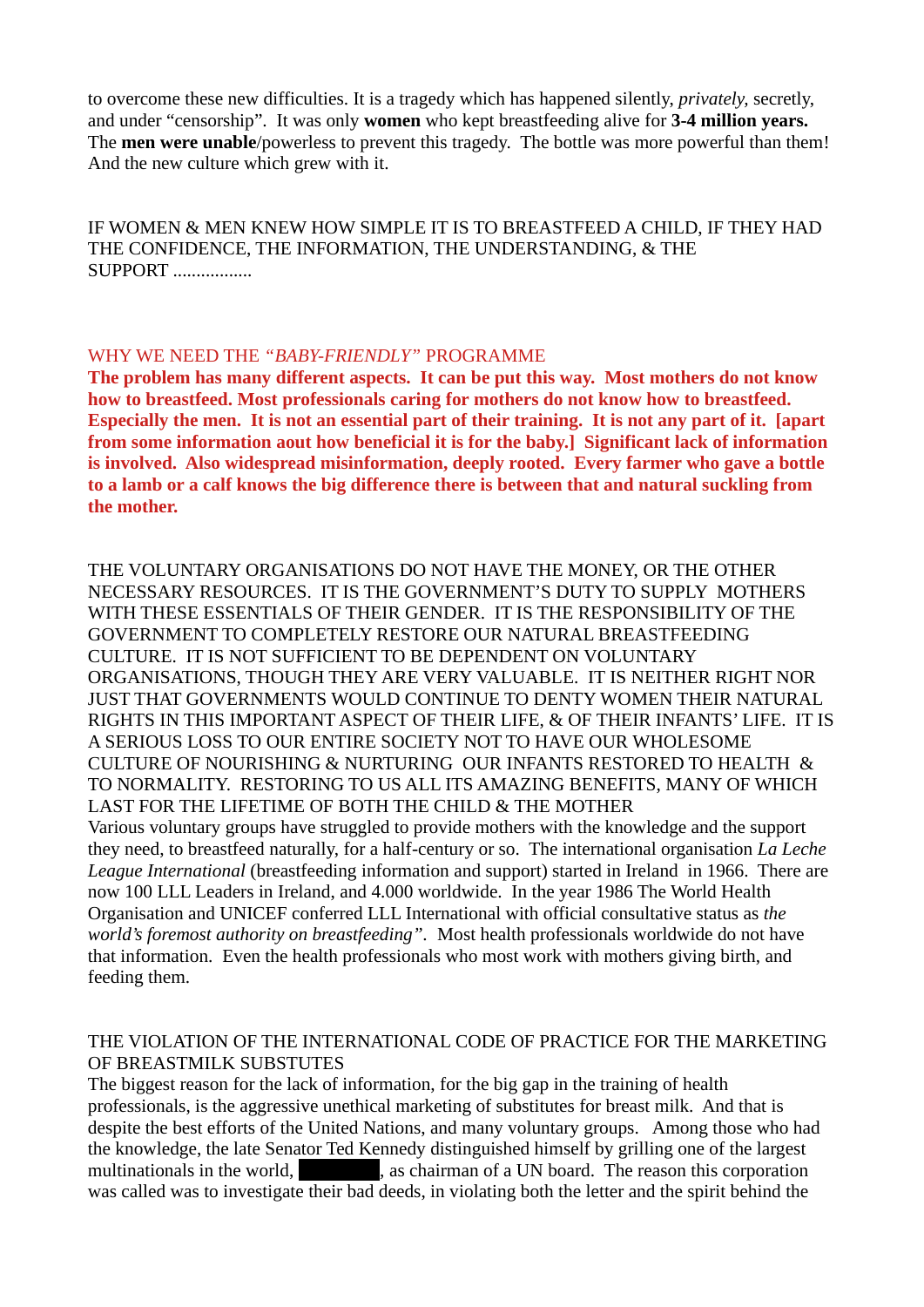*International Code of Practice for the Marketing of Breastmilk Substitutes.* [Redacted] was called before the UN not once, but twice. They have acknowledged publicly that they are the most boycotted corporation in the world. But still they continue their unethical marketing, as described in Gabrielle Palmer's *"The Politics of Breastfeeding – When Breasts Are Bad for Business".*

#### THE HUGE POWER OF THE MEGA MULTINATIONAL CORPORATIONS These corporations are so powerful, that conscienscious governments find it hard to fight them. These corporations have huge budgets, and they can spend more money marketing their lethal products than many governments can spend on education, training, etc. which would oppose them.

*"THE BABY KILLERS"* -  $\sqrt{R}$ ,  $\frac{1}{2}$ ,  $\frac{1}{2}$ ,  $\frac{1}{2}$ ,  $\frac{1}{2}$ ,  $\frac{1}{2}$ ,  $\frac{1}{2}$ ,  $\frac{1}{2}$ ,  $\frac{1}{2}$ ,  $\frac{1}{2}$ ,  $\frac{1}{2}$ ,  $\frac{1}{2}$ ,  $\frac{1}{2}$ ,  $\frac{1}{2}$ ,  $\frac{1}{2}$ ,  $\frac{1}{2}$ ,  $\frac{1}{2}$ ,  $\frac{1}{2}$ ,  $\frac$ WHO DIE EVERY YEAR BECAUSE THEY WERE NOT BREASTFED The couple Jelliffe & Jelliffe were among the first researchers who recogised how lethal was the marketing of Telecocic enterprise and other corporations, pressing breastmilk substitutes on women who knew no better. And on health professionals also. You can read a brief summary about this terrible situation in Gabrielle Palmer's book *"The Politics of Breastfeeding – When Breasts Are Bad for Business,* and the shorter version, published by Pinter & Martin in the UK: *"Why The Politics of Breastfeeding Matters".* Up until about ten years ago, 2,000,000 babies were dying, worldwide, *every year*, because they were not breastfed. Thank God, with huge efforts from UNICEF and the W.H.O. that number has fallen to 823,000children under five, every year. As Sr. Stanislaus (Stan) Kennedy said recently: *"The Market Has No Conscience."*

## THIS SITUATION DOES NOT ONLY CONCERN THE POOR, MAJORITY WORLD

Over 900 babies every year die in the U.S., because they were not breastfed. Childrenin the UK who were not breastfed in the minority rich world have a 10% higher risk of infection. In the majority poor world the figure is 25%. Mothers also suffer a higher risk of many diseases and conditions, if they do not breastfeed: breast cancer, uterine cancer, heart attack, anaemia, osteoporosis, and many others.

#### IT IS NOT MOTHERS' FAULT

It is extremely important that mothers are not blamed. They are not to blame. It is pointless to spend time, effort and energy blaming. Much better to search for solutions. Focusing on the reason why information, help, and support is required by mothers. And how best to get it to them. Every mother is trying her best to benefit her baby.

THE BOYCOTT Every educated citizen should inform himself/herself, and respect the boycott.

#### IT IS A BIG CHALLENGE TO RESTORE OUR BREASTFEEDING CULTURE

As that Croke Park Conference undoubtedly agreed, we are faced with a big challenge. The fiures are improving, however slowly. Over 50% of mothers now initiate breastfeeding in Ireland now, for the first time in 50-70 years.

#### W.H.O./UNICEF RECOMMENDATIONS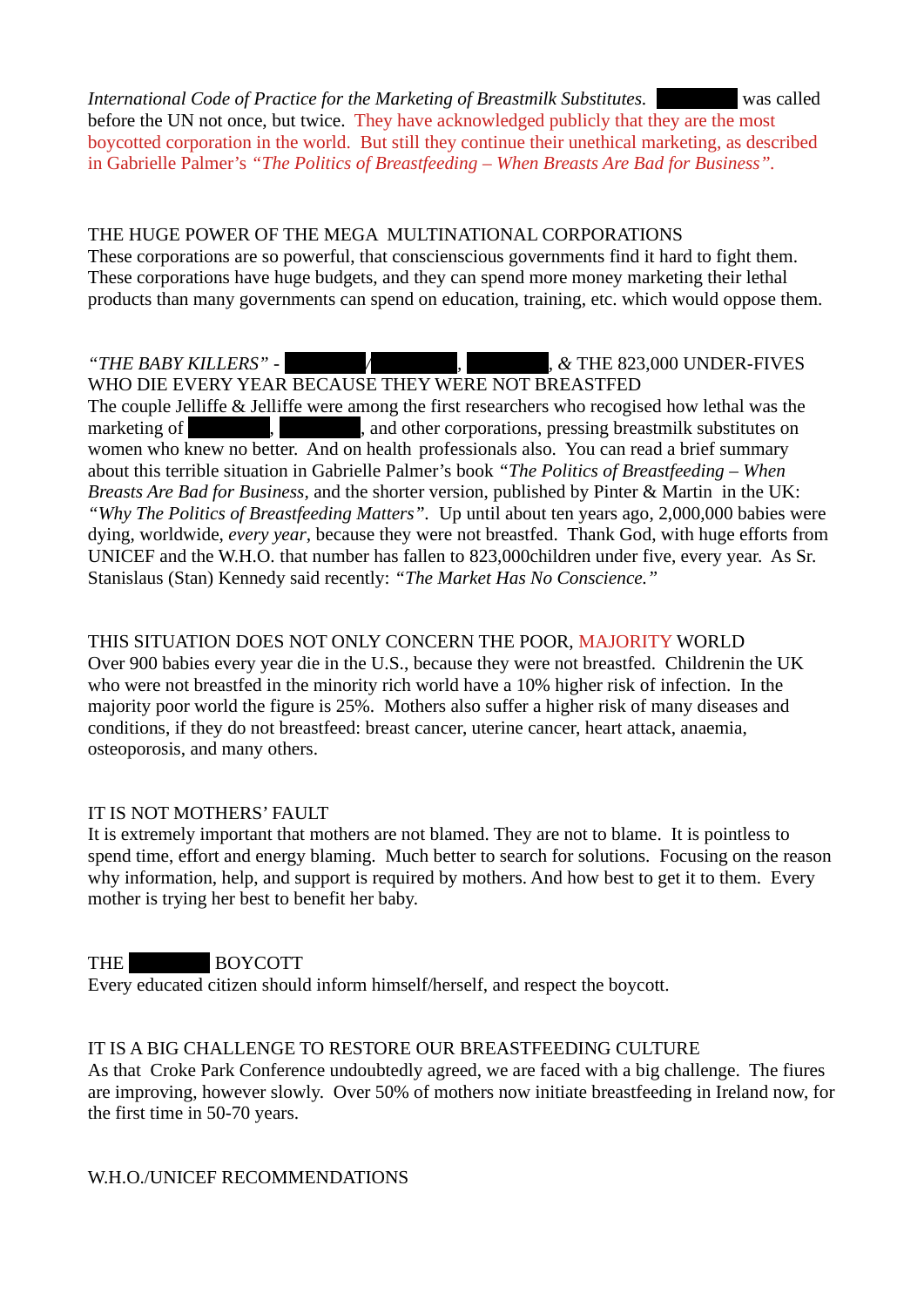In 1992 W.H.O. and UNICEF launched a major new project. It was called *The Joint Breastfeeding Initiative.* It is ongoing.

#### BREAST MILK SUBSTITUTES CAUSE SERIOUS HEALTH DAMAGE TO BABIES & TO MOTHERS & MUCH MORE

There is a new focus in bulletins from the UK UNICEF *"BABY-FRIENDLY"* websites. Part of this focus is to write about breastfeeding as the norm. The biologically normal way to feed babies. There is a concomitant aspect of this focus which is to clearly and unequivocally report on the harm which breastmilk substitutes cause, to mothers, to babies, to health departments, and to government budgets. As well as to the environment, and the Planet. The scale of this damage is absolutely mega. Gabrielle Palmer's books are the clearest indication of this, for the lay reader.

#### BREASTFEEDING CARRIES NO CARBON FOOTPRINT Enough said!!!!!!!!!

#### HOW BREASTFEEDING EMPOWERS WOMEN

For the first six months, or so, the only food, or fluid a baby needs is his mother's milk. Indeed The World Health Organisation and UNICEF, in their *Joint Breastfeeding Initiative* are at pains to recommend *"exclusive breastfeeding"* (no other food, fluid, or artificial suckling (bottles, teats, dummies) for the first six months. This is because science shows it is the optimal way to feed a baby, and to protect his immune system. After six months they recommend full unrestricted breastfeeding *"into the second year and beyond".* These two Key Recommendations were adopted by all the world's foremost paediatric authorities, for example the American Academy of Pediatrics. It is very empowering for a woman to know that her baby's complete nutrition in the first six months comes/came solely from her own body. She can take great pride in being the sole provider of his complete and sole nutrition, the optimal baby milk, the optimal baby food. She alone can take the credit for growing her baby, protecting him from infection, and giving him the best possible food and fluid. As well as the best immune protection, through exclusively breastfeeding him for those crucial months. Not only does baby thrive on exclusive breastfeeding for the first six months, with optimal nutrition, hydration, immune function, and so much more, mother also enjoys many significant health benefits, by giving her baby her milk, exclusively, in those crucial first six months. Many of the ways mothers benefit continue lifelong.

For six months, when exclusively breastfeeding, UNICEF is on record that no other method of family planning is required. In fact they state that breastfeeding spaces more babies worldwide, than all other methods combined. This is quoted by a former UNICEF worker, Gabrielle Palmer, author of the powerful books referred to above.

After six months, mothers trained in very accurate methods of natural family planning, such as the sympto-thermal method, can use breastfeeding in conjunction with the Lactation Amhenorreia Method (LAM) through which they can recognise the returning symptoms of imminent resumption of menstruation and ovulation, at no cost, and without any hardware. See Sheila Kippley. In my own case, this happened after my first baby, when he reached eleven and a half months, after my second baby at twenty three and a half months, and after my third at 18 months. With optimal breastfeeding\*, the average return of ovulation/fertility/menstruation is at 14 months. See Sheila Kippley. These facts are a wonderful boon, particularly to poor women worldwide, who could not afford artificial methods of family planning, even if they wanted to use them. It is very good for women to have this knowledge about their body. \*For a definition of optimal breastfeeding see Glossary below.

#### OPTIMAL BREASTFEEDING PROTECTS BABIES OPTIMALLY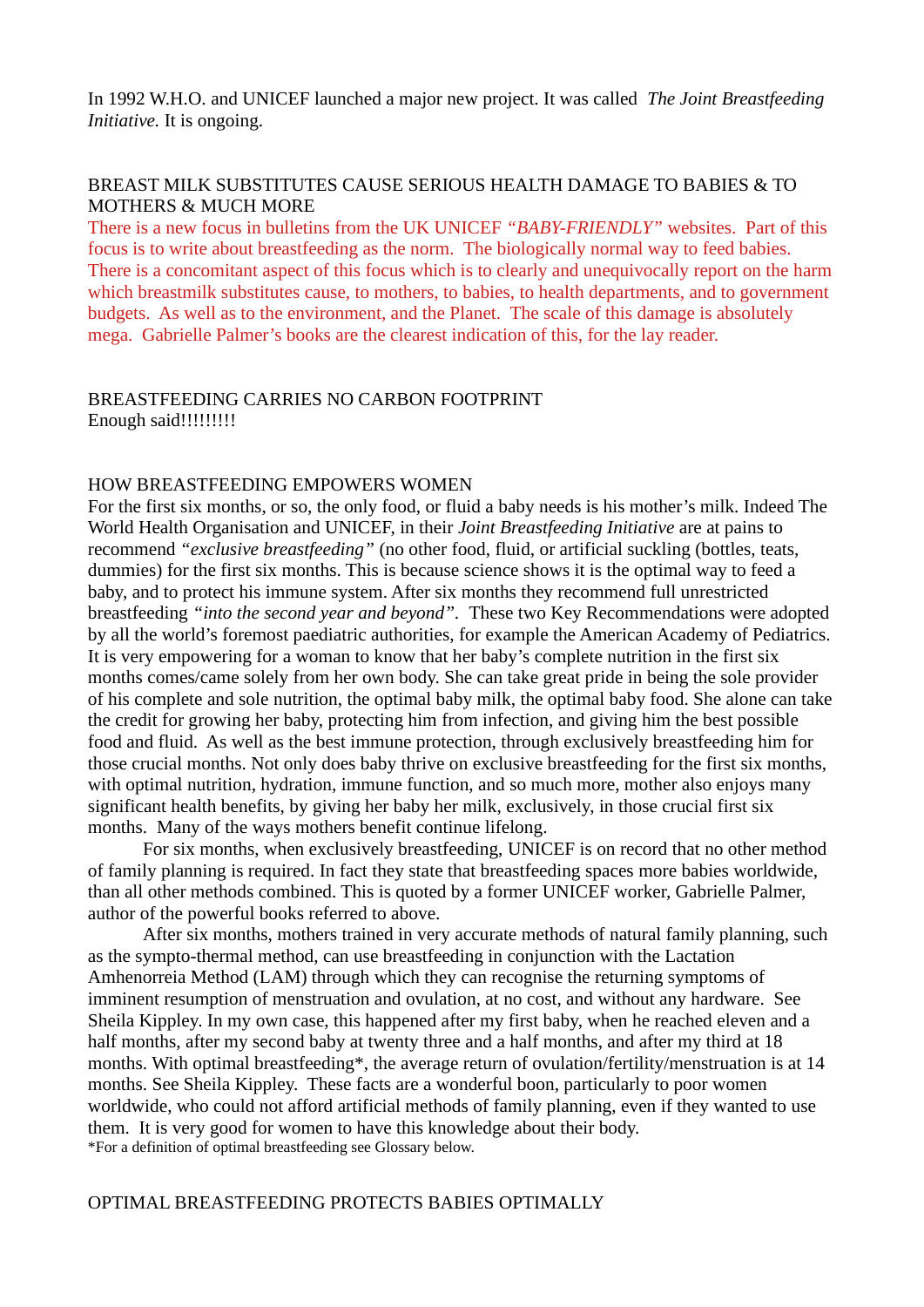The UK UNICEF website has recently used the term *"suboptimal breastfeeding"* increasingly. A major aspect of suboptimal breastfeeding is when any substitution is made for breastfeeding. **Breastfeeding substitutes (Formula)** are increasingly shown to damage both babies' and women's health. Great researchers on this very important subject include Jelliffe & Jelliffe, authors of *The Baby Killers,* and Sue Gerhardt, authority on maternal and infant depression. The research which was monitored by The World Health Organisation & UNICEF and published, at the launch of their *Joint Breastfeeding Initiative,* as the book *"Protecting, Promoting, Supporting Breastfeeding",* shows clearly the major differences between optimal breastfeeding, and suboptimal breastfeeding, and their implications for mothers' and children's health. Manybenefits continue lifelong, for example the reduced risk of obesity.

#### *"AN t-ATHRÚ CREIDIMH"*/*THE CHANGE OF RELIGION*

I use this old historical term to refer to the change from breastfeeding to bottlefeeding in Ireland. This happened mainly during the  $20<sup>th</sup>$  century. Though not sudden, it was an absolutely seismic shift. There are huge implications for public health, public finance, and many other factors. Most people in Ireland are quite unaware of these implications. And how important it is to restore our breastfeeding culture for the benefit of all our citizens. This is a massive task which requires significant government input. The National Breastfeeding Committee of the Dept. Of Health needs **teeth.**

#### HOW OPTIMAL BREASTFEEDING PROTECTS WOMEN OPTIMALLY

By breastfeeding as W.H.O./UNICEF recommends, following their extensive monitoring of the scientific research, women are healthier, lifelong. The longer they breastfeed, the greater their protection from illness, disease, and serious conditions. A major study from China showed this dramatically.

#### TO SUMMARISE: A WORD FROM THE WORLD BANK ON THE VITAL IMPORTANCE OF **BREASTFEEDING** Críochnóidh mé leis an ráiteas seo:/ i conclude with this statement:

*"Breastfeeding may be the single most effective investment a country can make in any sector for any reason."*

Keith Hansen, Global Vice President, World Bank 2015.

## END PAPERS

## **TERMS**

**Optimal breastfeeding/biologically normal breastfeeding**: This confers optimal benefits on mother and baby. Some of the benefits continue lifelong. It can be summarised in the two Key Recommendations of the W.H.O./UNICEF *Joint Breastfeeding Initiative.* It is extremely important that anyone who wants to work with this idea of optimal breastfeeding understands exactly what is involved. And what is not involved! To my knowledge Sheila Kippley has written the best account for the lay person. See her book above. Also ............................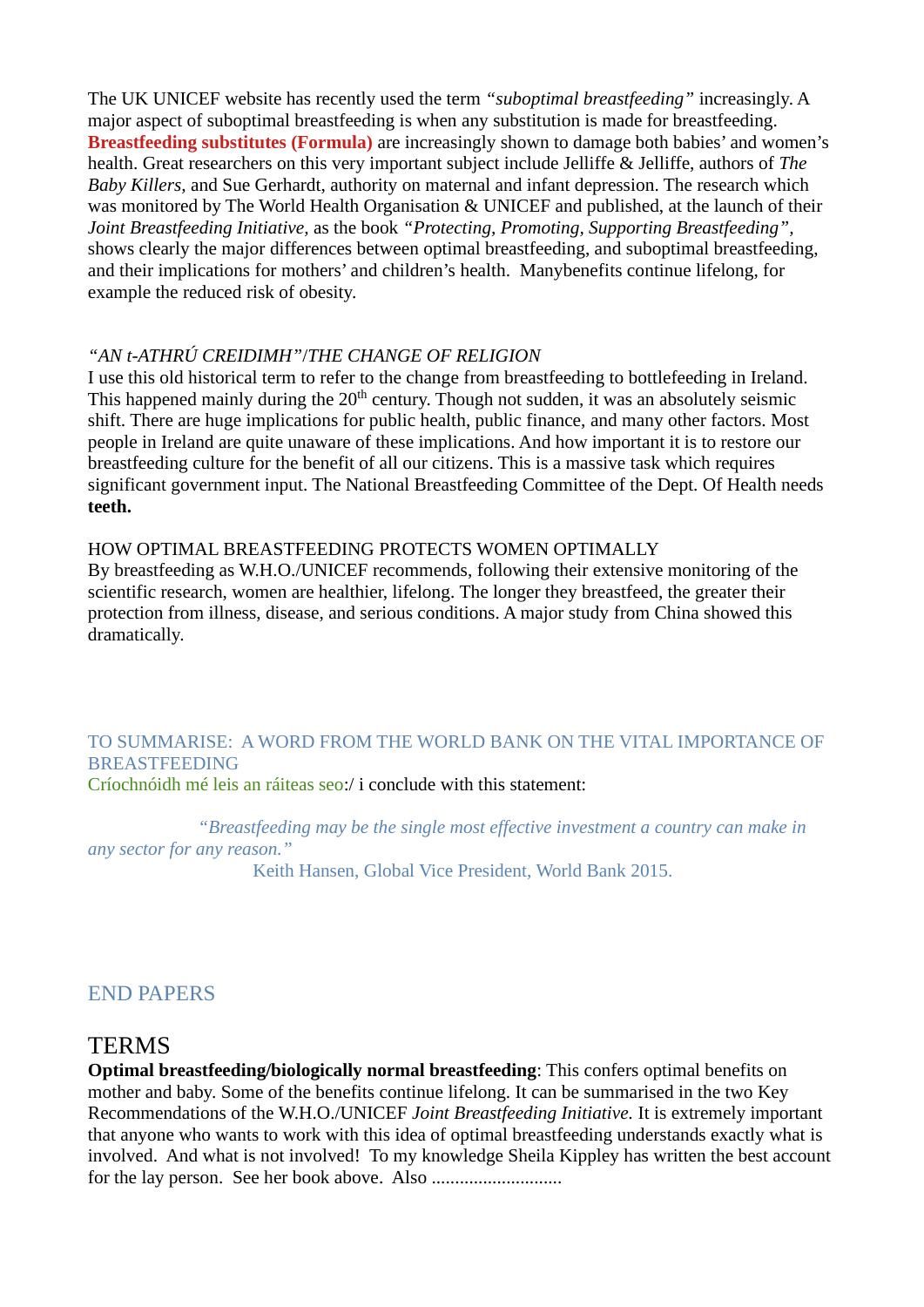**Suboptimal breastfeeding:** This term is increasingly used in the bulletins of the UK UNICEF BABY-FRIENDLY website. Basically suboptimal breastfeeding is any way of breastfeeding that deviates from optimal breastfeeding.

**sustainable breastfeeding**: natural biologically normal ecological breastfeeding. See UK "Baby-Friendly" websites. See Sheila Kippley's two publications in bibliography. **sustainable mothering**: this is not that different, if one ends at the end of weaning

WORLD BREASTFEEDING TRENDS (WBTi) Google the WBT*i* Google W*orld Breastfeeding Trends Initiative* for findings of research project on the training, as in completion of modules of various health professions in breastfeeding help and support.

#### BIBLIOGRAPHY

Here I give only the author and title. I can supply years of publication, agus publishers, if requested.

Biddulph, Steve: *Raising Babies – Why Your Love Is Best/Should Under-Threes Go to Nursery* Gaskin, Ina Mae: *Birth Matters – A Midwife's Manifesta* Gerhardt, Sue: *Why Love Matters – How Love Grows a Baby's Brain* [DEIMHNIGH] Jelliffe & Jelliffe: *The Baby Killers* Kippley, Sheila: *Breastfeeding & Child Spacing – The Ecology of Natural Mothering* Now available in e-book form only.

Kippley, Sheila: The Seven Standards of Ecological Breastfeeding La Leche League International: *The Womanly Art of Breastfeeding* (8<sup>th</sup> edition) Lawrence, Ruth, M.D. *Breastfeeding-An Introduction for the Medical Profession*. TEIDEAL?????? Liedloff, Jean: *The Continuum Concept* (different subtitles in different editions). Thevenin, Tine: *Mothering & Fathering - The Gender Difference in Child RearingParenting* [SEICEÁIL TEIDEAL AGUS FOTHEIDEAL Minchin, Maureen: *Breastfeeding Matters – What We Need to Know about Infant Feeding* Palmer, Gabrielle: *The Politics of Breastfeeding – When Breasts Are Bad for Business* Palmer, Gabrielle: *Why Breastfeeding Matters World Health Organisation, The/*UNICEF *: The International Code of Practice for the Marketing of Breast Milk Substitutes*

World Health Organisation, The/UNICEF: *Protecting, Promoting, Supporting Breastfeeding* 

## *DEIREADH AN BHÉARLA*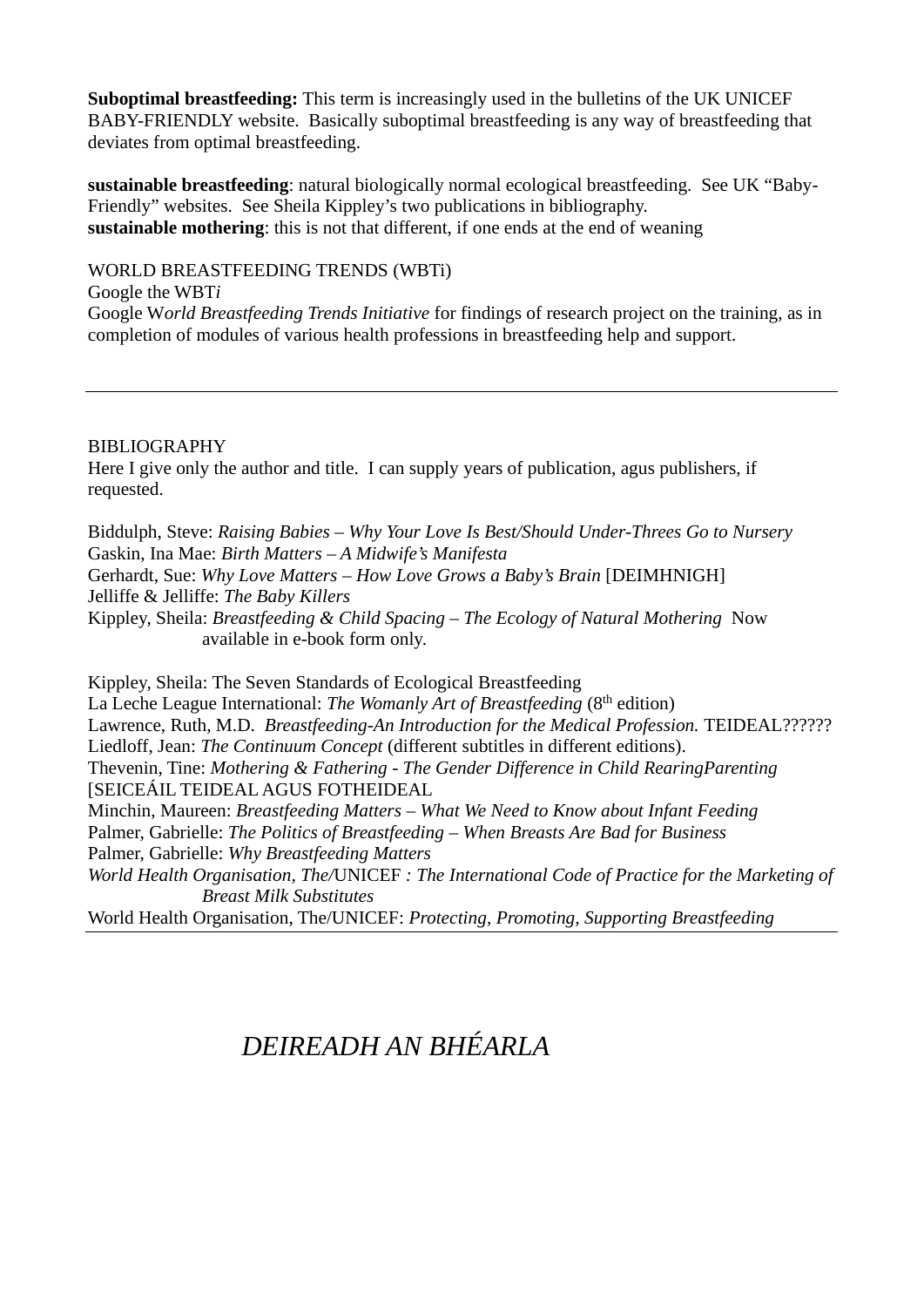# **AN BUNLEAGAN GAEILGE**

## **XXXXXXXXXXXXXXXXXXXXXXXXXXXXXXXXXXXXX** INSCNE AGUS TÁL - AIGHNEACHT DON TIONÓL

## SAORÁNACH, 6ú MÁRTA 2020

TÁ AN DOICIMÉAD SEO DHÁ-THEANGACH. Tá an chéad chuid i nGaeilge agus an chuid dheireanach i mBéarla

## INSCNE AGUS TÁL - AIGHNEACHT DON TIONÓL SAORÁNACH, 6ú MÁRTA 2020

TÁ AN DOICIMÉAD SEO DHÁ-THEANGACH. Tá an chéad chuid i nGaeilge agus an chuid dheireanach i mBéarla

### $L.1$

CÉN FÁTH A BHFUIL AN CUIDIÚ SIN AG TEASTÁIL Ó MHÁITHREACHA, AGUS ÓNA LUCHT TACAÍOCHTA?

Nuair a chaill Éirinn a cultúr táil, idir 70 agus 100 bliain ó shin, (ní thar oíche a chaill muid é), bhí an-droch-éifeacht aige ar shláinte máithreacha agus naíonáin, agus ar shláinte an phobail i gcoitinne. Tá impleachtaí an-mhór, an-fhorleathan, an-domhain, agus an-leanúnach ag an fhíric sin. Níl an t-eolas sin ach ag fíor-bheagán de phobal na tíre. Ní thuigeann formhór an phobail, ná formhór ár gcuid proifisiúnaithe sláinte, an rud luachmhar atá caillte againn. Ní thuigeann siad an méid a chosnaíonn sé, ní amháin ar mháithreacha agus ar pháistí, ach fiú ar cháin-íocóirí. Féach na figiúiri in *"The Politics of Breastfeeding"* le Gabrielle Palmer.

*FOCLÓIRÍN/GLOSSARY ..................anseo nó ag an deireadh????????????????????*

 $>1-2$ 

alt úr

CAIDÉ THARLA? AN STAIR TRAGÓIDEACH. CÚIG GHLÚIN.

Tháinig cultúr mínádúrtha saorga cothú linbh i réim, de réir a chéile, in Éirinn, le linn an ama sin. Níl an t-eolas ná na scileanna ag máithreacha anois, (ná ní raibh le cupla scór bliain) faoi chothú nádúrtha a naíonán ag a mbrollach, mar go bhfuil sé ligthe i ndearmad agus an buidéal tagtha i réim sa tír. Agus sin suas le trí ghlúin ó shin. Nó níos mó, fiú. Tá go leor teaghlaigh in Eirinn atá ar an chúigiú glúin de chothú saorga/artificial. Ní hiad máithreacha amháin, ná a máithreacha féin, a chaill an cultúr sin. Chaill dochtúirí agus banaltraí é. Chaill mná chabhartha é, agus go leor eile de na proifisiúnaithe a dhéanann freastal ar mhná torracha, mar shampla neonatologists agus paediatricians. Agus, thar aon dream eile, tá an t-eolas agus na scileanna caillte, anois, ag na seanmháithreacha, na haintíní, agus na mná eile a thugann cuidiú agus tacaíocht, comhairle agus ugach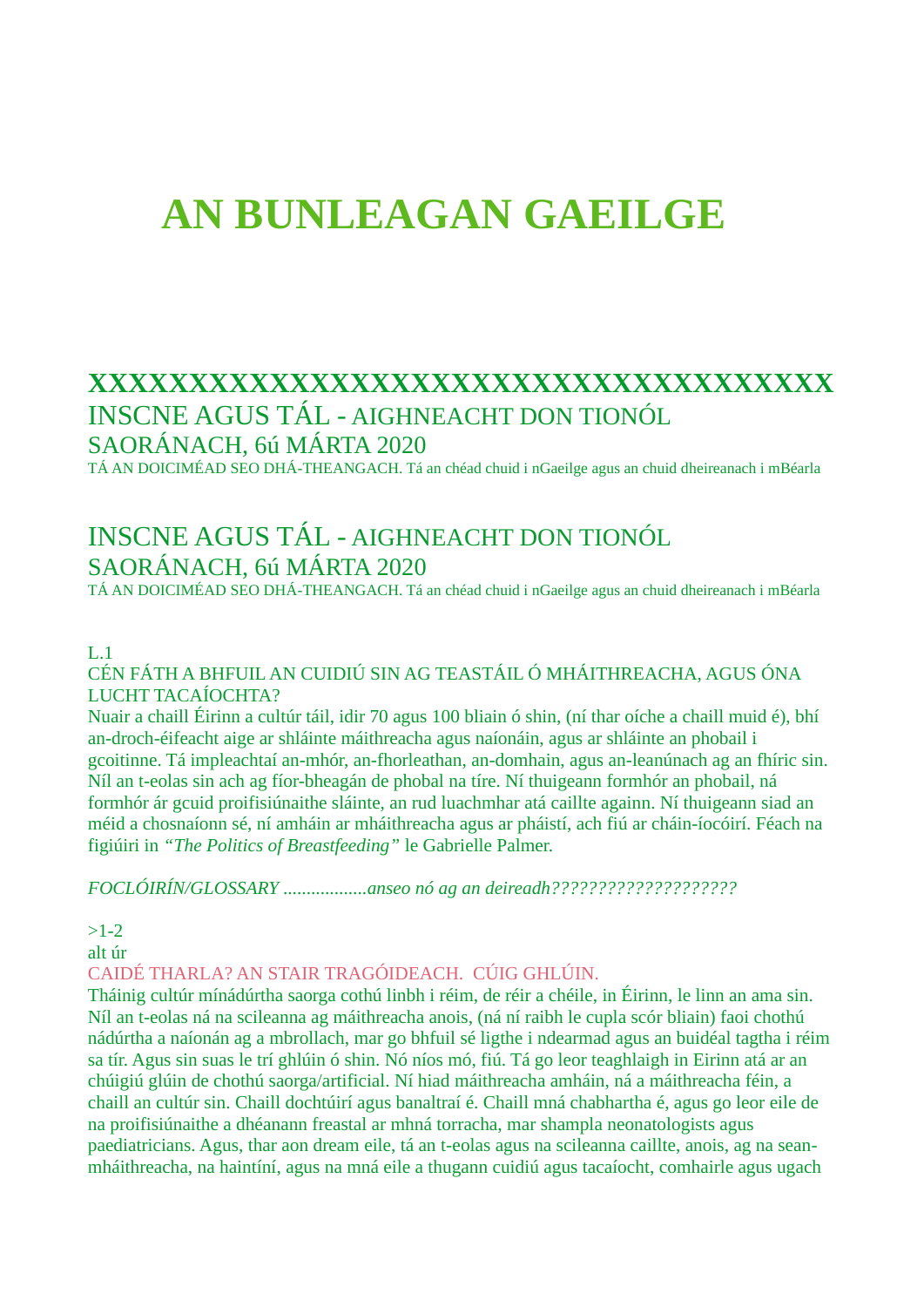do mháithreacha úra, sa bhaile, sa chomharsanacht, agus sa phobal. Tháinig mí-eolas agus pisreoga sa bhealach fosta, cuid acu sean go maith, agus cuid acu níos lú na céad bliain ar an fhód.

#### L.1-2

### BREITH AG ATHRÚ

#### CÉN DÓIGH AR THARLA AN DROCH-STAID SEO?LCH.2

Bheadh sé chomh díchéillí ag duine ceist a chur cén doigh ar tharla go bhfuil oiread othair ag fanacht ar leaba in oispidéil na hÉireann, nó ar choinní! Is scéal an-bhrónach é, agus an dochar uilig atá ag tarlú dá bharr, ach tá an scéal seo i bhfad ró-fhada le haithris anseo. Go hachomair, is mar nár cuireadh oiliúint chruinn, ............. ar na dochtúirí, agus ar na proifisiúinaithe sláinte eile a thugann aire do mháithreacha agus dá naíonáin. Tá gnéithe eile ar nós cumhacht na n-oll-chomhlachtaí a chuireann "breastmilk substitutes" ar an margadh, agus an mhargáil mí-ionraice, neamh-eiticiúil a bhrúnn na táirgí sin fiú ar dhochtúirí agus ar oispidéil máithreachais. Tuilleadh faoi seo thíos. An réimse eolais is mó ar gá oiliúint cuí a chur ar dhochtúirí, etc., is é sin an dóigh a n-oibríonn diúl agus tál. Agus *nach n-oibríonn!* Tá mí-eolas i réim go láidir sna hoispidéil, d'ainneoin dícheall na ndaoine atá ag iarraidh eolas beacht, cruinn, eolaíoch a chur ina áit. Is snámh in aghaidh easa é! Cé go bhfuil an scéal ag bisiú beagáinín**, tá go leor proifisiúnaithe sláinte aineolach faoin réimse eolais sin uilig.** Bíonn ar go leor máithreacha dul i muinín dochtúirí, banaltraí, agus proifisiúnaithe sláinte eile. An deacracht mór anseo ............ Ní hionann ar chor ar bith an t-eolas ná na scileanna atá riachtanach do phroifisiúnaithe atá ag cuidiú le máthair táil, agus na cinn atá riachtanach don mhóramh mór de mháithreacha in Éirinn, ar leis an bhuidéal atá siad ag cothú a naíonán. Go bhfios dom, níl ach tír amháin a bhfuil cuntas sách iomlán foilsithe faoi, ó thaobh cailliúint a gcultúr táil, agus teacht i réim an bhuidéil. Is í an tír sin An Astráil. Is é an cuntas sin, leabhar breá Maureen Minchin, *Breastfeeding Matters – What We Need to Know about Infant Feeding.*

#### *L.2.*

#### CÉ GO BHFUIL NEART EOLAIS AGUS TACAÍOCHT AR FÁIL DO MHÁITHREACHA, NÍ LOIRGÍONN A BHFORMHÓR É ÓN DREAM IS FEARR A d TIG LEO CUIDIÚ LEO, MAR NACH DTUIGEANN SIAD AN GÁ, NA BUNTÁISTÍ, AGUS AN FHÁILTE A CHUIRFEAR **ROMPU**

*Tá máithreacha ag brath anois ar eolas a chuartú iad féin. Ní hé amháin go gcaithfidh siad an teolas agus na scileanna sin a chuartú iad féin, ach caithfidh siad é a lorg ón mhionlach beag bídeach ban (is mná a bhformhór) a bhfuil an saibhreas sin acu. Thiocfadh le turas fada bóthair a bheith i gceist. Fuair mé féin glaoch ó Washington uair amháin. Agus fuair mé glaoch o shagart ag iarraidh cuidiú dá bhean tí! Níl formhór ár ndochtúirí ábalta cuidiú le máithreacha. Gach seans go gcuirfidh an fhiric sin a sáith iontais ar mo léitheoirí. Léiríonn torthai staidéir a rinne an eagraíocht World Breastfeeding Trends Initiative* gur sin fírinne an scéil, ar an droch-uair. Bhí aicmí éagsúla a chuidíonn le máithreacha faoi scrúdú sa staidéar sin. Féach thíos WT*i.*

#### L.2

AN CREIDEAMH ATÁ AG MÁITHREACHA GO DTABHARFAR GACH CUIDIÚ AGUS GACH EOLAS DÓIBH SAN IONAD MÁITHREACHAIS, NUAIR A SAOLÓFAR A LEANBH. Ta go leor máithreacha ann agus sin an rud a chreideann siad. Dá mba mar sin atá, ní bheadh aon ghá leis an Aighneacht seo uaimse. Ach, ar an drochuair, is fada o bheith fior é. A mhalairt ar fad, dáiríre. Agus ní thuigeann ach fíor-bheagán sa tír, gur mar sin atá. Agus nach ar aon duine ná grúpa atá an locht.

#### [SEICEÁIL LEAGAN PÁIPÉIR FAOIN CHÉAD GHIOTA EILE]

*is mó faoi seo, ná nach bhfuil an taithí, an oiliúint, an tuiscint, ná na scileanna, ag a bhformhór le cuidiú le máithreacha. Agus níos measa fós, ní thuigeann máithreacha sin. Ná ní thuigeann na proifisiúnaithe sláinte nach dtuigeann siad. Agus go bhfuil siad fíor-aineolach ar na cú*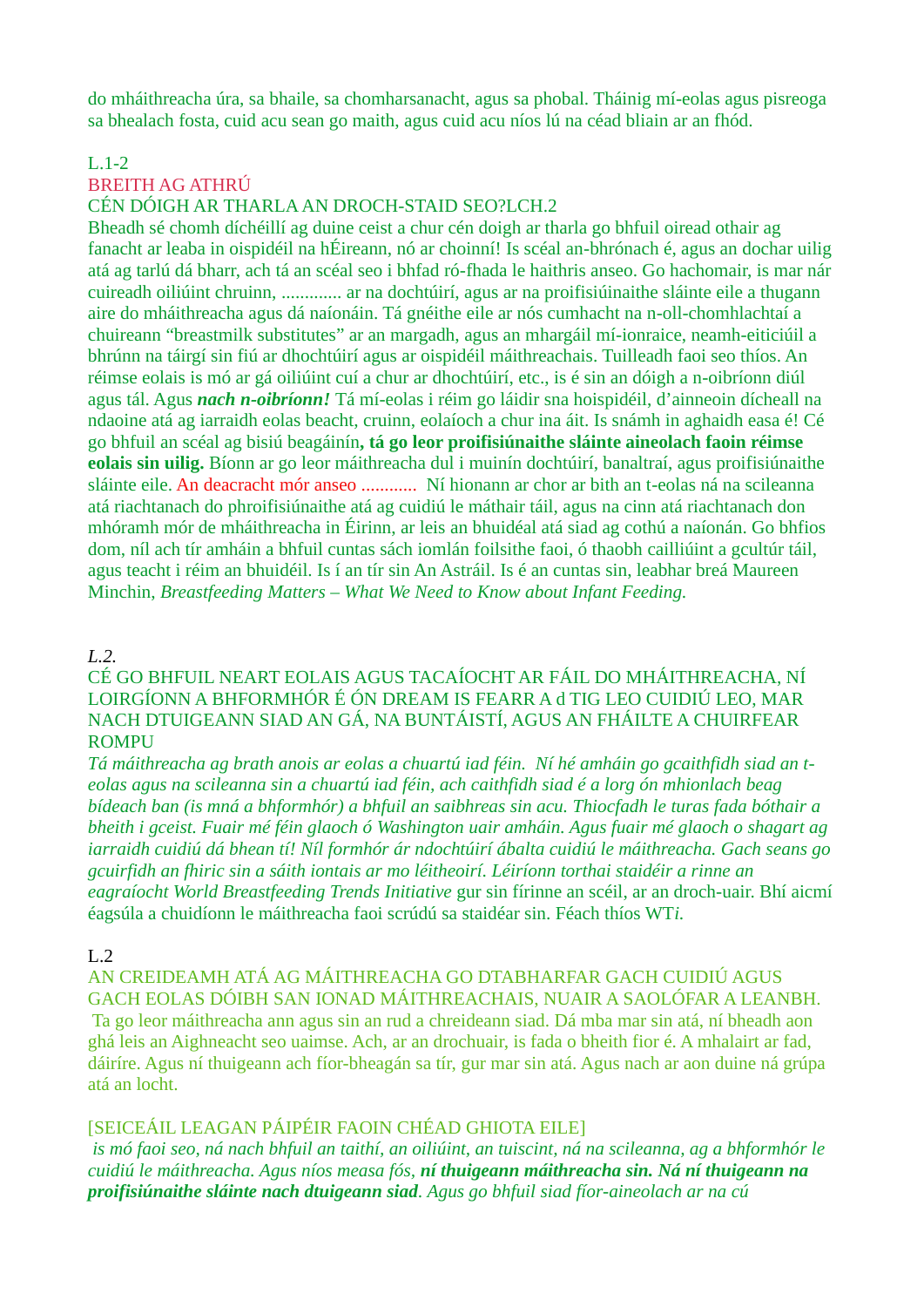*L.3*

NÍ THUIGEANN NA PROIFISIÚNAITHE SLÁINTE NACH DTIG LEO CUIDIÚ LE MÁITHREACHA LEIS AN "HOW TO" - TAIGHDE *AN "WORLD BREASTFEEDING TRENDS INITIATIVE" (*Wti) AGUS AN T-AINEOLAS SCANRÚIL A LÉIRÍONN SÉ I MEASC DOCHTÚIRÍ AGUS PROIFISIÚNAITHE SLÁINTE EILE

**Agus ní thuigeann siad nach dtuigeann siad. Cé go bhfuil cúrsaí ag feabhsú, go fada, fadálach, léirigh taighde a rinne an eagraíocht** *World Breastfeeding Trends Initiative* **(WB***i***) an fhíric sin go suntasach roinnt blianta ó shin. Féach thíos** *"World Breastfeeding Trends".* **Buíochas do Dhia, agus buíochas go speisialta do La Leche League International, tá eolas agus oiliúint níos fearr á thabhairt do phroifisiúnaithe sláite le blianta beaga anuas. Tá céimeanna anphraicticiúla glactha ag an World Health Organisation agus ag UNICEF (i dteannta a chéile go minic) le cúrsaí oiliúna a chur ar fáil le feabhas a chur ar an oiliúint do dhochtúirí, do mhná cabhartha, agus do phroifisiúnaithe sláinte eile.**

 $L.3$ TAIGHDE .........  $L_4$ 

INFHEISTIÚ TROM SA RÉIMEAS ÚR COTHÚ SAORGA NAÍONÁN, AGUS A CHUID **DESPOTS** 

Mar a tchífimid thíos, bhi constaic mhór eile a bhí an-chumhachtach, an-mhaoinithe, a raibh (agus a bhfuil) sochar mór airgid ag brath air, a bhí (agus atá fíor-chumhachtach, go polaitiúil, agus go heacnamaíoch) agus thar aon rud eile, a bhi (agus atá) beagnach dofheicthe, faoi cheilt, agus bréagach, mar atá go leor den mhargaíocht. Ní amháin sin, ach bhí (agus tá) sé ag infheistiú le margaíocht atá aggressive, tiománta do shochar (agus do shochar thar aon rud eile, fiú thar shláinte agus fiú beatha máithreacha agus páisti) a rinne (agus a dhéanann) infheistíocht throm san Athrú Creidimh ar mhaithe le sochar airgid, agus ní ar mhaithe le haon rud eile. Is beag de phobal na tíre a bhfuil aon eolas ná aon tuiscint acu faoin droch-obair seo, fiú agus é thart orainn gach lá, i ngach baile in Eirinn, i ngach oispidéal máithreachais seachas na trí cinn atá *"Baby-Friendly"* (as naoi gcinn déag), agus i mbeagnach gach coirnéal d'ár Seirbhísí "Sláinte".

#### L.5.

#### NA DEACRACHTAÍ

Tá cúiseanna stairiúla suntasacha, a d'fhág an tír gan a shean-chultúr táil, agus cultúr saorga andifriúil ar fad ina áit, nach bhfuil eolas ná taithí ag formhór ár máithreacha air, go háirithe agus iad ag fás aníos sa bhaile, agus ina bpobal féin. Ní thosaíonn ach 51% de mháithreacha in Éirinn, ar a leanbh a oiliúint ar an gcíoch faoi láthair. Éiríonn formhór an 51% sin as an chothú nádúrtha tar éis cupla lá, cupla seachtain, nó cupla mí. Molann an Eagraíocht Domhanda Sláinte (W.H.O.) go gcothófaí naíonáin ar an bhrollach "into the second year and beyond". Sin an rud a mholann na heagrais sláinte leanaí is mó le rá sa domhan fosta. Mar shampla, an American Academy Of Pediatrics (APP). Tá go leor máithreacha – agus aithreacha – in Éirinn nach bhfaca ariamh naíonán á c/hothú ar an gcíoch. Gan trácht ar a bheith cleachtaithe le cothú nádúrtha. Tá go leor daoine in Éirinn – a bhformhór – nach bhfaca a máthair, a sean-mháthair, ná a sinseanmháthair ag cothú linbh go nádúrtha. B'fhéidir, go bhfaca siad bean an-bhocht á dhéanamh, ar chorr-phíosa tuairiscíochta ó na tíortha is boichte sa domhan. Creideann formhór mhuintir na hÉireann gurb é an rud nádúrtha naíonáin a chothú le buidéal. Níl 's acu gur ar an gcíoch a cothaítear formhór naíonáin an domhain. Agus gur mar sin a bhí sé le idir 3 agus 4 mhilliún bliain. Ní thuigeann siad gurb iad na pobail i dtíortha ina labhartar Béarla is mó a chothaíonn a naíonáin go saorga. Agus ní thuigeann siad an chaillteanas mhillteanach sin dóibh féin, dá naíonáin, agus don tír uilig.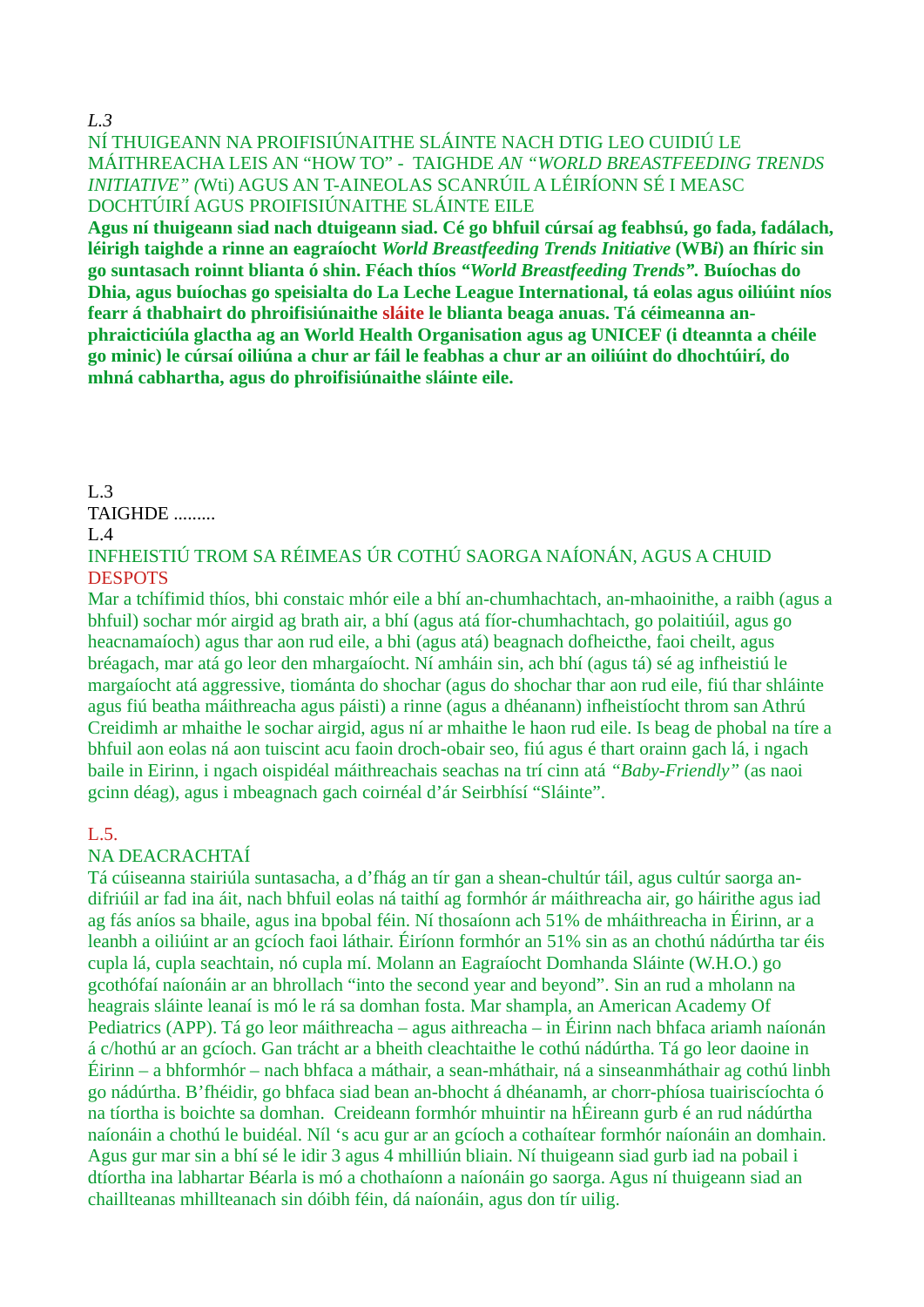## L.5.

L.3-4

#### DÁ MHÉID EOLAIS AGUS OILIÚNA ATÁ AG DUINE, NÁ AG GRÚPA, NÍ LEOR É. TÁ RUDAÍ EILE I BHFAD NÍOS TÁBHACHTAI NÁ **EOLAS**, SA CHÁS SEO

Cineáltas, ugach, croí mór maith, gríosú, scileanna pearsanta daonna, agus am, thar aon rud eile, tá na rudaí seo i bhfad níos tábhachtai ná eolas – dá thábhachtaí é. aNí hé nach bhfuil na cáilíochtai seo ag proifisiúaithe sláinte. Ach tá **an t-am** ag na cuiditheoiri deonacha le bheith ansin le máithreacha, agus le cuidiú agus tacaíocht **leanúnach** a thabhairt dóibh. Mura bhfuil eolas, féinmhuinín, creideamh, agus muinín ina cumas féin ag an mháthair, ní thabharfaidh an t-eolas uilig sa domhan an cumas di a bheith *"Breastfeeding in a Bottlefeeding Society"* (téama comhdhála proifisiúnaaithe sláinte i bPáirc an Chrócaigh, roinnt blianta ó shin.) Dá mhéid eolais atá ag na proifisiúnaithe ar an taighde, ar na staitisticí, ar an eolas acadúil, na buntáistí, etc., **is rud eile ar fad cíoch a thabhairt do leanbh**. Tá cothú saorga linbh le buidéal chomh difriúil sin ón chothú nádúrtha, go fisiciúil, go cultúrtha, agus go speisialta ó thaobh an ghréasán teaghlaigh, cairde, agus cuiditheoirí (proifisiúnta agus deonach) a bhaineann le cothú saorga, gur dúshlán an-mhór don mháthair an rogha nádúrtha a dhéanamh, agus leanstan uirthi leis, d'ainneoin na ndeacrachtaí móra (the biologically normal versus the culturally normal). Ní hé go bhfuil sé deacair go fisiciúil, leanbh a bheathú ar an chioch.

#### l.3-4

#### UNDERMINING OF BF CONFIDENCE

Is é an áit a bhfuil na deacrachtai ná sa chultúr "úr" (le 70-100 bliain) beathú saorga leanbh, san eolas, san mhí-eolas, sna gnéithe go léir den chultúr sin ar bréaga iad, san dúshlán mór atá ann do mháthair úr, agus athair úr, aghaidh a thabhairt ar an chultúr sin, leo féin féin, gan eolas ceart, gan tuiscint ceart, gan cuidiú ná tacaíocht cheart, agus gan féinmhuinín láidir, agus go leor cáilíochtaí eile. Déanann na gnéithe seo uilig *undermining* ar an chumas nádúrtha, ar an dúil nádúrtha, agus ar an cheart nádúrtha ata ag tuismitheoiri úra an rogha nádúrtha a dhéanamh, as sult agus sásamh a bhaint as an chinneadh sin, agus as eispéireas sásúil, pléisiúrtha a bheith acu agus iad ina bhun. Ní thuigeann a muintir, a gcuiditheoirí – idir phroifisiúnaithe, gaolta, cairde, comharsana, go bhfuil a neaspa tuisceana, a guid easpa eolais, etc. Etc., ag baint óna a muinín, a gcumas, a sástacht, a ndúil, a sásamh, a n-éifeacht, agus a "success". Tá léargus (an-bheag) de chomh mór is a chuireann cailliúint ár gcultúr táil isteach ar mháithreacha agus ar aithreacha úra, sa chéad mhír eile. L.4

#### AN CULTÚR AGUS AN NÁIRE

Tá sé aisteach go bhfuil dhá bhrí leis an fhocal "náire " sa Ghaeilge atá contrártha ar fad lena chéile. Cillaíonn "náire" shame, modesty, shy, ......... Ciallaíonn an focal náireach shy, modest, timid, .......... Agus ciallaionn "mí-náireach" shameless. "Field day" do na síceolaithe!

In aon phlé faoi chailliúint ár gcultúr táil, agus teacht i réim don chultúr saorga, mí-nádúrtha a tháinig ina áit, caithfear cotadh ............./"embarrassment" a lua go speisialta. Creideann mo mhac (37) gur cotadh, thar aon rud eile, is cúis le rátaí ísle an táil in Éirinn, idir *initiation* agus *continuation*.

#### L.4

#### CÓRAS NA n-OISPIDÉAL MÁITHREACHAIS – BÁS AN CULTÚIR TÁIL

Is scéal i bhfad ró-fhada an scéal seo le haithris anseo. [Léigh leabhar Maureen Minchin, agus beidh tuairim mhaith agat.] Ach tá sé an-tábhachtach go dtuigfimis an dochar millteanach ata déanta ag oispidéil máithreachais, ag dochtúiri, banaltraí, mná chabhartha, don chultúr táil a bhí againn, agus don cheann atáimid ag iarraidh a athréimniú. Ní d'aon-ghnó a rinne aon duine acu sin. Ach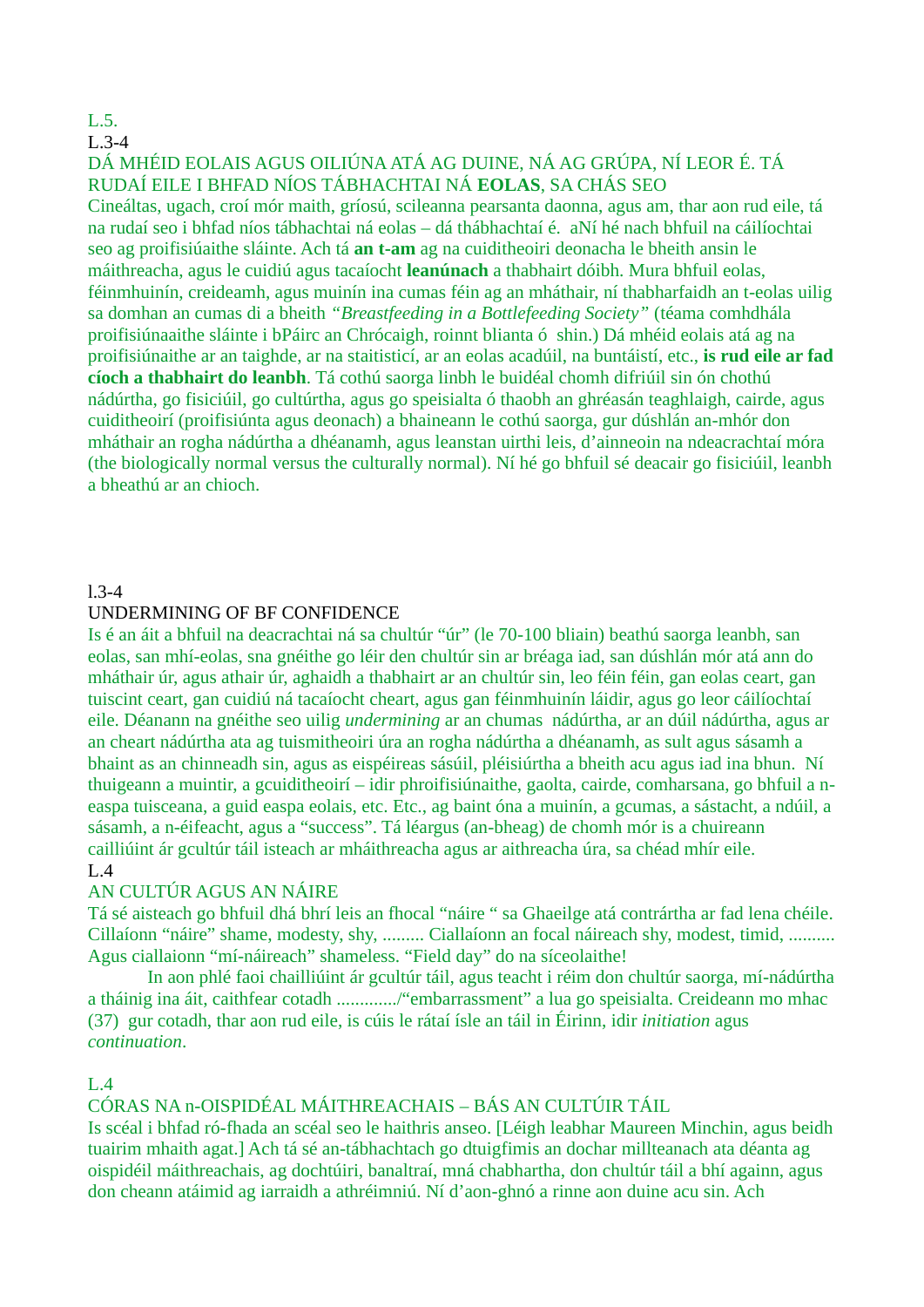scriosadh gach seans a bhi ag formhór ár máithreacha tál go sásúil, go héifeachtach, agus go pléisiúrtha. An réimeas nósanna, agus go háirithe an réimeas creidimh, a tháinig in áit an seanchultúr táil, bhí sé bunaithe ar aineolas agus ar mhi-eolas forleathan faoin dóigh a n-oibríonn an tál. Mar shampla, dá mhinicí agus dá fhaide a cuirtear an leanbh ar an gcíoch, is ea is mó bainne a bheas ag an mháthair. Sin dearg-chontráracht na tuisceana a bhi – agus atá – i réim tar éis an "Athrú Creidimh". Is é diúl an linbh a chuireann an soláthar bainne ar fáil. Dá mhinicí, agus dá fhaide a chuirtear an naíonán ag diúl ar an bhrollach, is ea is mó an soláthar bainne a bheas ag an mháthair.

#### $L.4$

## INFHEISTIÚ TROM SA RÉIMEAS ÚR COTHÚ SAORGA NAÍONÁN, AGUS A CHUID DESPOTS

Mar a tchífimid thíos, bhi constaic mhór eile a bhí an-chumhachtach, an-mhaoinithe, a raibh (agus a bhfuil) sochar mór airgid ag brath air, a bhí (agus atá fíor-chumhachtach, go polaitiúil, agus go heacnamaíoch) agus thar aon rud eile, a bhi (agus atá) beagnach dofheicthe, faoi cheilt, agus bréagach, mar atá go leor den mhargaíocht. Ní amháin sin, ach bhí (agus tá) sé ag infheistiú le margaíocht atá aggressive, tiománta do shochar (agus do shochar thar aon rud eile, fiú thar shláinte agus fiú beatha máithreacha agus páisti) a rinne (agus a dhéanann) infheistíocht throm san Athrú Creidimh ar mhaithe le sochar airgid, agus ní ar mhaithe le haon rud eile. Is beag de phobal na tíre a bhfuil aon eolas ná aon tuiscint acu faoin droch-obair seo, fiú agus é thart orainn gach lá, i ngach baile in Eirinn, i ngach oispidéal máithreachais seachas na trí cinn atá *"Baby-Friendly"* (as naoi gcinn déag), agus i mbeagnach gach coirnéal d'ár Seirbhísí "Sláinte".

## L.5.

#### NA DEACRACHTAÍ

Tá cúiseanna stairiúla suntasacha, a d'fhág an tír gan a shean-chultúr táil, agus cultúr saorga andifriúil ar fad ina áit, nach bhfuil eolas ná taithí ag formhór ár máithreacha air, go háirithe agus iad ag fás aníos sa bhaile, agus ina bpobal féin. Ní thosaíonn ach 51% de mháithreacha in Éirinn, ar a leanbh a oiliúint ar an gcíoch faoi láthair. Éiríonn formhór an 51% sin as an chothú nádúrtha tar éis cupla lá, cupla seachtain, nó cupla mí. Molann an Eagraíocht Domhanda Sláinte (W.H.O.) go gcothófaí naíonáin ar an bhrollach "into the second year and beyond". Sin an rud a mholann na heagrais sláinte leanaí is mó le rá sa domhan fosta. Mar shampla, an American Academy Of Pediatrics (APP). Tá go leor máithreacha – agus aithreacha – in Éirinn nach bhfaca ariamh naíonán á c/hothú ar an gcíoch. Gan trácht ar a bheith cleachtaithe le cothú nádúrtha. Tá go leor daoine in Éirinn – a bhformhór – nach bhfaca a máthair, a sean-mháthair, ná a sinseanmháthair ag cothú linbh go nádúrtha. B'fhéidir, go bhfaca siad bean an-bhocht á dhéanamh, ar chorr-phíosa tuairiscíochta ó na tíortha is boichte sa domhan. Creideann formhór mhuintir na hÉireann gurb é an rud nádúrtha naíonáin a chothú le buidéal. Níl 's acu gur ar an gcíoch a cothaítear formhór naíonáin an domhain. Agus gur mar sin a bhí sé le idir 3 agus 4 mhilliún bliain. Ní thuigeann siad gurb iad na pobail i dtíortha ina labhartar Béarla is mó a chothaíonn a naíonáin go saorga. Agus ní thuigeann siad an chaillteanas mhillteanach sin dóibh féin, dá naíonáin, agus don tír uilig.

#### L.5.L.4 AN T-AT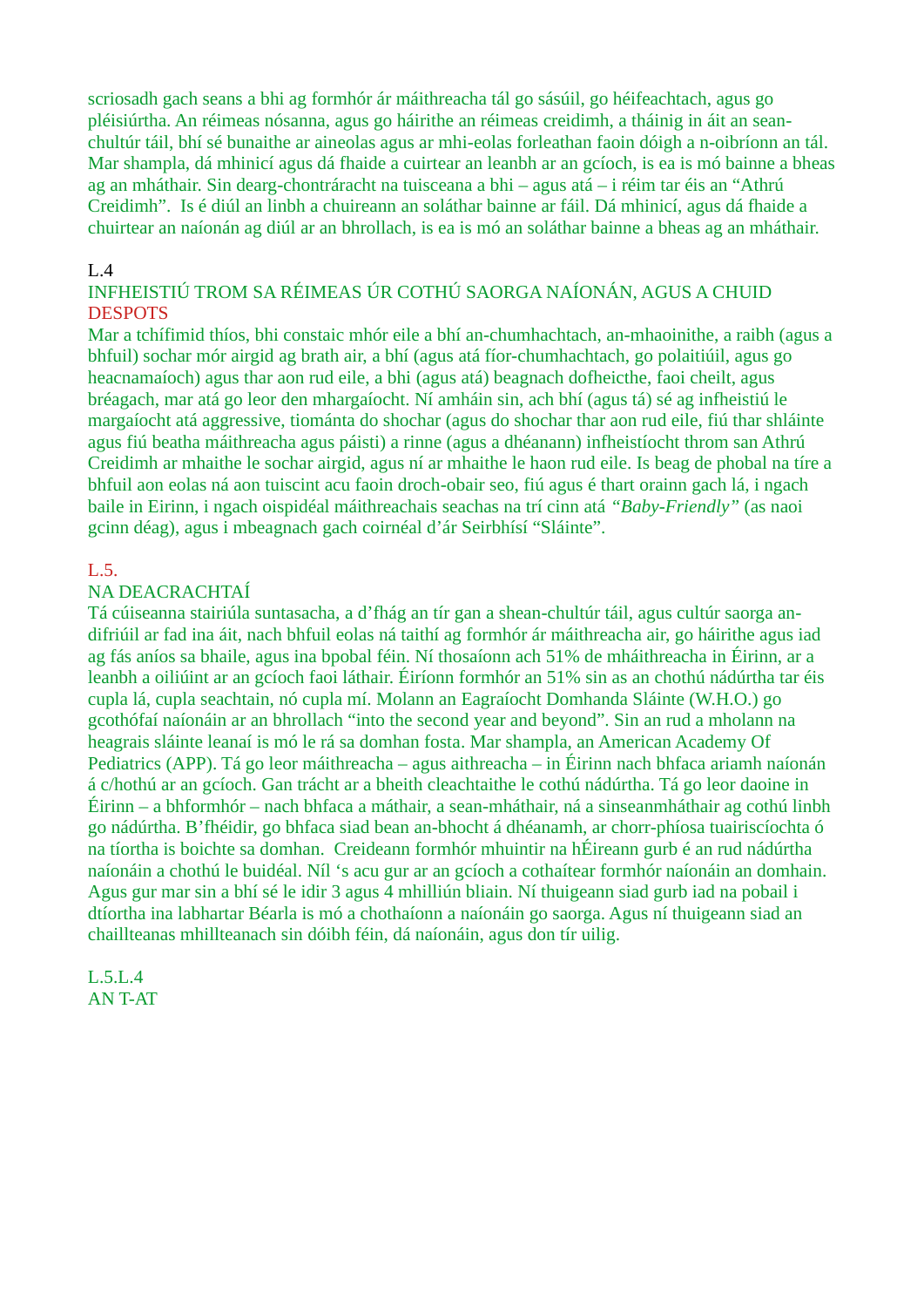#### $L.4$ AN CULTÚR AGUS AN NÁIRE

Tá sé aisteach go bhfuil dhá bhrí leis an fhocal "náire " sa Ghaeilge atá contrártha ar fad lena chéile. Cillaíonn "náire" shame, modesty, shy, ......... Ciallaíonn an focal náireach shy, modest, timid, .......... Agus ciallaionn "mí-náireach" shameless. "Field day" do na síceolaithe!

In aon phlé faoi chailliúint ár gcultúr táil, agus teacht i réim don chultúr saorga, mí-nádúrtha a tháinig ina áit, caithfear cotadh ............./"embarrassment" a lua go speisialta. Creideann mo mhac (37) gur cotadh, thar aon rud eile, is cúis le rátaí ísle an táil in Éirinn, idir *initiation* agus *continuation*.

#### L.4

CÓRAS NA n-OISPIDÉAL MÁITHREACHAIS – BÁS AN CULTÚIR TÁIL

Is scéal i bhfad ró-fhada an scéal seo le haithris anseo. [Léigh leabhar Maureen Minchin, agus beidh tuairim mhaith agat.] Ach tá sé an-tábhachtach go dtuigfimis an dochar millteanach ata déanta ag oispidéil máithreachais, ag dochtúiri, banaltraí, mná chabhartha, don chultúr táil a bhí againn, agus don cheann atáimid ag iarraidh a athréimniú. Ní d'aon-ghnó a rinne aon duine acu sin. Ach scriosadh gach seans a bhi ag formhór ár máithreacha tál go sásúil, go héifeachtach, agus go pléisiúrtha. An réimeas nósanna, agus go háirithe an réimeas creidimh, a tháinig in áit an seanchultúr táil, bhí sé bunaithe ar aineolas agus ar mhi-eolas forleathan faoin dóigh a n-oibríonn an tál. Mar shampla, dá mhinicí agus dá fhaide a cuirtear an leanbh ar an gcíoch, is ea is mó bainne a bheas ag an mháthair. Sin dearg-chontráracht na tuisceana a bhi – agus atá – i réim tar éis an "Athrú Creidimh". Is é diúl an linbh a chuireann an soláthar bainne ar fáil. Dá mhinicí, agus dá fhaide a chuirtear an naíonán ag diúl ar an bhrollach, is ea is mó an soláthar bainne a bheas ag an mháthair.

#### $L.4$

### AN T-ATHRÉIMIÚ FADA FADÁLACH

Tá an t-eolas cruinn, ceart, beacht, ag teacht chun cinn, de réir a chéile. Tá grúpaí beaga againn atá ar an eolas le dachad nó le seachtó bliain. Tá sé pianmhar oiread sin máithreacha, a bhí ag iarraidh a naíonáin a chothú iad féin, ach nár éirigh leo. Rinne muid ár ndicheall, go deonach, cuidiú le máithreacha thart orainn, agus d'éirigh linn i gcásanna áirithe, **d'ainneoin an chórais,** agus d'ainneoin an "Athrú Creidimh". Is cúis mhór díomá agus bróin dúinn nár éirigh linn leis na máithreacha uilig ar chuidigh muid leo. Bhí an oiread sin aineolais, mí-eolais, nósanna agus creidimh contráilte in uachtar i ré an Athrú Creidimh, gur dheacair fiú le buíon suntasach, oilte, íoctha, an t-Athrú Creidimh a thiontú thart, gan trácht ar ghrúpa beag scaipthe de chuiditheoiri deonacha. Na máithreacha bochta, ní raibh an t-eolas, an tuiscint, an muinín, an scil comhairleoireachta, ar fáil dóibh. Ní ní raibh a fhios acu go raibh sé ar fáil dóibh – ach é a iarraidh ar na daoine cearta. Thar aon rud eile – agus is é an gné is tábhachtaí agus is mó tionchair é – ní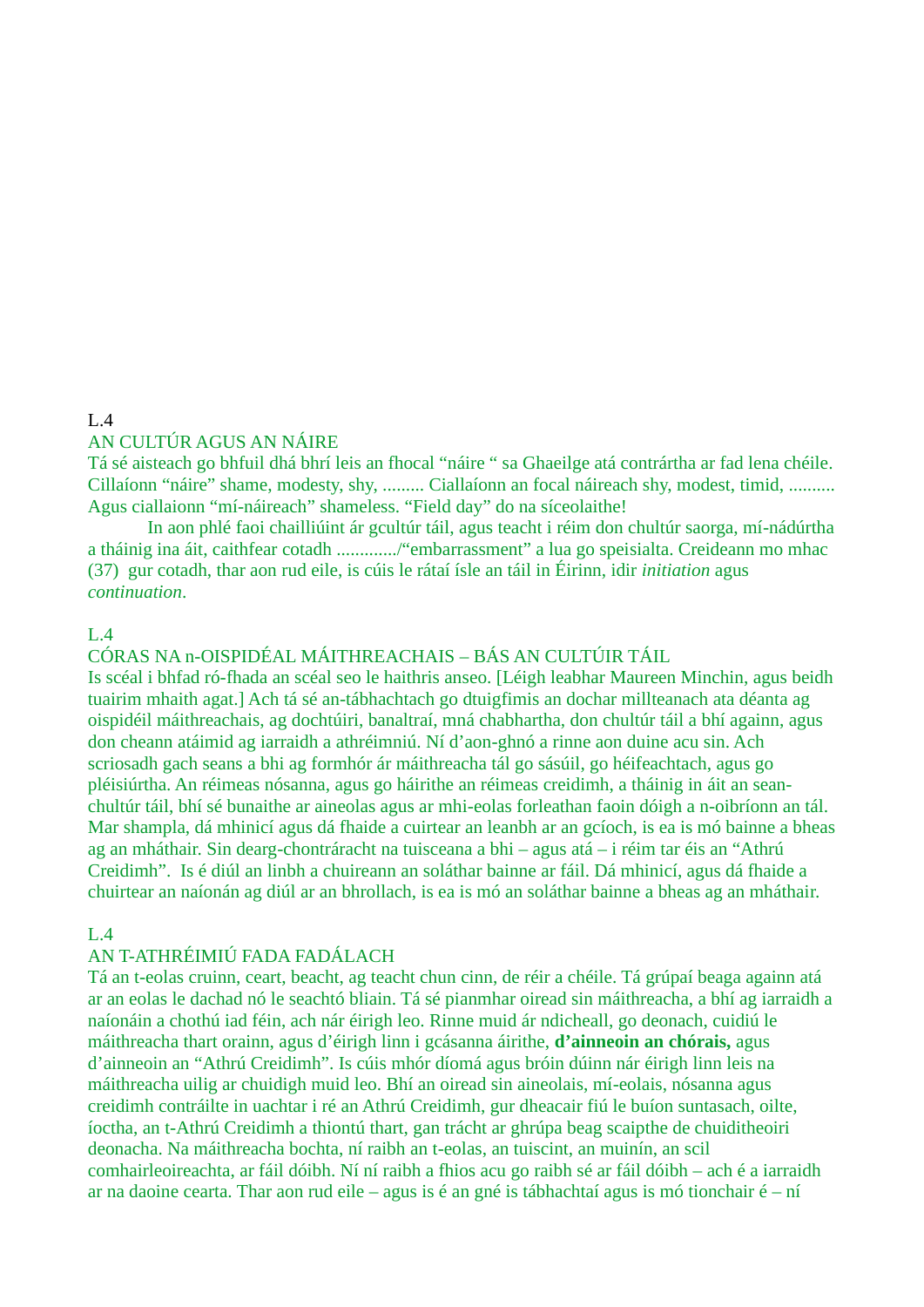raibh cultúr táil thart ar na máithreacha. Ní amháin sin, ach bhí brú i gcoinne cultúr táil thart orthu, sa bhaile, lena muintir agus a gcomharsana féin, sa chóras "sláinte", sa phobal i gcoitinne, agus i meoin, i dtaithí, agus in eolas na muintire uilig. Ba chonstaic do-sháraithe é sin fiú do mháithreacha a bhí ag iarraidh a naíonain a thál iad féin. [Féach Beéarly don ghiota ar iarraidh.]

#### L.4

### INFHEISTIÚ TROM SA RÉIMEAS ÚR COTHÚ SAORGA NAÍONÁN, AGUS A CHUID **DESPOTS**

Mar a tchífimid thíos, bhi constaic mhór eile a bhí an-chumhachtach, an-mhaoinithe, a raibh (agus a bhfuil) sochar mór airgid ag brath air, a bhí (agus atá fíor-chumhachtach, go polaitiúil, agus go heacnamaíoch) agus thar aon rud eile, a bhi (agus atá) beagnach dofheicthe, faoi cheilt, agus bréagach, mar atá go leor den mhargaíocht. Ní amháin sin, ach bhí (agus tá) sé ag infheistiú le margaíocht atá aggressive, tiománta do shochar (agus do shochar thar aon rud eile, fiú thar shláinte agus fiú beatha máithreacha agus páisti) a rinne (agus a dhéanann) infheistíocht throm san Athrú Creidimh ar mhaithe le sochar airgid, agus ní ar mhaithe le haon rud eile. Is beag de phobal na tíre a bhfuil aon eolas ná aon tuiscint acu faoin droch-obair seo, fiú agus é thart orainn gach lá, i ngach baile in Eirinn, i ngach oispidéal máithreachais seachas na trí cinn atá *"Baby-Friendly"* (as naoi gcinn déag), agus i mbeagnach gach coirnéal d'ár Seirbhísí "Sláinte".

#### L.5.

#### NA DEACRACHTAÍ

Tá cúiseanna stairiúla suntasacha, a d'fhág an tír gan a shean-chultúr táil, agus cultúr saorga andifriúil ar fad ina áit, nach bhfuil eolas ná taithí ag formhór ár máithreacha air, go háirithe agus iad ag fás aníos sa bhaile, agus ina bpobal féin. Ní thosaíonn ach 51% de mháithreacha in Éirinn, ar a leanbh a oiliúint ar an gcíoch faoi láthair. Éiríonn formhór an 51% sin as an chothú nádúrtha tar éis cupla lá, cupla seachtain, nó cupla mí. Molann an Eagraíocht Domhanda Sláinte (W.H.O.) go gcothófaí naíonáin ar an bhrollach "into the second year and beyond". Sin an rud a mholann na heagrais sláinte leanaí is mó le rá sa domhan fosta. Mar shampla, an American Academy Of Pediatrics (APP). Tá go leor máithreacha – agus aithreacha – in Éirinn nach bhfaca ariamh naíonán á c/hothú ar an gcíoch. Gan trácht ar a bheith cleachtaithe le cothú nádúrtha. Tá go leor daoine in Éirinn – a bhformhór – nach bhfaca a máthair, a sean-mháthair, ná a sinseanmháthair ag cothú linbh go nádúrtha. B'fhéidir, go bhfaca siad bean an-bhocht á dhéanamh, ar chorr-phíosa tuairiscíochta ó na tíortha is boichte sa domhan. Creideann formhór mhuintir na hÉireann gurb é an rud nádúrtha naíonáin a chothú le buidéal. Níl 's acu gur ar an gcíoch a cothaítear formhór naíonáin an domhain. Agus gur mar sin a bhí sé le idir 3 agus 4 mhilliún bliain. Ní thuigeann siad gurb iad na pobail i dtíortha ina labhartar Béarla is mó a chothaíonn a naíonáin go saorga. Agus ní thuigeann siad an chaillteanas mhillteanach sin dóibh féin, dá naíonáin, agus don tír uilig.

#### L.5.

#### CÚISEANNA EILE

Ní hé amháin nach bhfuil an t-eolas agus na scileanna cuí ach ag buíon beag bídeach, a thugann cuidiú do mhná ar bhonn deonach. Ach níl an tuiscint sin, ná an t-eolas sin ach ag fíor-bheagán sa tír. Agus ní thuigeann na daoine a mbeadh sé nádúrtha ag máithreacha cuidiú a iarraidh orthu, nach bhfuil siad eolach ná sciliúil sa dóigh atá ag teastáil ó mháithreacha. Is cuma cé mhéid eolais atá ag dochtúir nó ag banaltra faoi na buontáistí a bhaineann le tál, ní haon mhaith an t-eolas sin do bhean atá ag iarraidh eolais faoi **cén dóigh** lena leanbh a thál go sásúil, agus go sásta. Tá mí-eolas fairsing, agus aineolas, agus easpa eolais, faoi cén dóigh a n-oibríonn tál. Ná ní thuigeann siad nach ionann rud a bheith nádúrtha, agus é a bheith *intuitive* ná a bheith furasta nó simplí. Cuireann a lán máithreacha bochta an milleán orthu féin nuair nach n-éiríonn leo a naíonán a chothú go nádúrtha, agus go sásúil. Na máithreacha nár roghnaigh cothú nádúrtha ar an chéad dul síos, is minic iad cráite le brón, le díomá, le féin-mhilleán, féin-lochtú, agus le "ciontacht". Mura bhfuil an t-eolas agus an tuiscint ag máithreacha faoi cén dóigh le dul i mbun an táil, ná a fhios acu cén áit le cuidiú a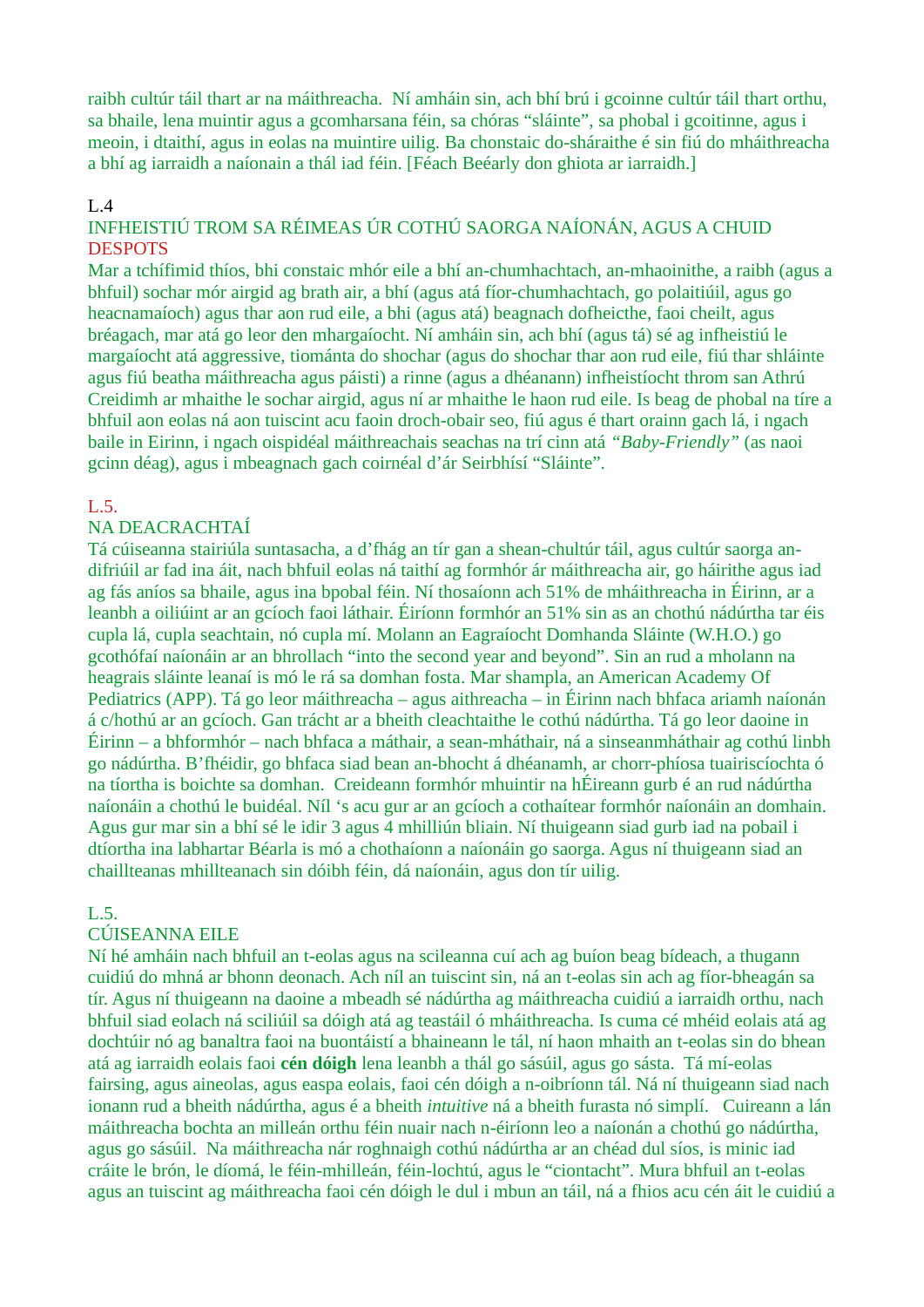lorg, is ar éigean atá aon locht, milleán, ná ciontacht ag baint leo. Easpa oideachais, easpa taithí, easpa tuisceana, sin na rudaí a dhéanann spior spear den tál d'oiread sin máithreacha. Caithfear na rudaí sin a chur ar fáil do mháithreacha. Is gá tacaíocht láidir ón Stát. Ní amháin go bhfuil dualgas ar an Stát máithreacha a chur ar an eolas, agus an tacaíocht atá riachtanach a chur ar fáil dóibh, agus dá lucht cúnaimh agus tacaíochta. Tá dualgas tromchúiseach eile ar an Stát i leith margaíocht mhímhorálta, mar atá ar siúl le cóngarach do chéad bliain (!). Sea, céad bliain.

#### MARGAÍOCHT MHÍ-EITICIÚIL BREASTMILK SUBSTITUTES

Thosaigh an comhlacht ollmhór [Redacted] ag margaíocht a gcuid *"breastmilk substitutes"* chomh luath leis na 1930í. Ní hiontas go bhfuil máithreacha curtha ar strae! Ní margaíocht ionraice, macánta, eiticiúil a bhí ar siúl ag **an céal scáitear ó na 1930í i leith. Tá gnéithe den scéal scannalach**, gránna, luaite ag Gabrielle Palmer ina leabhar *"The Politics of Breastfeeding – When Breasts Are Bad For Business".* Agus sa leagan gairid den leabhar, an leabhrín *"Why Breastfeeding Matters",* a d'fhoilsingh Pinter & Martin i Londain i 2016.

#### L.5.

#### FEARG, FEARG, FEARG

Bí ag caint ar pholaitíocht salach, bréagach, gránna, marfach! Is rí-dheacair a thabhairt le fios, go háirithe i bpáipéar gairid mar seo, faoin slad, faoin sléacht, faoin droch-shláinte, agus faoi na beathaí go léir – na milliúin acu – ar fud na cruinne, atá millte, nó múchta, ag an mhargaíocht marfach seo. D'ainneoin Cód Idirnáisiúnta *"The International Code Of Marketing of Breastmilk Substitutes"* a bheith dlithiúil leis na deicheanna blianta, tá sé á shíor-bhriseadh ag oll-chomhlachtaí ar nós [Redacted], [Redacted], agus tuilleadh nach iad. Tá cuntas ar an scannal uafásach seo, atá ag leanstan anois ó na 1930í ag Gabrielle Palmer ina dhá leabhar thuasluaite. Tá tuairiscí ar fáil ó UNICEF agus an World Health Organisation a dhamnaíonn ollchomhlachtaí, go speisialta , agus rialtaisí áirithe faoina ndroch-iompar, a neamairt, a ndroch-obair ag cur daoine ar

mhí-eolas agus ar mhi-threoir le beagnach 100 bliain anois. Ar feadh roinnt mhaith blianta bhí an figiúr scanrúil de dhá mhilliún naíonán a bhi ag fáil bháis, go dtí suas le 10 mbliana nó mar sin, de bharr *"the aggressive and unethical marketing of breastmilk substitutes"*. Agus sin do dhaoine fíorbhocht, sna tíortha is boichte ar domhan, áit nach acmhainn airgid don phobal páistí a chothú go saorga. Gan trácht ar é a bheith sábháilte, ar dhóigh ar bith. Agus ar ndóigh, ní insíonn na hollchomhlachtai dá gcuid custaiméirí bochta faoin dochar uafásach a dhéanann sé dóibh féin agus dá naíonán an stuif seo a thabhairt dóibh. Is cúis feirge mhillteanach an scannal uilig. Tá briseadh an Chóid ag tarlú i dtíortha saibhre cosúil le hÉirinn agus Stáit Aontaithe Mheiriceá fosta. Babies are dying because of it. MotherAgus naíonáin ag fáil bháis dá bharr. Agus droch-shláinte ag a máithreacha dá bharr. Agus droch-shláinte ag na naíonáin nach maraíonn sé, lena saol.

#### L.6

#### CÁ BHFUIL SÉ SEO LE DUL?????????????]

#### NÍ THUIGEANN ACH FÍOR-BHEAGÁN DAOINE (MNÁ IS MÓ) CAD IAD NA RIACHTANAISÍ SEO ATÁ AG MÁITHREACHA

Na mná a thugann an cuidiú seo do mháithreacha, is go deonach a dhéanann siad é. Tá teora leis an méid ama a thig leo a chaitheamh le máithreacha. Ar na máithreacha a chuidíonn mar seo le máithreacha eile, tá Leaders na heagraíochta deonach La Leche League, comhairleoirí *"Chuidiú",*  the Irish National Childbirth Trust, agus Comhairleoirí Táil cáiliúthe (qualified Lactation Consultants). An cúrsa a fhaobhaíonn an cháilíocht a dtugann an International lactation Consultan .......... (IBCLC) is cúrsa ceithre bliana é, agus is ionann le B.Sc. (onóracha) é. Féach thíos.the Irish National Breastfeeding Trust, and registered Lactation Consultants.

#### NÍ THUIGEANN ACH FÍOR-BHEAGÁN DEN LUCHT PROIFISIÚNTA AR CHEART DÓIBH BHEITH ÁBALTA CUIDIÚ, NACH BHFUIL AN T-EOLAS NÁ NA SCILEANNA ACU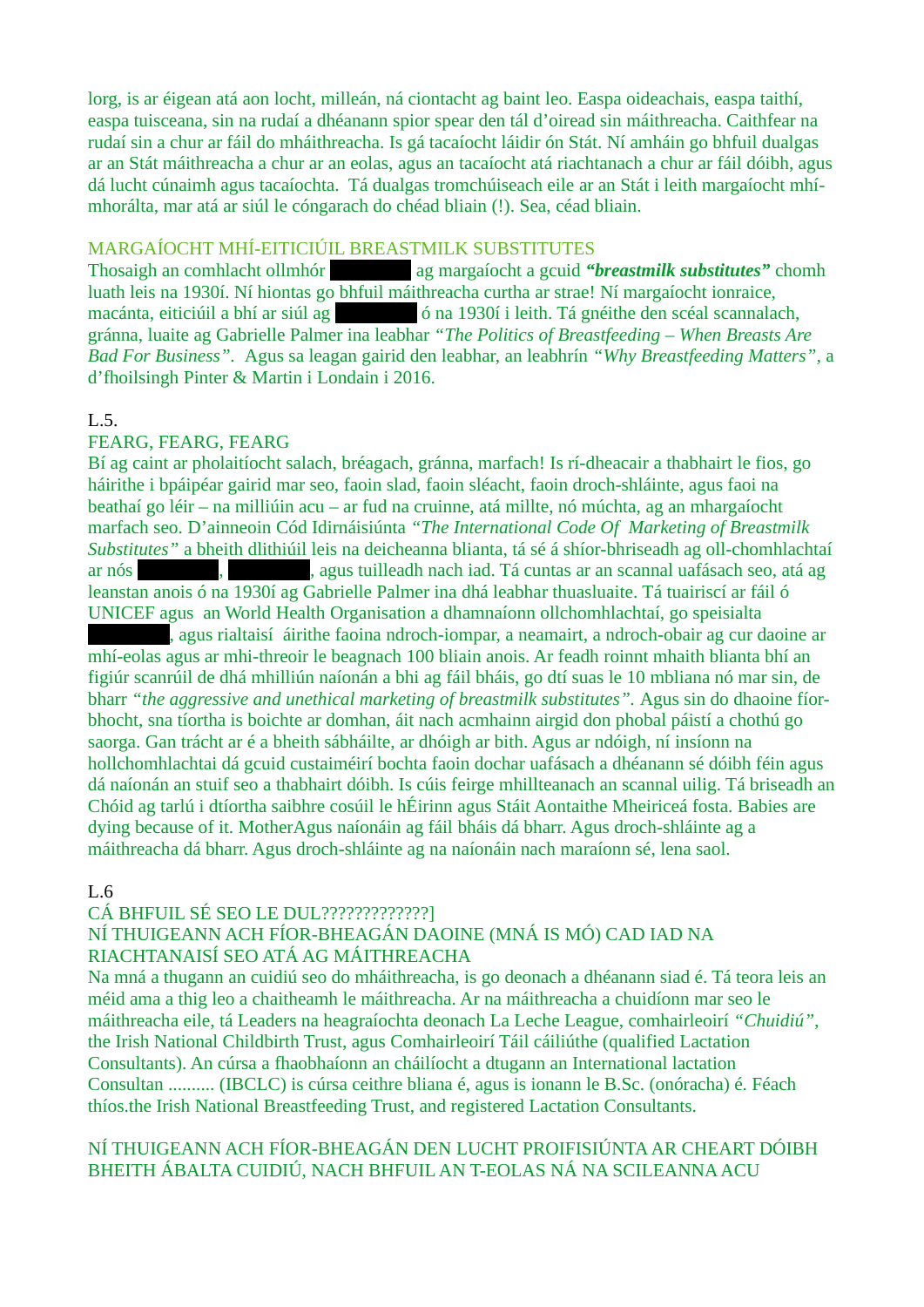Ní tinneas an tál, ach rud fíor-fholláin, sláintiúil, luachmhar don tír uilig. Tá oiliúint áirithe ar dhochtúirí agus lucht leighis agus banaltrachta eile faoi na buntáistí a bhaineann le tál (cuid anbheag díobh). Ach níl aon oiliúint ná cáilíochtaí, ná tuiscint ag a bhformhór faoi cén dóigh le cuidiú le máithreacha le leanbh a chothú go nádúrtha ar a mbrollach. Féach BT*i* thíos.

NÍ AMHÁIN NACH BHFUIL NA PROIFISIÚNAITHE EOLACH NÁ SCILIÚIL, AGUS NACH DTUIGEANN SIAD NACH BHFUIL, ACH TÁ GO LEOR TUAIRIMÍ MÍ-CHEART ACU, AR MIOTAIS CUID ACU, A CHUIREANN MÁITHREACHA AR MHÍ-THREOIR Tá cuntaisí an-mhaith air seo sna leabhair *The Politics of Breastfeeding, Why Breastfeeding Matters, The Womanly Art of Breastfeeding, The Attachment Parenting Book, Breastfeeding & Child Spacing – The Ecology of Natural Mothering, Breastfeeding Matters - ............ Breastfeeding – A Guide for the Medical Profession* agus tuilleadh. Tá eolas sna leabhair sin faoi cén dóigh a noibríonn an tál, cén mí-eolas atá coitianta, cén dóigh a dtig le máthair tál go sásúil, go héifeachtach, agus go pléisiúrtha (breastfeeding is meant to be pleasurable). Rinne an eagraíocht *World Breastfeeding Trends* (féach Wt*i*) *[*SEICEÁIL] staidéar ar an deacracht móra seo. Tá graf sa tuairisc a chuir siad ar fáil, a thaispéaineann gur ag na cuiditheoirí deonacha (cosúil le LLL Leaders agus comhairleoirí táil le *"Cuidiú"* (Irish National Childbirth Trust) agus a leithéid eile, atá an t-eolas agus na scileanna is fearr sa réimse seo. Is díol iontais agus díol díomá agus feirge é gur ag dochtúirí atá an t-eolas agus na scileanna is lú, le cuidiú le máithreacha. Ní hiontas go bhfuil na leibhéil táil in Éirinn agus sa Bhreatain (áit a dtearnadh an staidéar Wt*i*) ar na cinn is ísle sa domhan. Tá sé i bhfad, i bhfad níos deacra eolas úr-nua a chur in áit cultúr bunaithe ná an seanrud a leanstan, a bhuanú, agus a fhágáil i réim.

L.6 FIGIÚIRÍ TÁIL ....

#### the influence OF GENDER ON THE BIG CHANGE

This is understood, and isn't, for many's the day. It has not yet been understood, really, how much knowledge, experience, skills, and understanding the women who breastfed their babies had, when our natural breastfeeding culture thrived and flourished in Ireland. It has not yet been understood, how much was lost, when that culture was lost. The wealth of knowledge, skills, etc., belonged to **women.** Not many people, apart from the doctors in the Rotunda, understood the importance of the culture which was being lost. Until it was too late to rescue it. Crazy myths and baseless theories abounded, with the "Reformation". Many of these are still firmly believed in, even today. Those myths, and "articles of faith" put the last nails in the coffin of our breastfeeding culture. The women who volunteered as helpers to the tiny minority of women who still wanted to breastfeed naturally over the last three-score years, knew this well. The Big Change brought its own way, its own logic,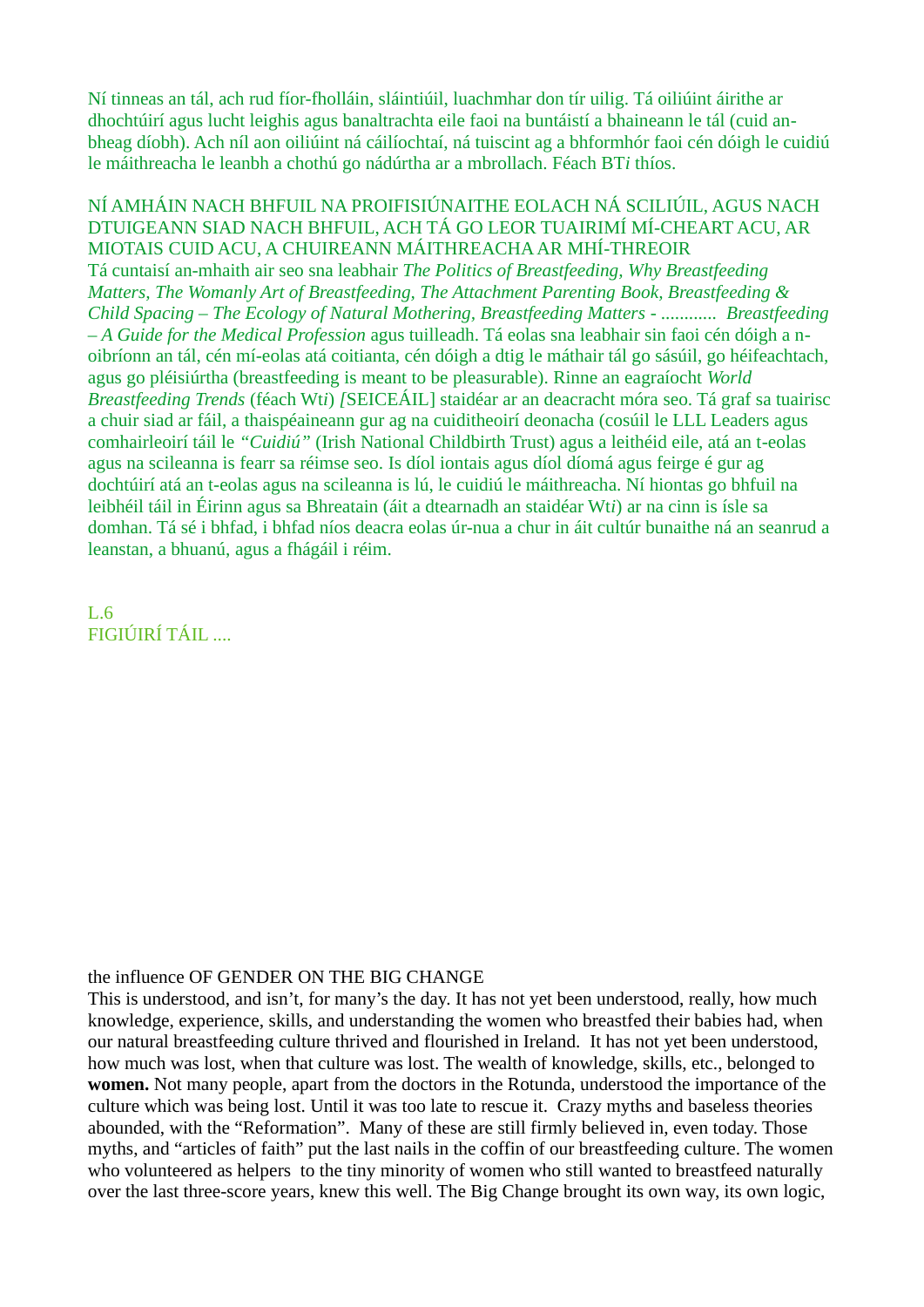its own customs, and many other new ways, including very damaging new beliefs. And it was an insurmountable challenge for many doctors, nurses, midwives, and families and friends of mothers, to overcome these new difficulties. It is a tragedy which has happened silently, *privately,* secretly, and under "censorship". It was only **women** who kept breastfeeding alive for **3-4 million years.** The **men were unable**/powerless to prevent this tragedy. The bottle was more powerful than them! And the new culture which grew with it. ................... [Féach bold??]

IF WOMEN & MEN KNEW HOW SIMPLE IT IS TO BREASTFEED A CHILD, IF THEY HAD THE CONFIDENCE, THE INFORMATION, THE UNDERSTANDING, & THE SUPPORT .................

BUT THERE WAS ANOTHER ENEMY – A DARK, IMMORAL ENEMY, WHO DIDN'T CARE FOR THE LIFE OR THE HEALTH OF MOTHERS OR BABIES. THAT ENEMY, ABOVE ALL ELSE, WAS THE NEW MARKET WHICH CAME, FOR BREASTMILK SUBSTITUTES The author Gabrielle Palmer, in her little book *"Why Breastfeeding Matters"* has a short account. She has a more complete account in her original book *"The Politics of Breastfeeding – When Breasts Are Bad for Business."* This book is so frightening, and it angered me so much to read it, that I couldn't finish it for years. It is very hard to swallow these terrible events - scandal after scandal, lies after lies, shame after shame, disgust after disgust. More about these two books, and about Gabrielle Palmer, below.

#### THE *"REFORMATION"* [LITERALLY "THE CHANGE OF RELIGION" OR THE "REFORMATION"]

That is how someone described the Significant Change in the way newborn babies are fed, for the first year or two, which happened during the last century, in the Western world. I call it *The "Reformation"* jokingly. But it is no joke. But the very opposite. The *"Reformation"* , which happened in the last century, continues, with very little change, since. I don't remember where I saw that quote, or who said it, but it certainly has a certain truth to it. As I said above, there are major, and very serious implications. The implications involve the following aspects: politics, social and cultural matters, personal, family and above all, health aspects.

THOUGH LOTS OF INFORMATION IS AVAILABLE TO MOTHERS, MOST OF THEM DO NOT SEEK IT FROM THOSE WHO CAN BEST ASSIST THEM, BECAUSE THEY DO NOT UNDERTAND THE NEED, THE BENEFITS, AND THE WELCOME THEY WILL BE GIVEN Nowadays mothers depend on seeking out the information, themselves. Not only must they seek the information and the skills themselves, but they must seek it from the tiny little minority of women (and they are mainly women) who have that wealth. This could involve a long road journey. I once got a call for help from Washington! And I also got a call from a priest who wanted help for his housekeeper! Most of our doctors are unable to help mothers. There is every chance that this fact will astound my readers. Studies sought by the organisation *World Breastfeeding Trends Initiative* (WBT*i*) show this to be true, unfortunately. Different health professions who help mothers were involved in the study. See WBT*i* below.

THE BELIEF THAT MOTHERS HAVE THAT EVERY HELP & ALL INFORMATION WILL BE GIVEN TO THEM IN THE MATERNITY UNIT, WHEN THE BABY IS BORN There are many mothers who believe that. If this were so, there would be no need for this Submission from me. But, unfortunately, this is far from being true. Exactly the opposite, in truth. And very few in this country understand that that is how it is. And that it is not any group's fault.

HOW DID THIS TERRIBLE SITUATION HAPPEN?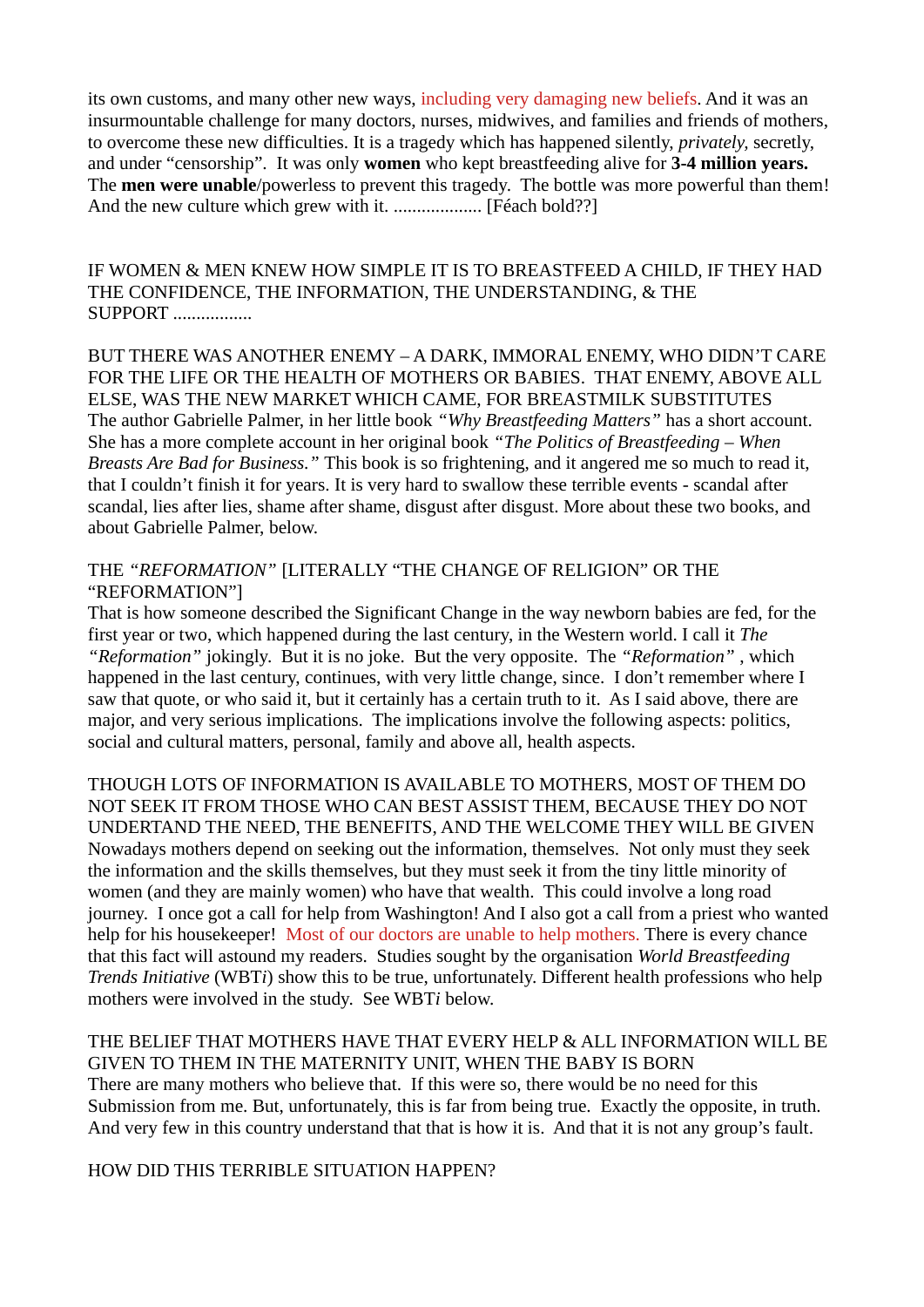It would be as nonsensical to ask how has it happened that so many patients are waiting for a bed in Irish hospitals, or on appointments! [I wrote this before we had to take steps re COVID 19.] It is a very sad story, with terrible consequences, but the story is far too long to recount here. In summary, it is because accurate, up-to-date training is not given to doctors, and to the other health professionals who look after mothers and their babies. Other aspects, such as the huge corporations who market breastmilk substitutes, and the dishonest, unethical marketing which aggressively pressure those products on doctors and on maternity units. More about this below. The area of information which doctors, etc. most need appropraite training for that is how suckling and breastfeeding works. And **doesn't!** Misinformation abounds strongly in hospitals, despite the great efforts of the people who labour to replace this with accurate, authentic, scientific information. It is an upward battle! Although the situation is improving a little, **many health professionals are ignorant about this entire area of knowledge.** Many mothers have to seek information from doctors, nurses, and other health professionals. The major difficulty here ............

The knowledge and skills required by professionals to help breastfeeding mothers, and those they require to help the majority of mothers in Ireland, who bottlefeed their babies are completely different. As far as I am aware, only one country has a relatively complete account of their loss of their breastfeeding culture, and its replacement by the bottle. That country is Australia. That account is Maureen Minchin's excellent book *Breastfeeding Matters – What We Need To Know About Infant Feeding*

#### IRELAND'S BREASTFEEDING FIGURES

*The number of mothers breastfeeding in Ireland increased in the last 20 years or so. Over 50% now initiate breastfeeding. However, that figure falls rapidly. In the U.S.A. over 70% of mothers now initiate breastfeeding. In Norway and Sweden 98-99% of mothers breasfeed. Many continue for a year or more. Especially now that Swedish mothers do not have to place their babies in state crèches until they are 18 months. Most mothers in Sweden do not place their infants in a crèche until they are 18 months.*

UNICEF UK'S *"BABY-FRIENDLY"* ORGANISATION LAUNCHES NEW POLICY/CAMPAIGN In January 2019 the UNICEF UK *"BABY-FRIENDLY"* organisation announced a new policy and campaign.The *"Baby-Friendly Initiative"* is an integral part of UNICEF policy for babies. The *programme* of the *"BABY-FRIENDLY HOSPITAL INITIATIVE"* is a central part of it. Another part of it is the *"TEN STEPS TO SUCCESSFUL BREASTFEEDING"*. Only three of our maternity units in Ireland have yet been granted *"Baby-Friendly" status by UNICEF.* The reason/s for why this is, is/are a very political issue.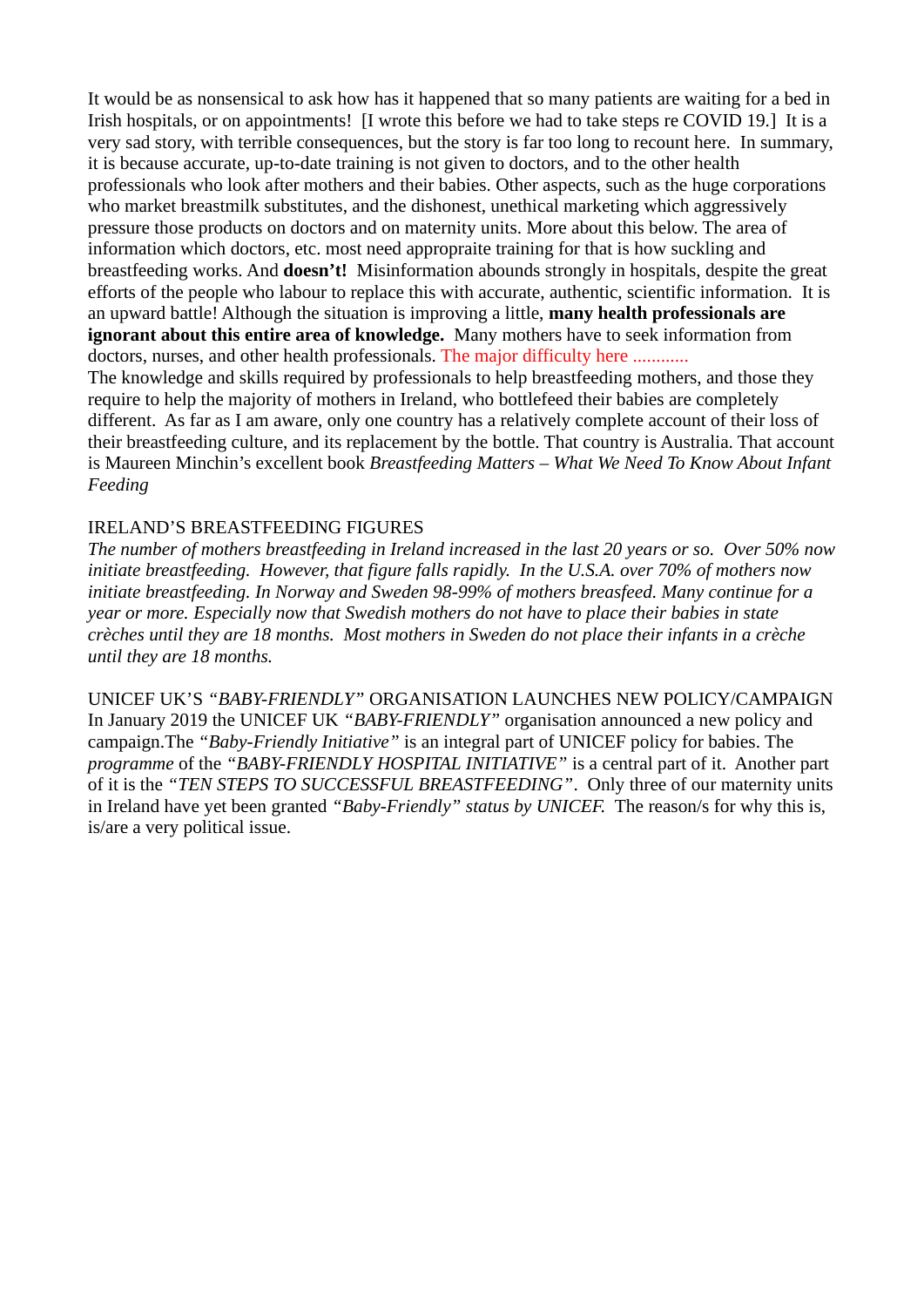#### AN GNÉ DE STAIDÉAR INSCNE A BHFUIL SAINEOLAS AGAM AIR

Tá gné amháin de staidéar inscne a bhfuil saineolas agam air. Ba mhaith liom an gné tábhachtach seo a chur ar shúile an Tionóil agus a n-aird a dhíriú air. Is é an gné sin an riachtanas suntasach atá ag **máithreacha táil (breastfeeding mothers)** in Éirinn le h**eolas** suas chun dáta, cruinn, beacht, agus le **tacaíocht** leis an dúshlán a bhaineann le leanbh a thál i sochaí a bhfuil a chultúr táil (breastfeeding culture) caillte aige, le 70-100 bliain nó mar sin.

Táim ag déanamh staidéir ar an réimse eolais seo le breis agus dachad bliain. Tá cúlra acadúil agam, a thugann na scileanna dom le heolas a mheas go criticiúil, agus a úsáid le daoine eile a chur ar an eolas, faoi thorthaí taighde acadúil, agus na himpleachtai do shaol laethúil gnáthdhaoine. Scríobh mé altanna gairide gach seachtain, ar feadh tuairim is deich mbliana, ar ghnéithe den ábhar seo, d'iris áitiúil, a raibh scaipeadh 6,000 teaghlach aige in iarthar Cho. Bhaile Atha Cliath, tuaisceart Cho. Chill Dara, agus oirdheisceart Cho. Na Mí. D'fhreastail mé ar go leor cruinnithe míosúil de chuid La Leche League Leamhcáin, Chill Droichid, agus Chaisleán Cnucha, thar fiche bliain, nó mar sin. Do hoileadh mé mar Cheannaire/"Leader" le La Leche League International (LLL). Bhunaigh mé grúpa LLL Chill Droichid, agus stiúraigh mé é ar feadh 5 bliana. Chuidigh mé go foirmiúil/oifigiúil, le go leor leor máithreacha agus naíonáin, le linn na gcúig mblian sin, mar "Leader" aitheanta/accredited. Agus roimhis sin, agus ó shin i leith, go neamh-fhoirmeálta. Snámh in aghaidh easa, cuid den am, agus an cultúr a tháinig i réim in Éirinn, le céad bliain, ó chaill muid ár gcultúr náisiúnta táil.

### AN DÓIGH A GCUIREANN AN CULTÚR 'ÚR" BRÚ AR MHÁITHREACHA

Bíonn an cultúr beathú saorga (artificial feeding) ag brú isteach ar mháithreacha ó gach taobh. D'fhreastail mé ar go leor Comhdhála Tuismitheoireachta bliantúil La Leche League na hÉireann, agus déanaim freastal orthu i gcónaí, le coinneáil suas leis an eolas, an taighde is nuaí, agus an tuiscint is eolaí ar chúrsaí táil. Beidh mé ag freastal ar an Chomhdháil i mbliana, i Loch Garman, ar an 7ú agus an 8ú de Mhárta, 2020. Bíonn leithéidí ollúna ollscoile ar na cainteoirí oilte a thugann cuid de na cainteanna. Is í an Lactation Consultant agus údar roinnt leabhar Nancy Mohrbacher, as na Stáit Aontaithe Keynote Speaker na bliana seo. Beidh cupla céad tuismitheoirí, agu páistí/déagóiri, agus cupla scór banaltra, mná chabhartha, agus proifisiúnaithe sláinte eile i láthair, agus gheobhaidh siadsan CERPS as freastal ar chuid de na léachtanna/seisiúin/presentations. Tá aitheantas oifigiúil ag La Leche League International, ó 1986, ón World Health Association, agus ó UNICEF, mar "the world's foremost authority on breastfeeding." Is le fíricí (facts), agus ní le tuairimí, atá mé ag déíleáil, sa pháipéar seo.

Agus rudaí ar nós "rún" na nDeartháireacha Chamberlen sa Fhrainc, an *ob* chéad *stetric forceps.*  Gan trácht ar dhá ghluaiseacht oll-mhór, a mhill an cultúr nádúrtha, traidisiúnta táil. Is é an cheann an *"medicalisation of childbirth",* a thug máithreacha go dtí dochtúirí agus oispidéil le clann a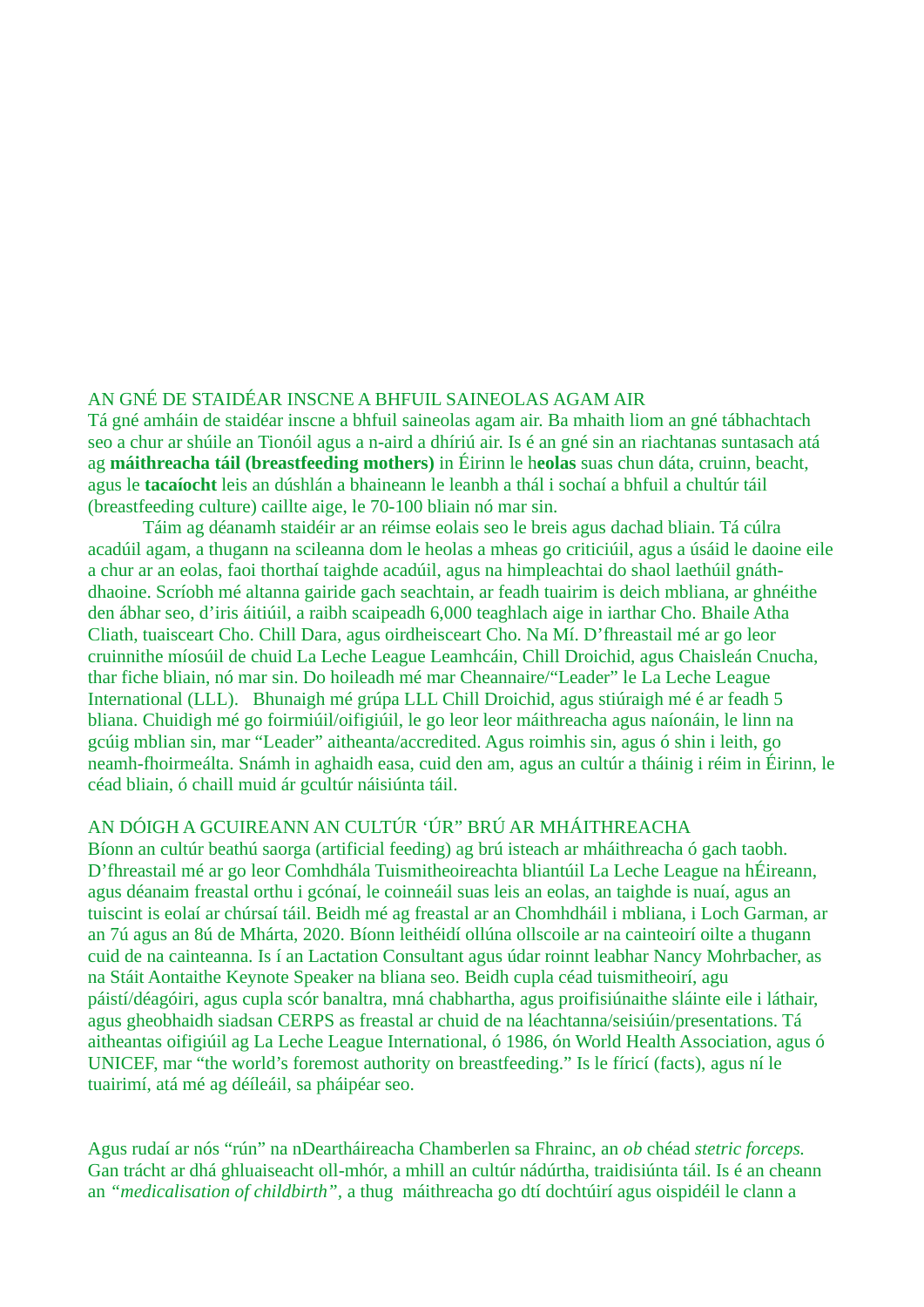bhreith. An dara hAthrú Mór, sin teacht i réim an bhuidéil, agus an "bhainne" saorga ("formula") do naíonáin. Thosaigh an t-athrú sin roimh dheireadh an 19ú céad. Foilsíodh alt le gairid san Irish Times faoin ghearán leitheadach a bhí ag dochtúirí faoi seo in oispidéal an Rotunda san 19ú céad .............. Chonaic na dochtúirí an dochar millteanach a bhí an "bainne" saorga (breastmilk substitutes) ag déanamh do mháithreacha agus do pháistí. Ach fiú an t-am sin, ni raibh mórán a bhí siad ábalta a dhéanamh faoi. Fiú céad bliain eile, tá aineolas, mí-eolas, mí-thuiscint, séanadh, agus easpa eolais leitheadach, fiú i measc na speisialtóirí a thugann aire do mháithreacha agus do naíonáin. Is beag nár dhíothaigh an dá rud sin cothú nádúrtha naíonán, agus cumhacht máithreacha agus mná chabhartha ag cuidiú le máithreacha, le saolú agus beathú naíonán. Inniu féin, tá ceann de na rátaí cothú nádúrtha is ísle sa domhan againn in Éirinn. [Tá an Bhreatain fiú níos ísle.] Bhí ár gcultúr cothú linbh caillte againn, agus tá fós, cé go bhfuil daoine iontacha ag obair go crua ag iarraidh an "t-Athrú Creidimh" a thiontú thart, agus ár gcultúr nádúrtha a athréimiú. Tuilleadh faoi sin thíos.

#### TIONCHAR INSCNE AR AN ATHRÚ MÓR

Tá sé seo tuigthe, agus níl, le fada an lá. Níor tuigeadh, go fóill, dáiríre, an t-eolas, an taithí, na scileanna, agus an tuiscint a bhí ag mná a thug cíoch do pháistí, ó ghlúin go glúin, nuair a bhí cultúr nádúrtha an táil faoi fhlosc, agus faoi bhláth in Éirinn. Níor tuigeadh, go fóill, an méid a cailleadh, nuair a cailleadh an cultúr sin. Is **ag na mná** a chothaigh a bpáistí a bhí an saibhreas eolais, scileanna, etc. Níor thuig mórán daoine, seachas na dochtúirí sin sa Rotunda, tábhacht an chultúir a bhí á chailleadh. Go dtí go raibh sé ró-mhall é a tharrtháil. Bhí finscéalta agus teoirící craiceáilte gan dealramh an-fhairsing, leis an Athrú Mór. Tá cuid acu a gcreideann daoine go diongbhálta iontu inniu féin! Chuir na finscéalta agus na "hairteagail creidimh" sin na táirngí deireanacha i gcónair ár gcultúir táil. Agus is maith atá 'fhios s ag na mná atá ag obair go deonach le cuidiú leis an mionlach beag ban a bhí fós ag iarraidh a naíonáin a chothú go nádúrtha, le trí scór bliain anuas, é. Bhí a mhodh féin, a loighic féin, a nósanna féin, agus go leor rudaí úra eile, ag dul leis an Athrú Mór. Agus ba dúshlán do-sháraithe é ag go leor de na dochtúirí, banaltraí, mná chabhartha, agus teaghlaigh agus cairde na máithreacha, na deacrachtaí úra seo a shárú. Is tragóid é atá imithe faoi thost, faoi choim, faoi rún, agus faoi "chinsireacht". Agus is **mar gur mná a choinnigh beo é le idir 3 agus 4 mhilliún bliain é, a tharla sin. Ní raibh sé ar chumas na bhfear an tragóid seo a chosc. Bhí an buidéal níos tréine ná iad! Agus an cultúr úr a d'fhás leis.**

DÁ MBEADH 'FHIOS AG NA MNÁ AGUS NA FIR CHOMH SIMPLÍ IS A BHEADH SÉ NAÍONÁN A BHEATHÚ, DÁ MBEADH AN MUINÍN, AN T-EOLAS, AN TUISCINT, AGUS AN TACAÍOCHT ACU .......................

ACH BHÍ NÁMHAID EILE ACU NÁMHAID DHORCHA, MÍMHORÁLTA, AR CHUMA LEIS BEATHA NO SLÁINTE NAÍONÁN NÁ MÁITHREACHA. BA É AN NÁMHAID SIN, THAR AON RUD EILE, AN MARGADH ÚR A BHÍ ANN ANOIS DO *BREASTMILK SUBSTITUTES* Tá gearr-chuntas ag an údar Gabrielle Palmer, ina leabhar beag *"Why Breastfeeding Matters".* Tá cuntas níos iomláine aici sa bhunleabhar *"The Politics of Breastfeeding – When Breasts Are Bad for Business."* Tá an leabhar seo chomh scanrúil, agus chuir sé oiread sin feirge orm é a léamh, nach dtiocfadh liom é a chríochnú ar feadh na mblianta. Scannal i ndiaidh scannail, bréaga i ndiaidh bréaga, náire i ndiaidh náire, samhnas i ndiaidh samhnais, gur deacair an droch-scéal seo uilig a shlogadh. Tuilleadh faoin dá leabhar seo, agus faoi Gabrielle Palmer, thíos.

#### "An t-ATHRÚ CREIDIMH"\*[LITERALLY "THE CHANGE OF FAITH/RELIGION" OR THE "REFORMATION"

Sin an cur síos a rinne duine éigin ar an Athrú Suntasach ins an dóigh a gcothaítear naíonáin nuabheirthe, don chéad bhliain nó dhó, a tharla le linn an chéid seo caite, in Iarthar domhan. Tugaim "An t-Athrú Creidimh" air, go magúil. Ach ní haon scéal grinn é. Ach a dhearg-mhalairt. An "tAthrú Creidimh", sa chéad seo chaite, leanann sé ar aghaidh, gan ach fíor-bheagán athrú, ó sin. Ní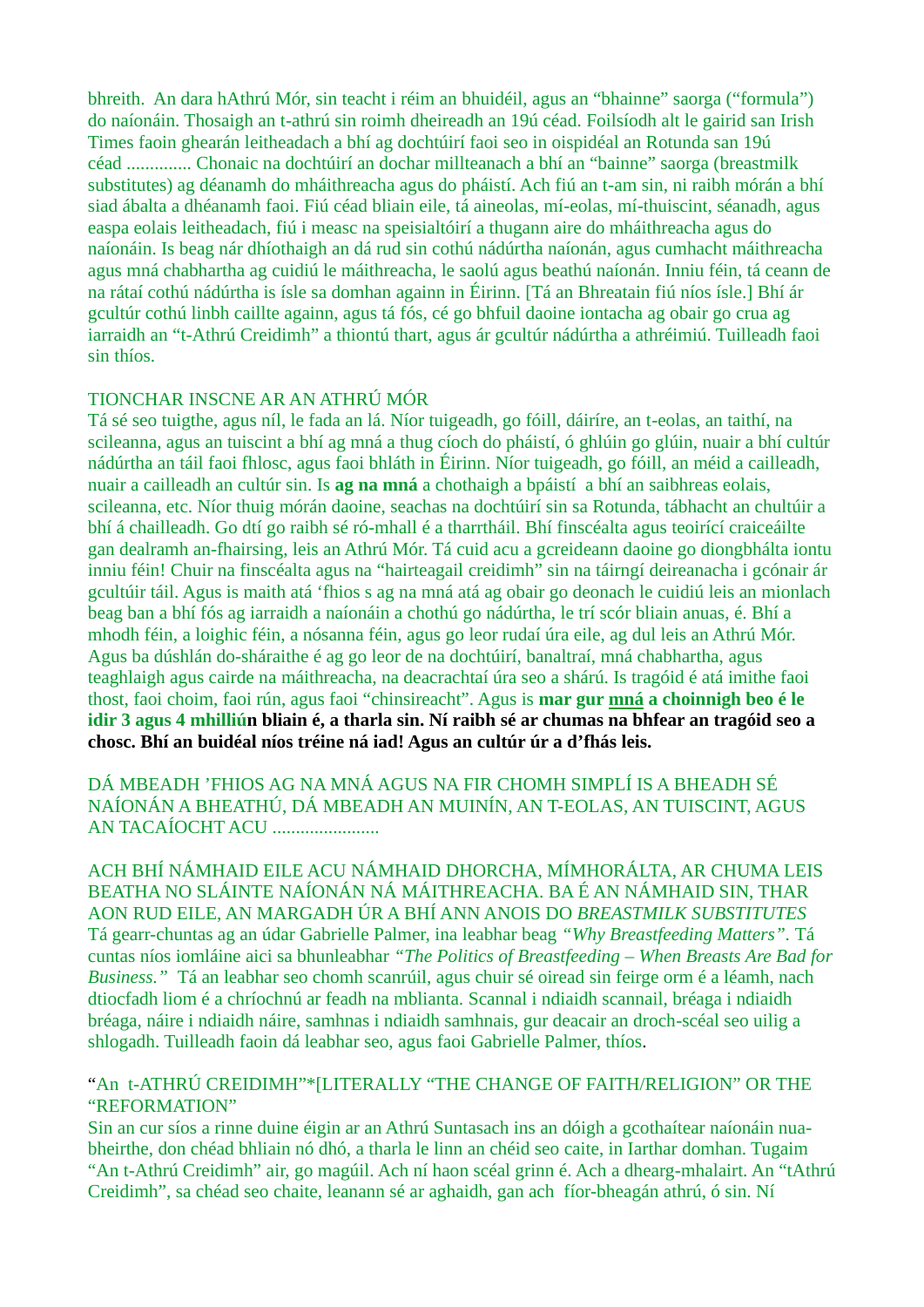cuimhin liom cá bhfaca mé an ráiteas sin, ná cé dúirt é, ach is cinnte go bhfuil fírinne áirithe ag baint leis. Mar a dúirt mé thuas tá impleachtaí an-mhór agus an-trom-chúiseach ar fad ag baint leis. Tá impleachtaí ann sna réimsí seo a leanas: polaitíocht, cúrsaí sóisialta agus cultúrtha, cúrsaí pearsanta, teaghlaigh, agus thar aon rud eile, cúrsaí sláinte.

\*An t-Athrú Creidimh a thugtar, i dtéacsleabhair staire Gaeilge ar an Reformation.

FOCLÓIRÍN/GLOSSARY ..................anseo nó ag an deireadh.

## FIGIÚIRÍ TÁIL NA hÉIREANN

Mhéadaigh ar an méid máthar in Éirinn a thug cíoch dá naíonán le fiche bliain nó mar sin. Tá os cionn 50% anois ag toiseacht leis an chíoch. Ach titeann an líon sin go tapaidh. I Meiriceá tugann os cionn 70% de mháithreacha cíoch dá naíonán ag an tús. Sa tSualainn agus san Ioruaidh tugann 98%-99% de mháithreacha cíoch dá naíonán, agus leanann a bhformhór ar aghaidh ar feadh bliana nó níos faide. Go háirithe anois nach gcaithfidh siad a gcuid naíonán a chur faoi chúram an stáit i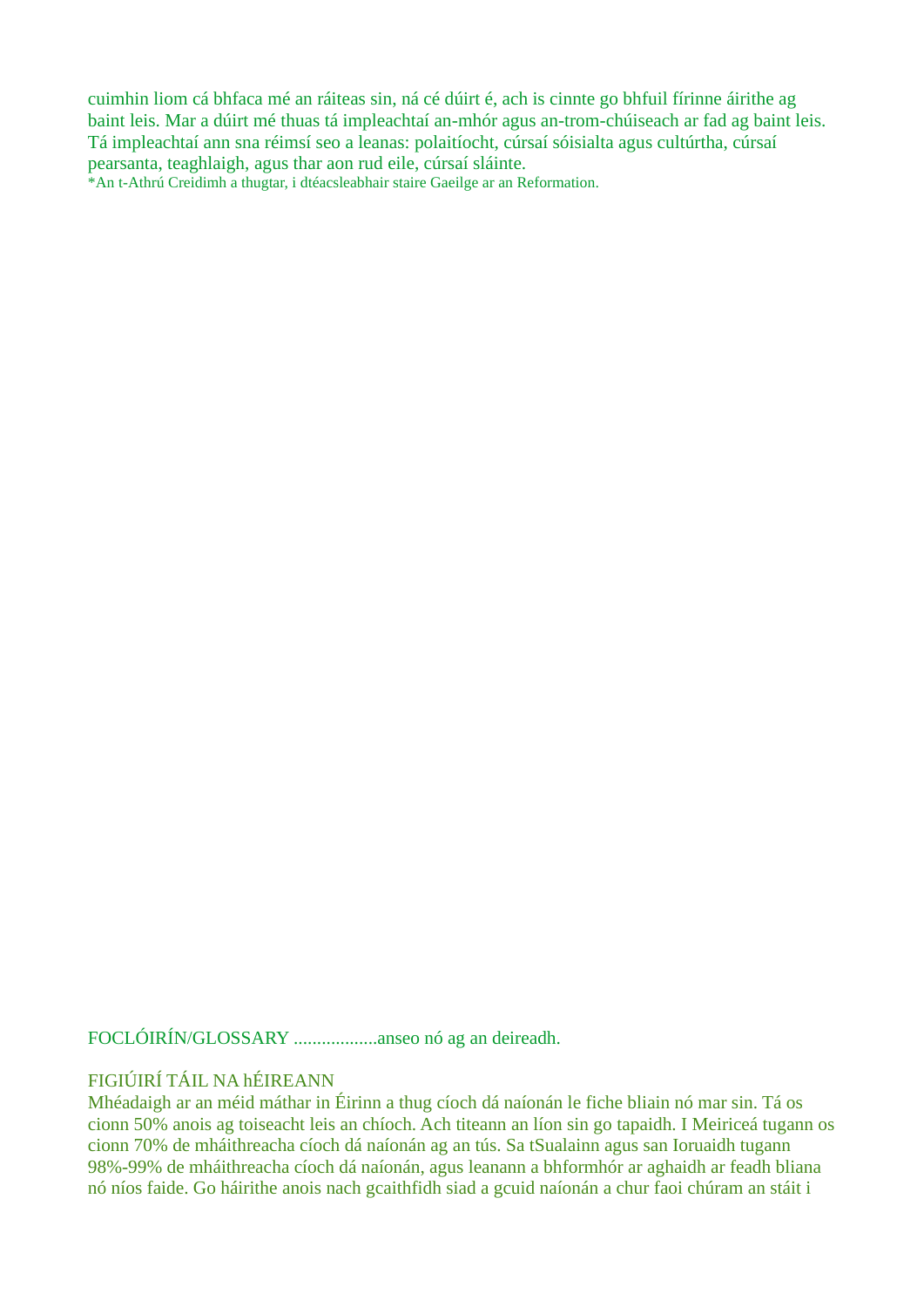gcrèche go dtí go mbíonn an leanbh 18mí, sa tSualainn. Ní chuireann formhór máithreacha sa tSualainn anois a gchuid naíonán sna crècheanna stáit go dtí go bhfuil siad 18 mí.

POLASAÍ/FEACHTAS ÚR AN EAGRAIS UK *"BABY-FRIENDLY"* DE CHUID UNICEF i mí Eanáir 2019 d'fhógair *"BABY-FRIENDLY"* UNICEF sa Bhreatain polasaí agus feachtas úr. Is cuid dlúth de pholasaithe UNICEF agus W.H.O. an *"BABY-FRIENDLY INITIATIVE"*, atá leanúnach. Tá clár an *"BABY-FRIENDLY HOSPITAL INITIATIVE"* ina chuid lárnach de. Cuid eile de is ea an *"TEN STEPS TO SUCCESSFUL BREASTFEEDING"*. Níl ach trí cinn de na naoi nIonad máithreachais in Éirinn a bhfuil aitheantas *"BABY-FRIENDLY"* bronnta orthu agUNICEF mar "Baby-Friendly hospital". Is ceist an-pholaitiúil cén chúis/na cúiseanna atá leis sin.

## CÉN FÁTH A BHFUIL GÁ LEIS AN CHLÁR *"BABY-FRIENDLY"*?

Tá go leor gnéithe difriúla den fhadhb ann. Is féidir é a chur mar seo. Níl a fhios ag formhór na máithreacha cén dóigh le cíoch a thabhairt do leanbh. Níl a fhios ag na proifisiúaithe a thugann aire dóibh cén dóigh le cioch a thabhairt do leanbh. Go háirithe na fir. Ní cuid riachtanach dá n-oiliúint é. Ní cuid ar bith de é. [Seachas roinnt eolais faoi chomh maith is tá sé don leabh.] Tá aineolas suntasach i gceist. Agus mí-eolas forleathan sean-phréamhaithe. Gach feirmeoir a thug buidéal do uan nó do ghamhain, tá's aige nó aici go bhfuil difir an-mhór idir sin agus cothú nádúrtha ón mháthair.

## DOCHTÚIRÍ, BANALTRAÍ, ETC.

Tá téacsleabhar an-mhaith scríofa ag an Dochtúir Ruth Lawrence:

## DÚSHLÁN ATÁ I BHFAD NÍOS MÓ NA AN AINEOLAS IS EA AN **MÍ-EOLAS**

De bharr go bhfuil an mí-eolas atá ag formhór na ndochtúirí agus na mbanaltraí go fairsing leitheadach ar fud na tíre, go bhfuil sé sean-phréamhaithe anois le suas le 100 bliain, tá sé i bhfad níos deacra an mí-eolas sin a cheartú agus a athrú, ná eolas úr, nua, a thabhairt dóibh. Tá creideamh agus nósanna an chultúir mí-nádúrtha, saorga cothú le buidéal chomh sean-bhunaithe sin inár gcultúr, ó chaill muid ár gcultúr folláin, nádúrtha táil, gur fíor-dheacair é a athrú. Leanann sé as sin, go bhfuil sé fíor-dheacair na nósanna nua sin a dhí-bhunú, a dhí-phréamhú, a athrú, agus a stad ag brú droch-nósanna ar mháithreacha. Ach níl sé dodhéanta. Rinne Vietnam é. B'fhiú don rialtas a sampla a leanúint. Tá sábháil mór airgid don Roinn Sláinte i gceist. Is gá intinn an phobail a athrú, go háirithe intinn ban. Is gá an doigh a smaoiníonn daoine, go h áirithe máithreacha, ar chothú naíonan a athrú ar mhórán dóigheanna.

Vietnamdid it. Our government would do well to follow their example. There is a huge saving for the Department of Health in so doing. See Gabrielle Palmer's short account in her "The Politics of Breastfeeding".

#### AN NORM DON DUINE

Formhór mhuintir na hEireann, níl aon taithí acu ar bheathú nádúrtha leanbh. Níl's acu sin. Ní thuigeann siad é. Agus ní chreideann siad é. Is dúshlán mór an smaoineamh sin a athrú ó bhonn. Bhí fógra ar an teilifís (RTÉ) na blianta ó shin do ?Telecom? Bhi athair le feiceáil ag éirí i lár na hoíche le buidéal bainne a thabhairt dá bhabai. Bhi raic faoi. Ach an rud a b'iontai liomsa faoi ná seo: nuair a labhair iriseoir leis an aisteoir óg a rinne páirt an athar, bhí iontas air. D'fhiafraigh sé cén doigh eile a mbeathófá babaí? Ní raibh 'fhios ag an fhear bocht go raibh a leithéid de rud ann agus tál? Ní chuirfeadh sé iontas orm go bhfuil a leithéid in Eirinn go fóill.

\_\_\_\_\_\_\_\_\_\_\_\_\_\_\_\_\_\_\_\_\_\_\_\_\_\_\_\_\_\_\_\_\_\_\_\_\_\_\_\_\_\_\_\_\_\_\_\_\_\_\_\_\_\_\_\_\_\_\_\_\_\_\_\_\_\_\_\_\_\_\_\_\_\_\_\_\_\_\_\_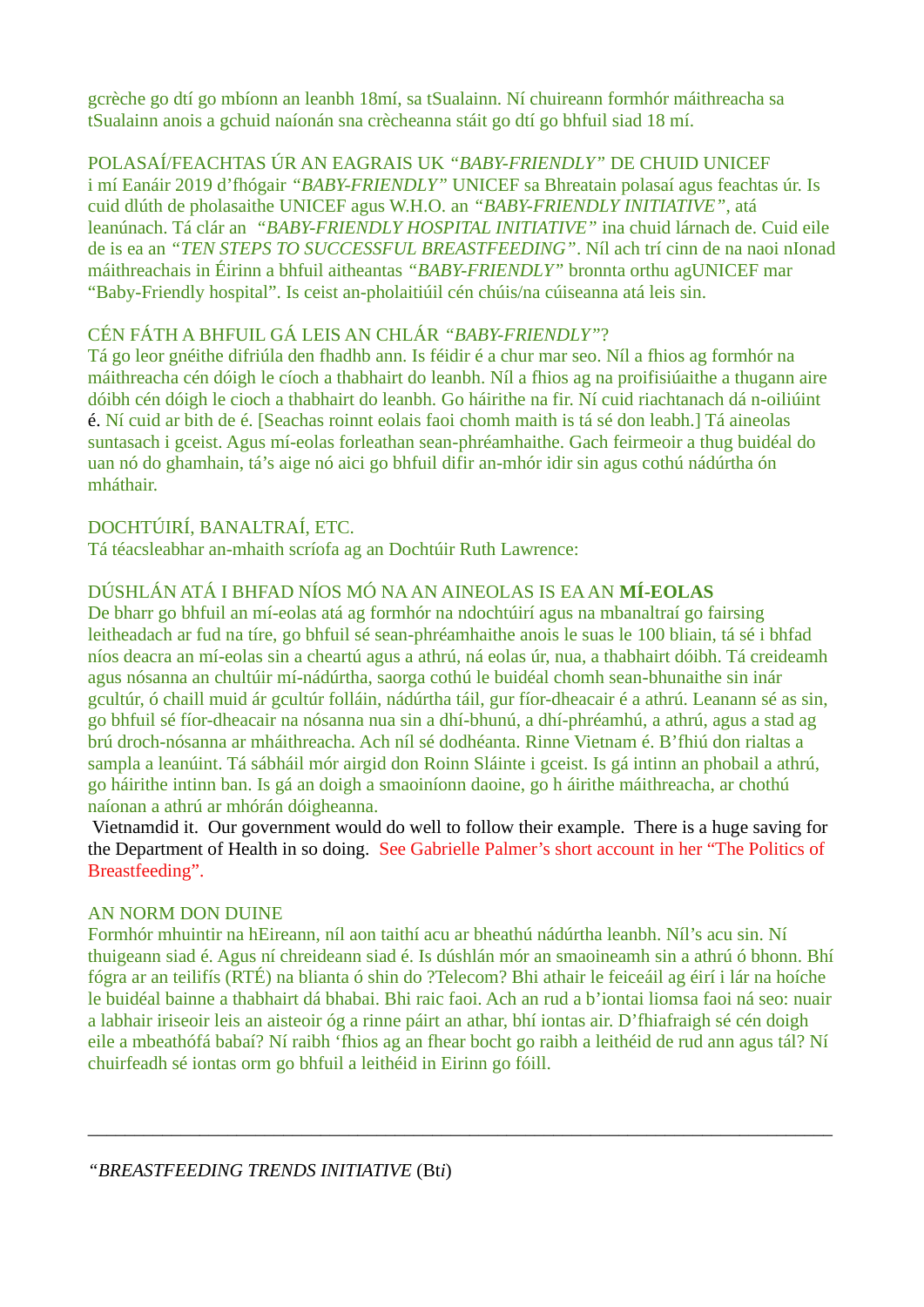You can google the website. One graph/figure [??] on the training (or lack of it) of health professionals and volunteer breastfeeding helpers, such as La Leche League Leaders, as well as breastfeeding professionals such as Lactation Consultants.

## IS MAMACH É AN DUINE – NA MNÁ AR A LAGHAD!

Baineann an cine daonna le grúpa na primates de na mamaigh/mammals. Chuir mac mo dheartháir, nuair a bhi se ina leaidin og, agus é ag amharc ar chlár David Attenborough: "Dad, when is your mating season?" Táimid an-aineolach faoi na rudai ata nádúrtha ag mamaigh, ná fiú ag *primates.* Is é an dóigh a gcothaíonn *homo sapiens, nó ar a laghad mulier sapiens (an bhean daonna)* a leanbh nua-bheirthe, ná é a chothú ar an chíoch. Nó*,* ar a laghad, ba ea, ar feadh 3-4 milliún bliain. Ar fud na cruinne inniu féin, is mionlach le mháithreacha daonna an domhain a chothaíonn a naoínán le buidéal.

NA CÚISEANNA STAIRIÚLA DTÁINIG AN BUIDÉAL I RÉIM SNA TÍORTHA SAIBHRE Is leabhar mór fada an scéal seo. Agus ní aon chúis amháin atá leis. Is scéal i bhfad ro-fhada, agus ro-chasta é le hinsint anseo. Ach is féidir a bheith cinnte gur toabh istigh den 70 bliain deireanach nó mar sin a td'athraigh formhór mháithreacha na hEireann ón bhrollach go dtí an buidéal.

#### AN NDÉANANN SÉ DIFRÍOCHT? Déanann sé difríocht ollmhor.

CÉN CHÚIS ATÁ LEIS AN AINEOLAS, AN MÍ-EOLAS, AGUS AN EASPA SCILEANNA SEO?

## MO THAITHÍ

Ó bhí mé 27 nó 28, thosaigh mé ag foghlaim faoin ábhar seo. Thosaigh mé nuair a thug mo chara mór, Máire Ní Almhain, iasacht leabhar iontach Jean Liedloff *"The Continuum Concept"* ar iasacht dom. Tá sé ráite go poiblí ag agm an Irish Jung Society, ag a n-uachtarán Jassbinder Garnermann, gur cheart do gach duine é a léamh. Bliain nó dhó ina dhiaidh sin, thug sí leabhar iontach eile dom, leabhar Sheila Kippley "Breastfeeding & Child Spacing – The Ecology of Natural Mothering". Bhí an dá leabhar sin i gcló ar feadh 40 bliain, agus tá *"The Continuum Concept"* i gcló i gcónaí.

#### INSCNE

Tá dearmad bunúsach á dhéanamh le 30-50 bliain i leith inscne. Agus is é an botún sin go n-áirítear cothomaíocht idir a bheith fireann agus a bheith baineann (atá ceart) agus gur ionann a bheith fireann agus a bheith baineann. Gur mar a chéile iad (rud nach bhfuil ceart). Agus gur *cheart* gur mar a chéile a bheith baineann agus a bheith fireann (rud nach bhfuil fíor ná ceart).

## CÍOCHA – GNÉ INSCNE AN-TÁBHACHTACH

Sa dán álainn le Seán Ó Ríordáin, file mór Gaeilge na 20ú aoise, ina bhfuil béim ar leith ar an fhocal gile (whiteness, brightness), labhrann sé faoi áilleacht rudaí geala a ghealann agus a mhaisíonn an saol, ina measc:

*"gile bainne ag sreang-sileadh as na cíocha"*

## ÁLAINN , ÁBHARTHA, ÁDHÚIL AGUS ..........

Tá impleachtaí oll-mhóra leis an ........... míthuiscint ollmhór sin. Is léir go mbíonn broinn ag mná, agus go mbeireann siad páistí. Déanann an míthuiscint seo dearmad faoi caidé tharlaíonn tar éis na breithe. Tá dhá chíoch ar mhná. Dá mhéid a thugann sí cíoch dá clann, agus dá fhaide, is ea is fearr sláinte na máthar agus sláinte an linbh, ar a feadh a saoil uilig.

## EOLAS CEILTE, AINEOLAS FORLEATHAN

Níl an t-eolas sin ag formhór mhuintir na hÉireann. Ag polaiteoirí, ag lucht polasaí, ag múinteoirí, ag dochtúirí, ag banaltraí, ag neonatologists, ag obstetricians, ná ag formhór na health professionals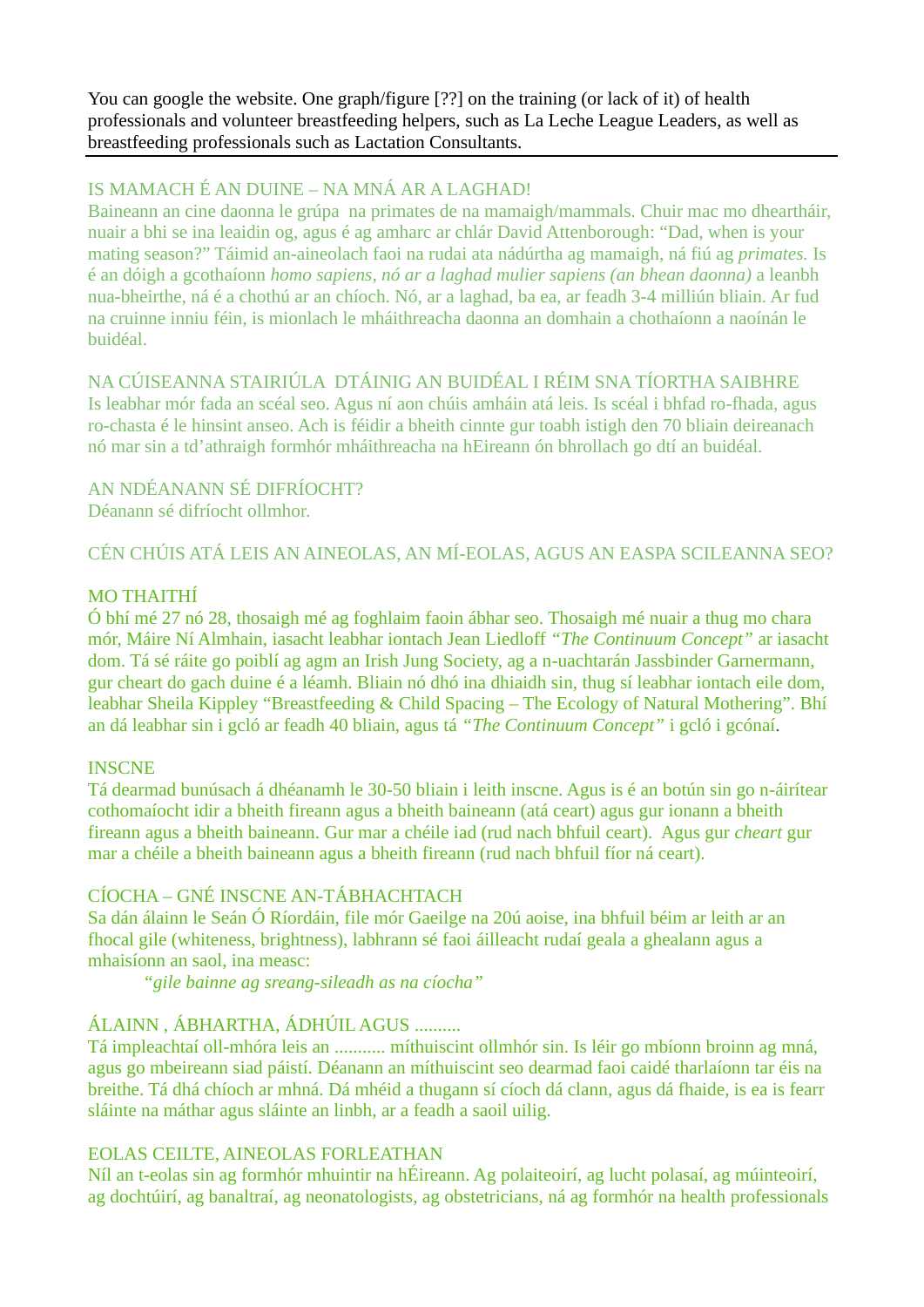a thugann aire do mháithreacha agus naoínáin sna chéad laethanta. Níl an t-eolas, ná an cuidiú agus an tacaíocht is gá, ar fáíl ag formhór ár máithreacha, le leas a bhaint as an tuiscint sin.

## TEIDEAL: – INSCNE AGUS TÁL – AN GÁ ATÁ AG MNÁ IN ÉIRINN LE CUIDIÚ AGUS TACAÍOCHT SONRACH RIALTAIS

## SUIMIÚ(don Tionól Saoránach)

Tar éis gur chaill Éirinn a cultúr táil (breastfeeding culture), le idir 70 agus 100 bliain anuas, tá ceann de na rátaí táil (breastfeeding) is ísle sa domhan againn sa tír seo. Tá costas an-ard ar na droch-rátaí sin. Fulaingímid uilig dá bharr. Ó thaobh airgid, ó thaobh sláinte. Agus ó thaobh sásamh agus pléisiúr coirp agus meanmna do Mhná na hÉireann. Sampla amháin den dóigh ar cheannaigh mná na hÉireann cultúr an bhuidéil go daor, is ea an ráta ard ailse brollaigh a fhulaingíonn mná sa tír seo. Tá géar-ghá ag máithreacha in Éirinn le **cuidiú agus le tacaíocht suntasach rialtais** le cuidiú linn ár gcultúr folláin, nádúrtha táil a athréimiú. Beimid ag iarraidh a bheith cosúil leis na máithreacha san Ioruaidh agus sa tSualainn. Tugann 98-99% de mhná Scandinavia cíoch (breast) dá naíonáin (infants). Sin an t-aidhm fad-théarmach a ba mhaith linn in Éirinn. Mar a dúirt Keith Hansen, Global Vice President, World Bank2015:

*"Breastfeeding may be the single most effective investment a country can make in any sector for any reason!"*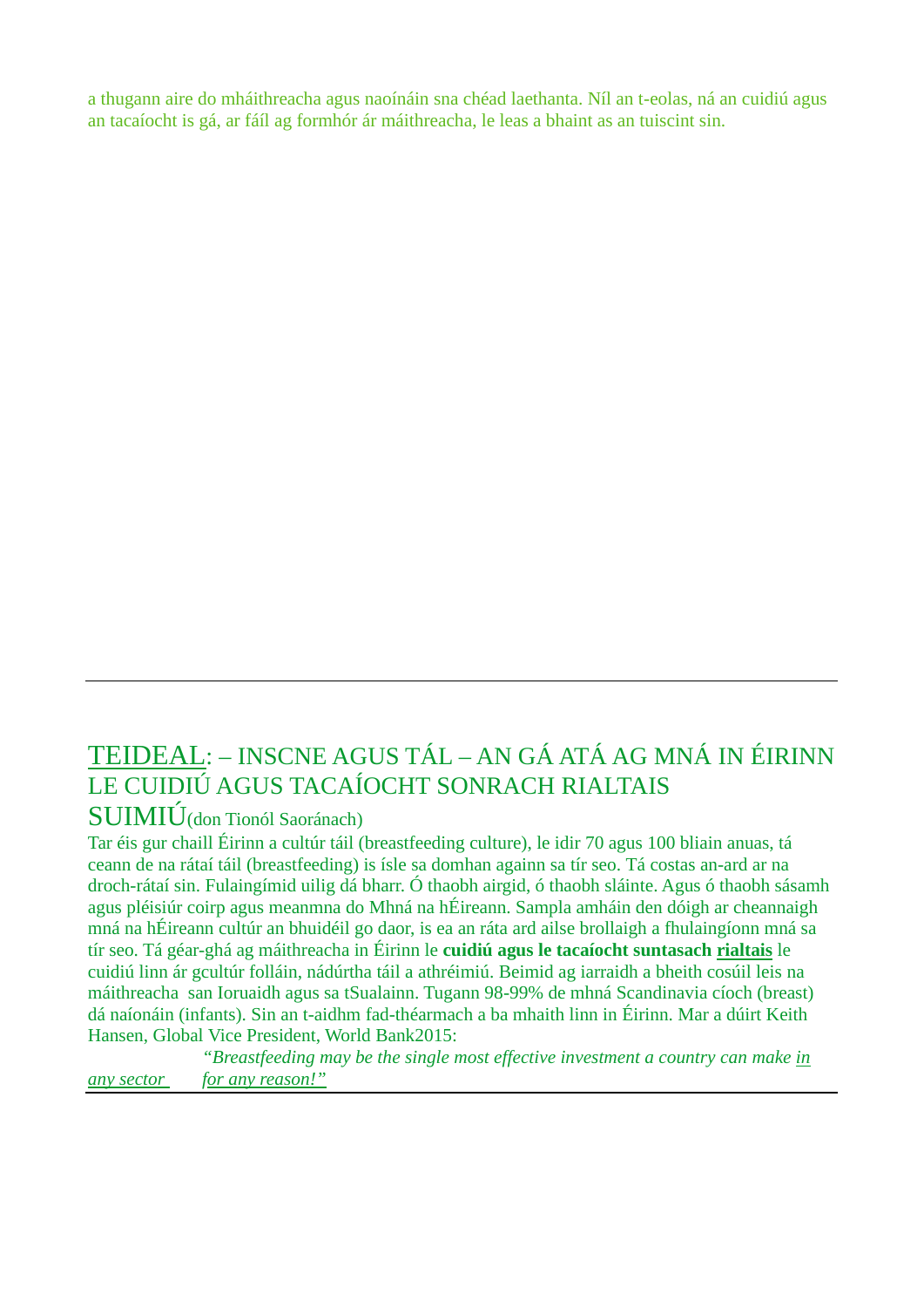MÁITHREACHA TÁIL – A NGÁ LE HEOLAS, LE CUIDIÚ, AGUS LE TACAÍOCHT Is eol dóibh siúd a dhéanann staidéar ar na cúrsai sin, gur gá go leor cúnaimh a bheith ar fáil ag máithreacha le linn a dtoirchis, agus chomh luath is a bheirtear an leanbh. Is eol dóibh, chomh maith, go bhfuil gá ag formhór ár máithreacha, le cuidiú, le comhairle eolach, le tacaíocht leanúnach, seasmhach, má tá siad le taitneamh agus sult a bhaint as eispéireas agus le gaol sásúil táil a bheith acu. Níl na rudaí seo ar fáil ag formhór ár máithreacha. *Tá tál nádúrtha. Ach níl sé normálta sa sochaí s'againn*. Agus sin le breis is céad bliain i dteaghlaigh áirithe. Tá ár gcultúr táil caillte againn le idir 50 agus 100 bliain. Tá gá le feachtas trom-chúiseach eolais agus tacaíochta, le go mbeidh ár máithreacha ábalta a naíonáin a chothú go nádúrtha, agus sin go sásúil, go pléisiúrtha (mar a shocraigh Dia), agus go héifeachtach........./successfully.

#### COMHDHÁIL PHÁIRC AN CHRÓCAIGH: "*BREASTFEEDING IN A BOTTLE FEEDING SOCIETY"*

Mar nach health care professional mé, ní bhfuair mé cuireadh chuig an chomhdháil tábhachtach seo. Bhí comhdháil i bPáirc an Chrócaigh roinnt blianta ó shin agus an téama aige: *"Breastfeeding In a Bottle-Feeding Society".* Ba do lucht proifisiúnta amháin é, dochtúirí, banaltraí agus mná chabhartha, etc. Is ar éigin a bhí aon tuairisciú ar an chomhdháil, agus is annamh a luaitear é ó shin.

NÍL AN T-AIRGEAD AG NA HEAGRAÍOCHTAÍ DEONACHA, ná na hacmhainní riachtanacha eile. IS FAOIN RIALTAS ATÁ SÉ RIACHTANAISÍ MÁITHREACHA DEN GHNÉ SEO DÁ N-INSCNE A CHOMHLÍONADH. TÁ DUALGAS AR AN RIALTAS ATHRÉIMNIÚ IOMLÁN, ......... A DHÉANAMH AR ÁR GCULTÚR NÁDÚRTHA TÁIL. NÍ LEOR A BHEITH AG BRATH AR EAGRAISÍ DEONACHA, CÉ GUR MAITH ANN IAD. NÍL SÉ CÓÍR NÁ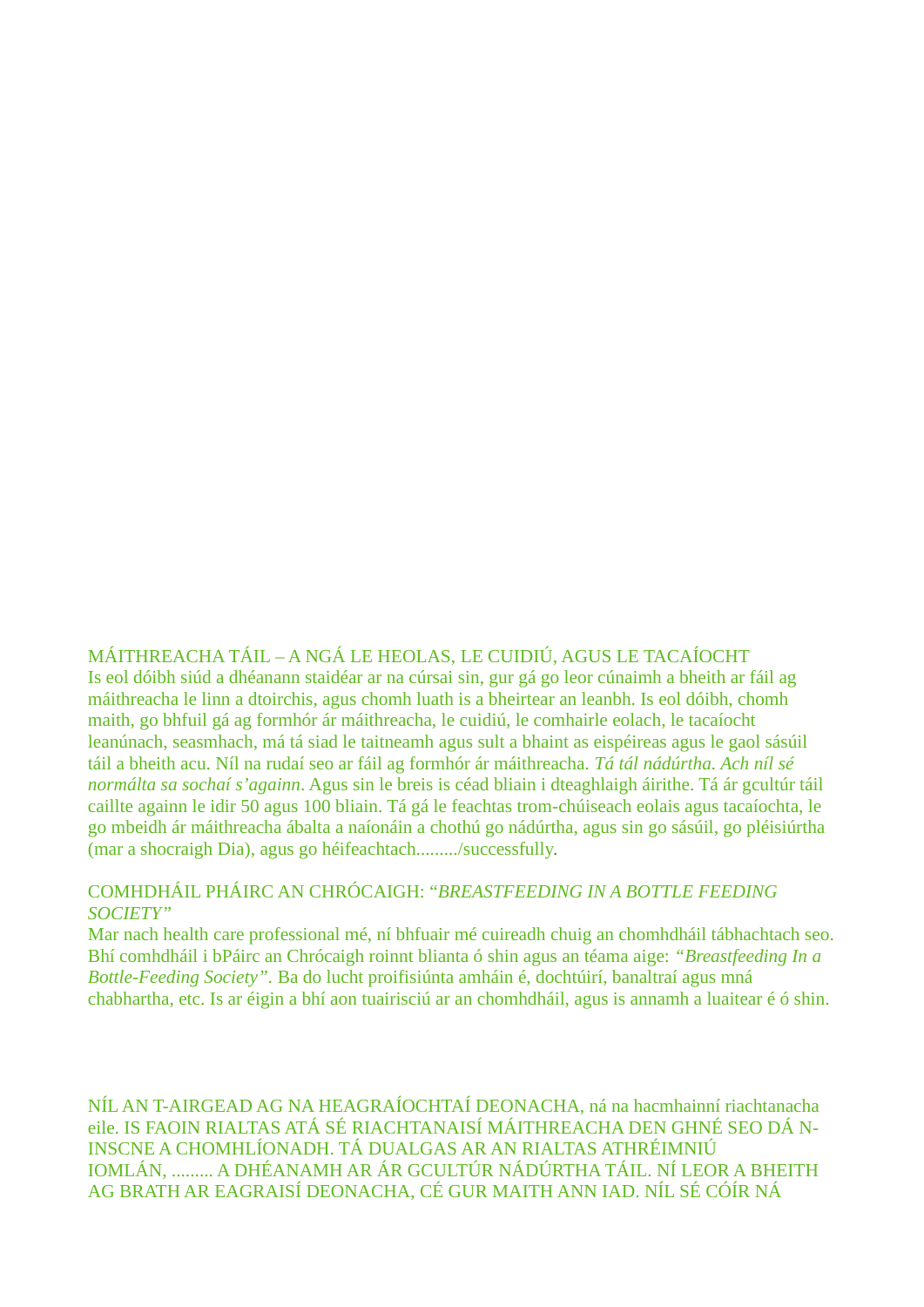CEART GO LEANFADH RIALTAISI ORTHU AG SÉANADH A GCEARTA NÁDÚRTHA AR MHNÁ SA RÉIMSE TÁBHACHTACH SEO DÁ SAOL, AGUS DE SHAOL A NÁIONÁN. IS CAILLTEANAS TROMCHÚISEACH D'ÁR SOCHAÍ UILIG GAN CULTÚR FOLLÁIN BEATHÚ AGUS MUIRNIÚ ÁR NAÍONÁN A ATHRÉIMIÚ AGUS A CHUR AR FÁÍL DÚINN UILIG LENA BHUNTÁISTÍ SUNTASACHA, MÓRÁN ACU A MHAIREANN FAD SAOIL AN LINBH AGUS A MHÁTHAR.

#### xxxxxxxxxxxxxx

Tá grúpaí éagsúla deonach ag iarraidh an t-eolas, an cuidiú, agus an tacaíocht atá de dhith ar mháithreacha lena naíonáin a chothú go nádúrtha, le leath-chéad bliain nó mar sin. Thosaigh an eagraíocht idirnáisiúnta *La Leche League International* (LLL) (breastfeeding information and support) in Éirinn i 1966, deich mbliana tar éis a bhunaithe i Stáit Aontaithe Mheiriceá (1956). Tá céad "Leader" LLL in Eirinn anois, agus 4,000 ar fud an domhain. Sa bhliain 1986 bhronnadh an World Health Organisation agus UNICEF aitheantas oifigiúil ar LLL D'aithin siad iad mar "the world's foremost breastfeeding authority". Níl an t-eolas sin ag formhór na health professionals sa domhan. Fiú na health professionals is mó a bhíonn ag obair le máithreacha ag saolú a gclainne, ná á mbeathú.

#### BRISEADH CHÓD IDIRNÁISIÚNTA DO MHARGAÍOCHT SUBSTITUTES ??IONADAÍTHE// BHAINNE CÍCHE

An chúis is mó atá leis an aineolas, agus leis an bhearna mhór in oiliúint na health professionals sin, ná margaíocht agressive unethical substitutes do bhainne cíche. Agus sin d'ainneoin dícheall na Náisiún Aontaithe, agus go leor grúpaí deonacha. I measc lucht an eolais, bhí cáil ar an Seanadóir Ted Kennedy as dianscrúdú a chur ar chuid de na corporáidí is mó sa domhan, segundo as domhan, comhair coiste de chuid UNICEF. Is é an chúis ar glaodh ar an chorporáid seo le go bhfiosrófaí a gcuid mí-ghníomhartha, ná go raibh siad ag briseadh an litir agus an spiorad taobh thiar den International Code for the Marketing of Breastmilk Substitutes. Ní uair amháin a bhí "Sa chúirt" ach dhá uair

## OLLCHUMHACHT NA GCORPORÁIDÍ OLLMHÓRA

Tá cumhacht chomh mór sin ag corporáidí ollmhóra le *aggressive and unethical marketing* a dhéanamh, gur deacair ag rialtaisí coinsiasacha iad a throid. Bíonn buiséid ollmhór ag na comhlachtaí sin, agus thig leo níos mó airgid a chaitheamh ag margaíocht a gcuid táirgí marfacha ná thig le mórán rialtaisí a chaitheamh ar oideachas, oiliúint, etc. a chuirfeadh ina gcoinne.

#### *"THE BABY KILLERS"* [Redacted]/ [Redacted]*,* [Redacted]*, AGUS NA 823,000 PÁISTÍ FAOI CHÚIG BLIANA A FHAIGHEANN BÁS GACH BLIAIN DE BHARR NÁR TUGADH CÍOCH DÓIBH*

An lánúin ................ jJelliffe & Jelliffe, bhí siad ar na chéad taighdeoirí a chonaic chomh marfach is atá margaíocht (Redacted), comhlachtaí nach iad, ag brú "breastmilk substitutes" ar mhná nach bhfuil fios a mhalairte acu. Agus ar health professionals ditto. Is féidir suimiú gonta a léamh faoin scéal uafásach seo i leabhar Gabrielle Palmer *The Politics of Breastfeeding – When Breasts Are Bad for Business,* agus an leagan ciorraithe de a d'fhoilsigh Pinter & Martin sa UK: *"Why The Politics of Breastfeeding Matters".* Bhí 2,000,00 páiste ar fud an domhain ag fáíl bháis *gach bliain* go dtí tuairim is deich mbliana ó shin, mar nach dtug a máthair cíoch dóibh. Buiochas do Dhia, le mór-iarrachtaí UNICEF agus W.H.O. tá an líon titthe anois go dtí 823,000 páiste faoi chúig bliana gach bliain. Mar a dúirt Sr. Stanislaus (Stan) kennedy le gairid: *"The Market Has No Conscience."*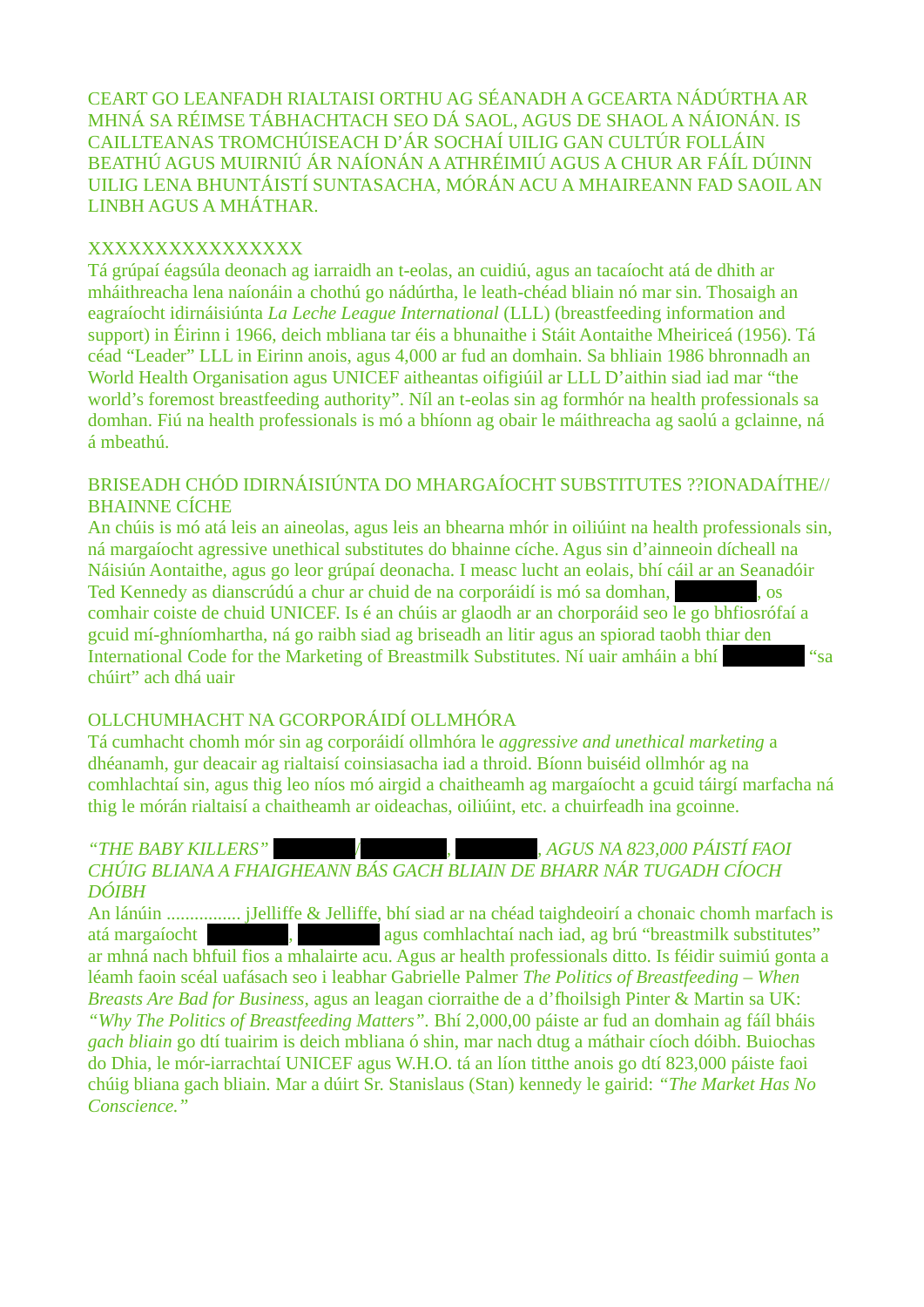## NÍ LEIS AN DOMHAN BOCHT AMHÁIN A BHAINEANN AN CHEIST SEO

Faigheann os cionn 900 babaí bás gach bliain i Stáit Aontaithe Mheiriceá gach bliain anois, mar nár thug a máthair cíoch dóibh. Páistí nach dtugtar bainne cíche dóibh sa domhan bocht, tá baol 25% go bhfaigidh siad bás go hóg dá bharr. Páistí sa Bhreatain nach dtugtar cíoch dóibh, tá baol 10% go bhfaighidh siad bás go hóg dá bharr. Tá méadú suntasach, chomh maith, ar bhaol báis na máthar, mura dtugann sí cíoch dá leanbh. Mar shampla, tá baol níos mó go bhfaighidh sí bás níos óige ó cheann amháin, nó níos mó, de na cúiseanna seo a leanas: ailse brollaigh, ailse broinne, taom croí, anaemia, osteoporosis, agus go leor leor eile.

## NÍ AR MHÁITHREACHA ATÁ AN LOCHT

Tá sé fíor-thábhachtach nach gcuirtear an locht ar mháithreacha. Ní orthu atá an locht. Ní haon mhaith a bheith ag caitheamh ama, dua, agus fuinnimh ag cur locht. Is ag iarraidh réitigh a ba cheart dúinn a bheith. Ag díriú ar cén dóigh ar gá eolas, cuidiú agus tacaíocht a thabhairt do mháithreacha. Tá gach máthair ar a dícheall ag iarraidh an rud is fearr a dhéanamh dá leanbh.

#### **BOYCOTT**

Ba cheart do gach saoránach a bhfuil oideachas uirthi/air iad féin a chur ar an eolas faoi seo, agus bheith dílis don bhoycott.

## IS DÚSHLÁN MÓR ÁR GCULTÚR TÁIL A ATHRÉIMIÚ

Mar a d'aontaigh an comhdháil sin i bPáirc an Chrócaigh, gan amhras, tá dúshlán mór romhainn. Taa na figiúirí ag bisiú. Tugann os cionn 50% de mháithreacha cíoch dá naíonáin nuabheirthe in Eirinn anois, don chéad uair le 50-70 bliain.

## MOLTAÍ W.H.O./UNICEF

Sa bhliain 1992, rinne W.H.O. agus UNICEF láinseáil ar thionscnamh mór úr. Is é an t-ainm a bhí ar an project: *The Joint Breastfeeding Initiative.*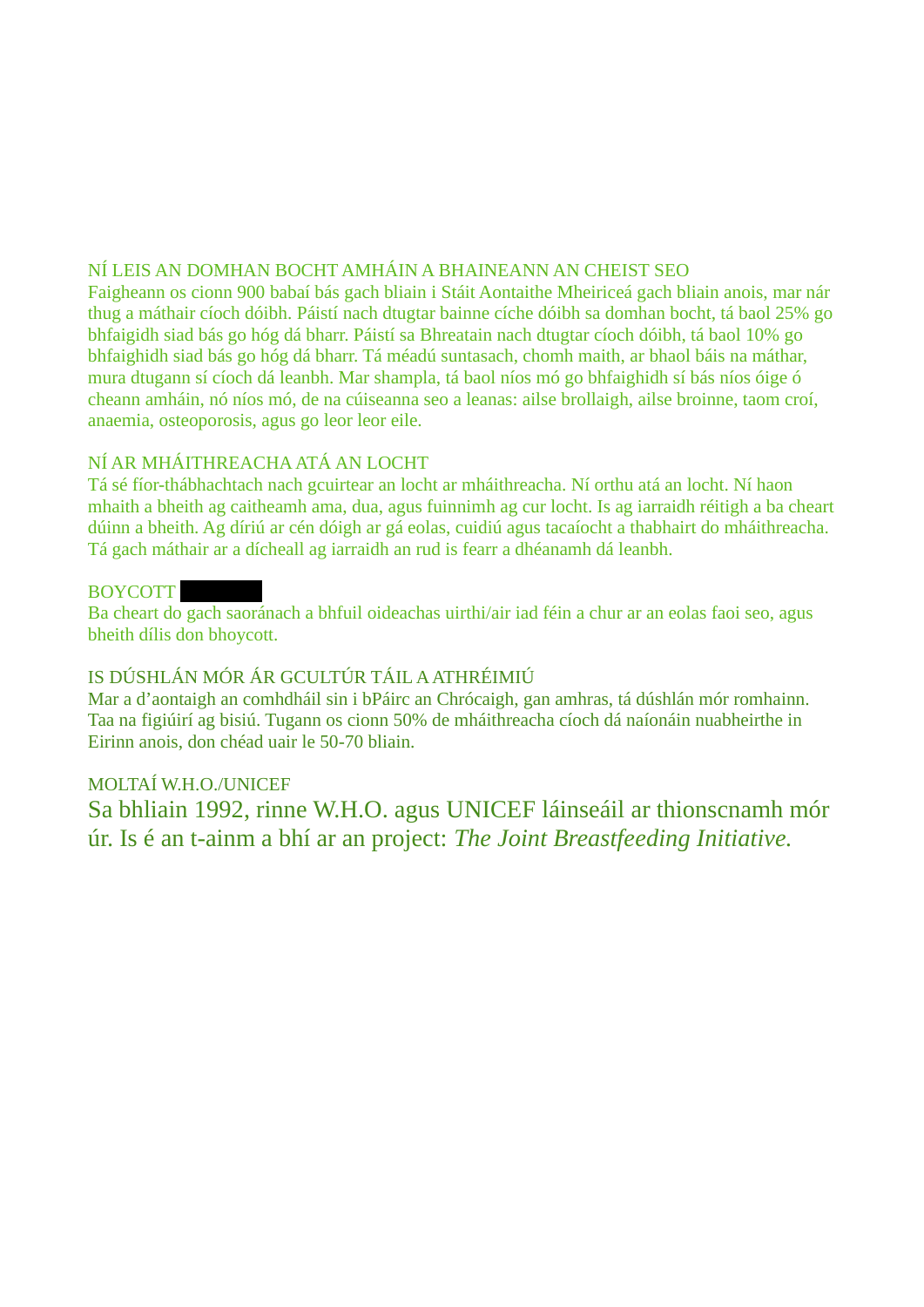## **ACMHAINNÍ TÁBHACHTACHA SEACHAS LEABHAIR**

COISTE NÁISTIÚNTA TÁIL NA HÉIREANN/NATIONAL BREASTFEEDING COMMITTEE (IRELAND)

**------------------------------------------------------------------------------------------ ------------------------------------------------------------------------------------------**

Is leis an Roinn Sláinte a bhaineann an Coiste tábhachtach seo. Go háirithe Mary Bird. Tá seirbhís leitheadach, fada, tugtha ag Mary do mháithreacha, go pearsanta, agus go náisiúnta, le dhá scór bliain, ó thaobh táil de. Oibrí sóisialta, sular rugadh a clann. Níorbh fhada di ina grúpa áitiúil de La Leche League (LLL), nuair a fuair sí oiliúint mar "Leader" le LLL. Níorbh fhada arís gur ceapadh í ina Area Leader do Leaders LLL san Eoraip uilig. Ceapadh í ar an Choiste Náisiúnta Táil, agus ar choiste táil UNICEF in Éirinn. Bean chumasach, eolach, ábalta, a bhfuil na heagrais sin uilig go mór faoi chomaoin aici.

#### BANC BAINNE CÍCHE NA hÉIREANN. IRELAND'S ONLY BREAST MILK BANK SAVES THE LIVES & HEALTH OF VERY SICK BABIES – AN ALL-ISLAND SERVICE Tá an Breastmilk Bank i gCo. Fhear Manach. Na mná a bhronnann bainne cíche spártha ar an Bhanc seo, agus na marcaigh motorbike a thugann é go dtí babaíní in otharlanna ar fud na tíre, is laoch gach marcach acu, a shábháileann beatha agus sláinte naíonán nach mairfeadh dé cheal.

#### FOIRNE IONAD MÁITHREACHAIS A CHUIREANN I BHFEIDHM AN CLÁR *"THE BABY-FRIENDLY HOSPITAL"* ó W.H.O./UNICEF

Sampla an-mhaith de na daoine iontacha seo an fhoireann máithreachais in Oispidéal Ollscoile Luimní. Tar éis an clár Baby-Friendly a chur i bhfeidhm san oispidéal, chuir siad deireadh leis an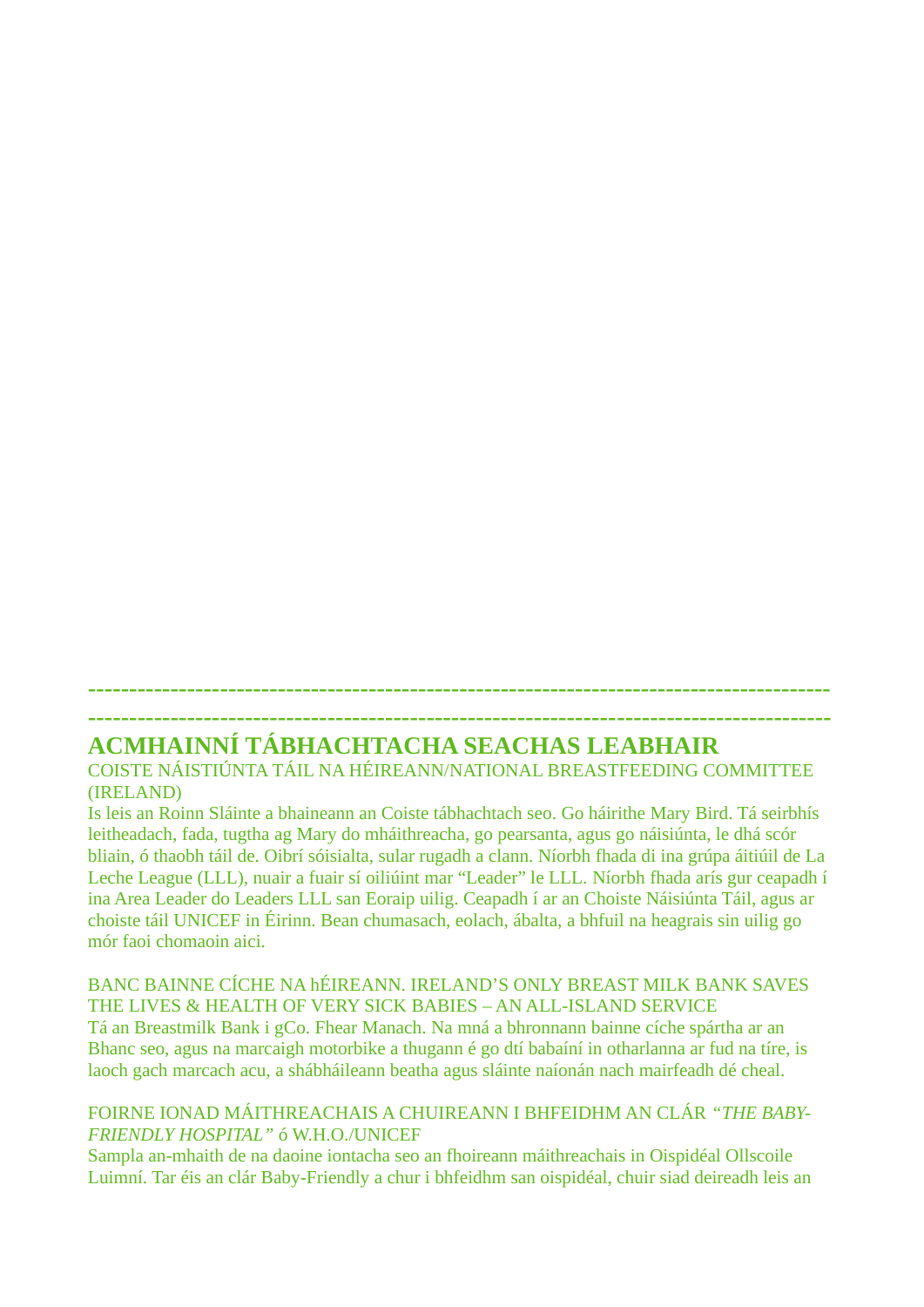ghalar marfach *necrotising enteritis (nec),* a mharaíonn naíonáin nuabheirthe. Agus rinne siad an éacht sin taobh istigh de chupla bliain. Chuala muid an nuacht iontach sin ag Comhdháil La Leche League na hÉireann.

WORLD BREASTFEEDING TRENDS World Breastfeeding Trends Initiative (WT*i*)

## \_\_\_\_\_\_\_\_\_\_\_\_\_\_\_\_\_\_\_\_\_\_\_\_\_\_\_\_\_\_\_\_\_\_\_\_\_\_\_\_\_\_\_\_\_\_\_\_\_\_\_\_\_\_\_\_\_\_\_\_\_\_\_\_\_\_\_\_\_\_\_\_\_\_\_\_\_\_\_\_ NÍ GÁ É SEO A AISTRIÚ AISTRIÚCHÁN/TRANSLATION OF THIS DOCUMENT

On request I would be happyto supply a translation of this document, as I have seen too much gobbledeegook in Google translations, and even in official translations from Irish, which are often unintelligible. The above requires very accurate and knowledgeable translation, to be meaningful. I would need to be free for a few days to carry out that task, and consequently to be given adequate notice. The subject is too important for inadequate translation.

\_\_\_\_\_\_\_\_\_\_\_\_\_\_\_\_\_\_\_\_\_\_\_\_\_\_\_\_\_\_\_\_\_\_\_\_\_\_\_\_\_\_\_\_\_\_\_\_\_\_\_\_\_\_\_\_\_\_\_\_\_\_\_\_\_\_\_\_\_\_\_\_\_\_\_\_\_\_\_\_

## LEABHARLIOSTA

Ní thugaim aseo ach an t-údar agus an teideal do gach leabhar. Thig liom bliain foilsithe, agus ainm na bhfoilsitheoirí a chur ar aghaidh chugaibh, ach é a iarraidh.

NÍ GÁ SEO A AISTRIÚ FOCLÓÍRÍN/GLOSSARY

"An t-Athrú Creidimh"/"The Change of Religion": By this, I mean the seismic change from natural breastfeeding to artificial feeding in Ireland, as in all the Western English-speaking countries. I use this old historical term as it vividly conjures up, in this context, what an enormous change it was, and the enormous consequences for mothers' and babies' health, for our country's finances, for our "Illhealth" system.

Cíoch – breast (the HSE). Bainne cíche – breast milk Cáin-íocóirí - tax-payers Máthair táil – a breastfeeding/nursing mother Naíonán – infant/baby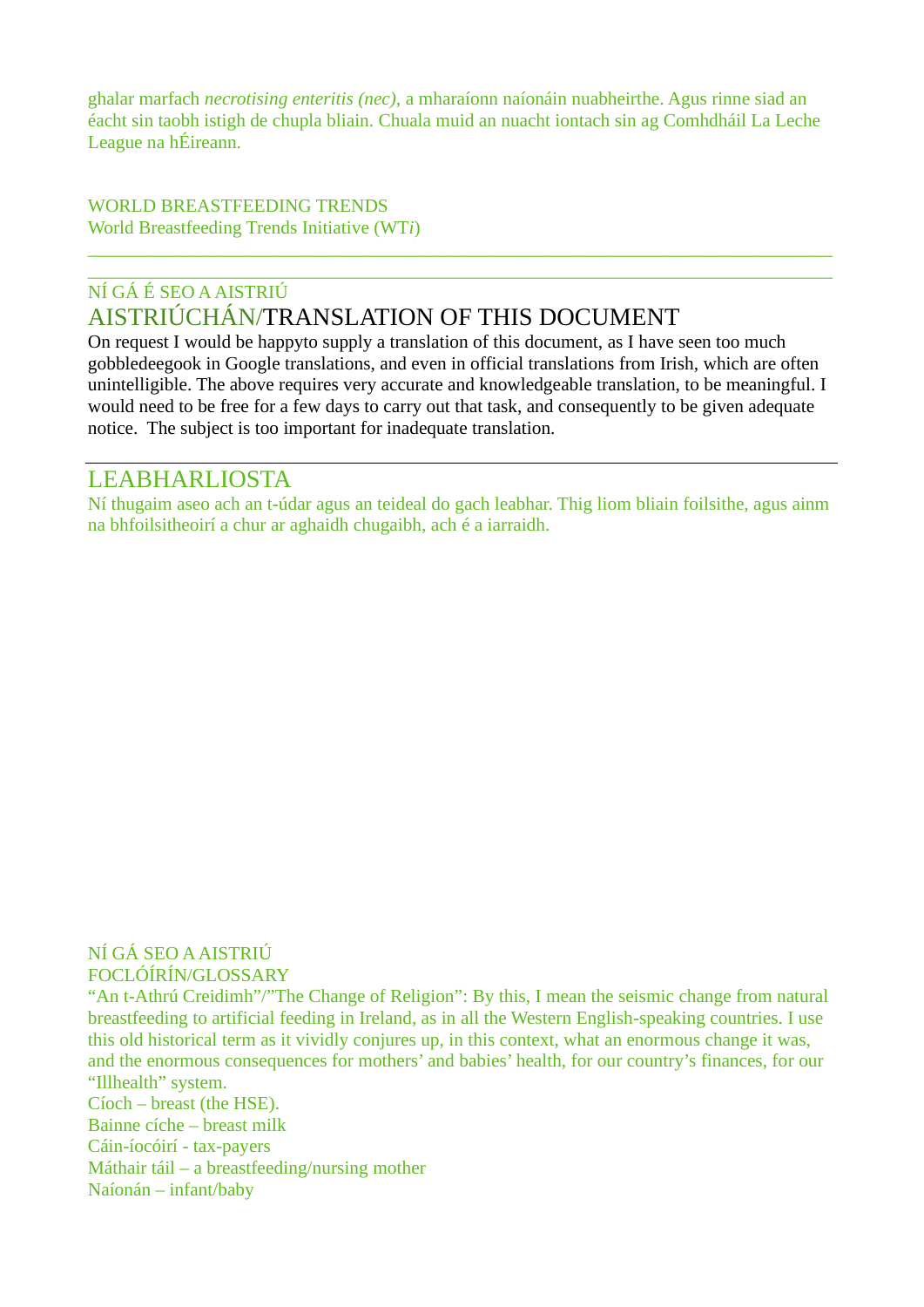Leanbh/páiste - child

- Tál breastfeeding. The word "cothú" is also used, just as "feeding" is, with the specific meaning of breastfeeding. And even the simple phrase "ag tabhairt bainne do ..."
- Ag tál bainne providing milk from the breast; feeding, breastfeeding, suckling (American English: nursing).

Tionól na Saoránach – The Citizens' Assembly.

#### \_\_\_\_\_\_\_\_\_\_\_\_\_\_\_\_\_\_\_\_\_\_\_\_\_\_\_\_\_\_\_\_\_\_ DEIREADH

### \_\_\_\_\_\_\_\_\_\_\_\_\_\_\_\_\_\_\_\_\_\_\_\_\_\_\_\_\_\_\_\_\_\_\_AG DÉANAMH SPIOR SPEAR DE MHUINÍN

#### MÁITHREACHA - UNDERMINING OF BF CONFIDENCE

Is é an áit a bhfuil na deacrachtai ná sa chultúr "úr" (le 70-100 bliain) beathú saorga leanbh, san eolas, san mhí-eolas, sna gnéithe go léir den chultúr sin ar bréaga iad, san dúshlán mór atá ann do mháthair úr, agus athair úr, aghaidh a thabhairt ar an chultúr sin, leo féin féin, gan eolas ceart, gan tuiscint ceart, gan cuidiú ná tacaíocht cheart, agus gan féinmhuinín láidir, agus go leor cáilíochtaí eile. Déanann na gnéithe seo uilig *undermining* ar an chumas nádúrtha, ar an dúil nádúrtha, agus ar an cheart nádúrtha ata ag tuismitheoiri úra an rogha nádúrtha a dhéanamh, as sult agus sásamh a bhaint as an chinneadh sin, agus as eispéireas sásúil, pléisiúrtha a bheith acu agus iad ina bhun. Ní thuigeann a muintir, a gcuiditheoirí – idir phroifisiúnaithe, gaolta, cairde, comharsana, go bhfuil a neaspa tuisceana, a guid easpa eolais, etc. Etc., ag baint óna a muinín, a gcumas, a sástacht, a ndúil, a sásamh, a n-éifeacht, agus a "success". Tá léargus (an-bheag) de chomh mór is a chuireann cailliúint ár gcultúr táil isteach ar mháithreacha agus ar aithreacha úra, sa chéad mhír eile.

#### $L.4$

#### ath-HRÉIMIÚ FADA FADÁLACH

Tá an t-eolas cruinn, ceart, beacht, ag teacht chun cinn, de réir a chéile. Tá grúpaí beaga againn atá ar an eolas le dachad nó le seachtó bliain. Tá sé pianmhar oiread sin máithreacha, a bhí ag iarraidh a naíonáin a chothú iad féin, ach nár éirigh leo. Rinne muid ár ndicheall, go deonach, cuidiú le máithreacha thart orainn, agus d'éirigh linn i gcásanna áirithe, **d'ainneoin an chórais,** agus d'ainneoin an "Athrú Creidimh". Is cúis mhór díomá agus bróin dúinn nár éirigh linn leis na máithreacha uilig ar chuidigh muid leo. Bhí an oiread sin aineolais, mí-eolais, nósanna agus creidimh contráilte in uachtar i ré an Athrú Creidimh, gur dheacair fiú le buíon suntasach, oilte, íoctha, an t-Athrú Creidimh a thiontú thart, gan trácht ar ghrúpa beag scaipthe de chuiditheoiri deonacha. Na máithreacha bochta, ní raibh an t-eolas, an tuiscint, an muinín, an scil comhairleoireachta, ar fáil dóibh. Ní ní raibh a fhios acu go raibh sé ar fáil dóibh – ach é a iarraidh ar na daoine cearta. Thar aon rud eile – agus is é an gné is tábhachtaí agus is mó tionchair é – ní raibh cultúr táil thart ar na máithreacha. Ní amháin sin, ach bhí brú i gcoinne cultúr táil thart orthu, sa bhaile, lena muintir agus a gcomharsana féin, sa chóras "sláinte", sa phobal i gcoitinne, agus i meoin, i dtaithí, agus in eolas na muintire uilig. Ba chonstaic do-sháraithe é sin fiú do mháithreacha a bhí ag iarraidh a naíonain a thál iad féin. [Féach Beéarly don ghiota ar iarraidh.]

#### CÚISEANNA EILE

Ní hé amháin nach bhfuil an t-eolas agus na scileanna cuí ach ag buíon beag bídeach, a thugann cuidiú do mhná ar bhonn deonach. Ach níl an tuiscint sin, ná an t-eolas sin ach ag fíor-bheagán sa tír. Agus ní thuigeann na daoine a mbeadh sé nádúrtha ag máithreacha cuidiú a iarraidh orthu, nach bhfuil siad eolach ná sciliúil sa dóigh atá ag teastáil ó mháithreacha. Is cuma cé mhéid eolais atá ag dochtúir nó ag banaltra faoi na buontáistí a bhaineann le tál, ní haon mhaith an t-eolas sin do bhean atá ag iarraidh eolais faoi **cén dóigh** lena leanbh a thál go sásúil, agus go sásta. Tá mí-eolas fairsing, agus aineolas, agus easpa eolais, faoi cén dóigh a n-oibríonn tál. Ná ní thuigeann siad nach ionann rud a bheith nádúrtha, agus é a bheith *intuitive* ná a bheith furasta nó simplí. Cuireann a lán máithreacha bochta an milleán orthu féin nuair nach n-éiríonn leo a naíonán a chothú go nádúrtha, agus go sásúil. Na máithreacha nár roghnaigh cothú nádúrtha ar an chéad dul síos, is minic iad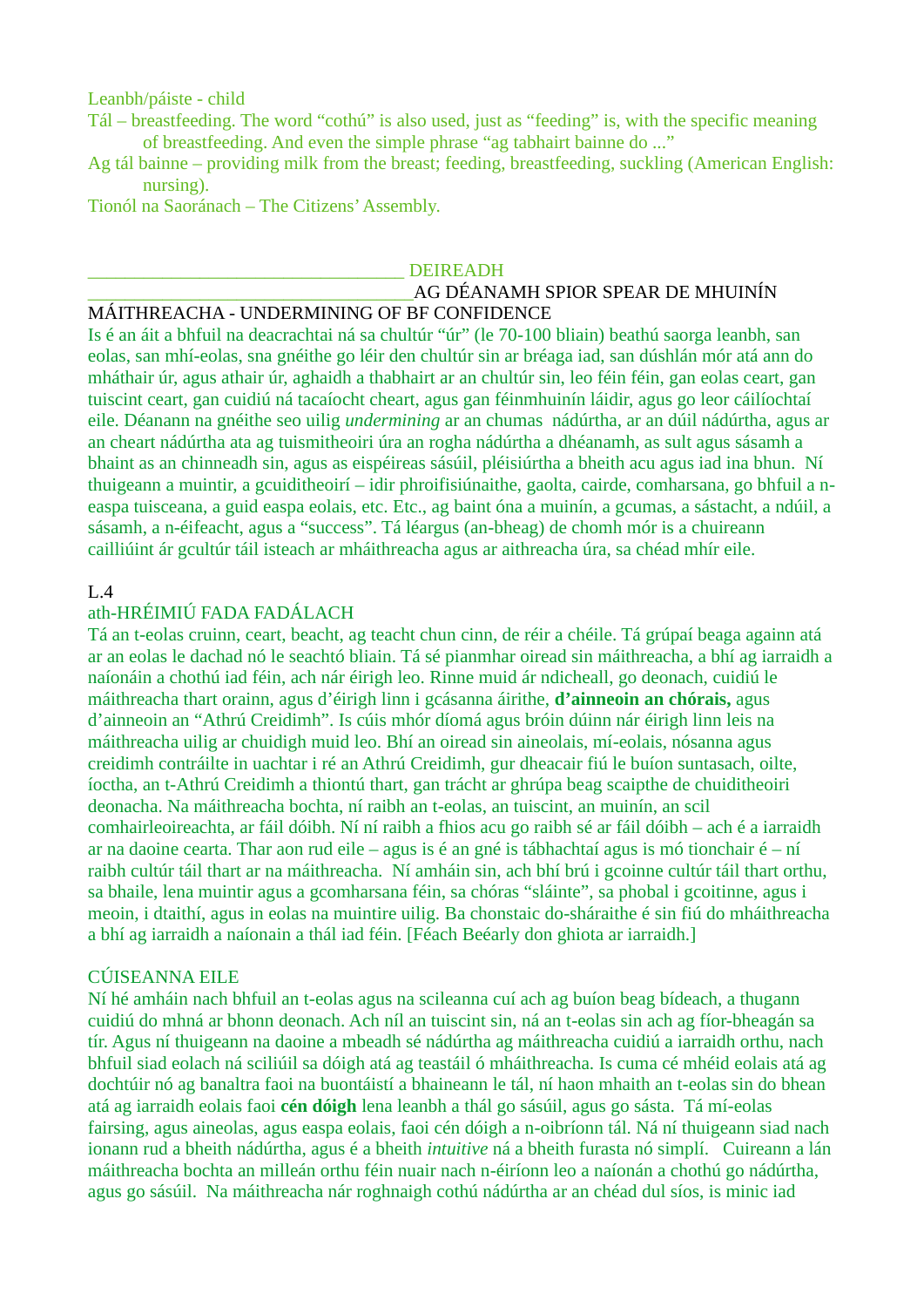cráite le brón, le díomá, le féin-mhilleán, féin-lochtú, agus le "ciontacht". Mura bhfuil an t-eolas agus an tuiscint ag máithreacha faoi cén dóigh le dul i mbun an táil, ná a fhios acu cén áit le cuidiú a lorg, is ar éigean atá aon locht, milleán, ná ciontacht ag baint leo. Easpa oideachais, easpa taithí, easpa tuisceana, sin na rudaí a dhéanann spior spear den tál d'oiread sin máithreacha. Caithfear na rudaí sin a chur ar fáil do mháithreacha. Is gá tacaíocht láidir ón Stát. Ní amháin go bhfuil dualgas ar an Stát máithreacha a chur ar an eolas, agus an tacaíocht atá riachtanach a chur ar fáil dóibh, agus dá lucht cúnaimh agus tacaíochta. Tá dualgas tromchúiseach eile ar an Stát i leith margaíocht mhímhorálta, mar atá ar siúl le cóngarach do chéad bliain (!). Sea, céad bliain.

#### L.5.

#### FEARG, FEARG, FEARG

Bí ag caint ar pholaitíocht salach, bréagach, gránna, marfach! Is rí-dheacair a thabhairt le fios, go háirithe i bpáipéar gairid mar seo, faoin slad, faoin sléacht, faoin droch-shláinte, agus faoi na beathaí go léir – na milliúin acu – ar fud na cruinne, atá millte, nó múchta, ag an mhargaíocht marfach seo. D'ainneoin Cód Idirnáisiúnta *"The International Code Of Marketing of Breastmilk Substitutes"* a bheith dlithiúil leis na deicheanna blianta, tá sé á shíor-bhriseadh ag oll-chomhlachtaí ar nós [Redacted], agus tuilleadh nach iad. Tá cuntas ar an scannal uafásach seo, atá ag leanstan anois ó na 1930í ag Gabrielle Palmer ina dhá leabhar thuasluaite. Tá tuairiscí ar fáil ó UNICEF agus an World Health Organisation a dhamnaíonn ollchomhlachtaí, go speisialta

, agus rialtaisí áirithe faoina ndroch-iompar, a neamairt, a ndroch-obair ag cur daoine ar mhí-eolas agus ar mhi-threoir le beagnach 100 bliain anois. Ar feadh roinnt mhaith blianta bhí an figiúr scanrúil de dhá mhilliún naíonán a bhi ag fáil bháis, go dtí suas le 10 mbliana nó mar sin, de bharr *"the gagressive and unethical marketing of breastmilk substitutes".* Agus sin do dhaoine fíorbhocht, sna tíortha is boichte ar domhan, áit nach acmhainn airgid don phobal páistí a chothú go saorga. Gan trácht ar é a bheith sábháilte, ar dhóigh ar bith. Agus ar ndóigh, ní insíonn na hollchomhlachtai dá gcuid custaiméirí bochta faoin dochar uafásach a dhéanann sé dóibh féin agus dá naíonán an stuif seo a thabhairt dóibh. Is cúis feirge mhillteanach an scannal uilig. Tá briseadh an Chóid ag tarlú i dtíortha saibhre cosúil le hÉirinn agus Stáit Aontaithe Mheiriceá fosta. Babies are dying because of it. MotherAgus naíonáin ag fáil bháis dá bharr. Agus droch-shláinte ag a máithreacha dá bharr. Agus droch-shláinte ag na naíonáin nach maraíonn sé, lena saol.

#### $L.6$

CÁ BHFUIL SÉ SEO LE DUL?????????????]

#### NÍ THUIGEANN ACH FÍOR-BHEAGÁN DAOINE (MNÁ IS MÓ) CAD IAD NA RIACHTANAISÍ SEO ATÁ AG MÁITHREACHA

Na mná a thugann an cuidiú seo do mháithreacha, is go deonach a dhéanann siad é. Tá teora leis an méid ama a thig leo a chaitheamh le máithreacha. Ar na máithreacha a chuidíonn mar seo le máithreacha eile, tá Leaders na heagraíochta deonach La Leche League, comhairleoirí *"Chuidiú",*  the Irish National Childbirth Trust, agus Comhairleoirí Táil cáiliúthe (qualified Lactation Consultants). An cúrsa a fhaobhaíonn an cháilíocht a dtugann an International lactation Consultan .......... (IBCLC) is cúrsa ceithre bliana é, agus is ionann le B.Sc. (onóracha) é. Féach thíos.the Irish National Breastfeeding Trust, and registered Lactation Consultants.

#### NÍ THUIGEANN ACH FÍOR-BHEAGÁN DEN LUCHT PROIFISIÚNTA AR CHEART DÓIBH BHEITH ÁBALTA CUIDIÚ, NACH BHFUIL AN T-EOLAS NÁ NA SCILEANNA ACU

Ní tinneas an tál, ach rud fíor-fholláin, sláintiúil, luachmhar don tír uilig. Tá oiliúint áirithe ar dhochtúirí agus lucht leighis agus banaltrachta eile faoi na buntáistí a bhaineann le tál (cuid anbheag díobh). Ach níl aon oiliúint ná cáilíochtaí, ná tuiscint ag a bhformhór faoi cén dóigh le cuidiú le máithreacha le leanbh a chothú go nádúrtha ar a mbrollach. Féach BT*i* thíos.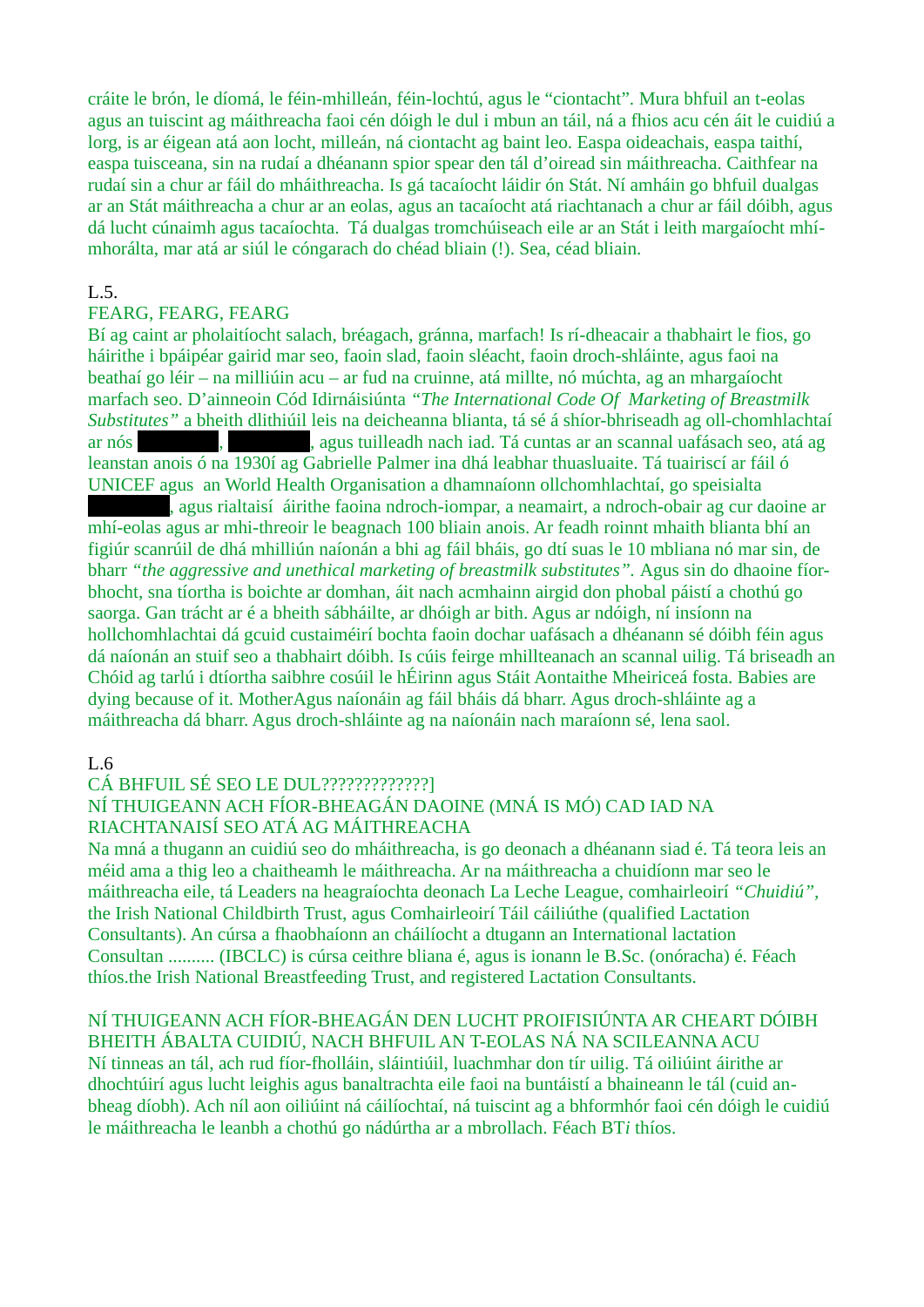NÍ AMHÁIN NACH BHFUIL NA PROIFISIÚNAITHE EOLACH NÁ SCILIÚIL, AGUS NACH DTUIGEANN SIAD NACH BHFUIL, ACH TÁ GO LEOR TUAIRIMÍ MÍ-CHEART ACU, AR MIOTAIS CUID ACU, A CHUIREANN MÁITHREACHA AR MHÍ-THREOIR Tá cuntaisí an-mhaith air seo sna leabhair *The Politics of Breastfeeding, Why Breastfeeding M*

#### MARGAÍOCHT MHÍ-EITICIÚIL BREASTMILK SUBSTITUTES

Thosaigh an comhlacht ollmhór [Redacted] ag margaíocht a gcuid *"breastmilk substitutes"* chomh luath leis na 1930í. Ní hiontas go bhfuil máithreacha curtha ar strae! Ní margaíocht ionraice, macánta, eiticiúil a bhí ar siúl ag có na 1930í i leith. Tá gnéithe den scéal scannalach, gránna, luaite ag Gabrielle Palmer ina leabhar *"The Politics of Breastfeeding – When Breasts Are Bad For Business".* Agus sa leagan gairid den leabhar, an leabhrín *"Why Breastfeeding Matters",* a d'fhoilsingh Pinter & Martin i Londain i 2016.

*atters, The Womanly Art of Breastfeeding, The Attachment Parenting Book, Breastfeeding & Child Spacing – The Ecology of Natural Mothering, Breastfeeding Matters - ............ Breastfeeding – A Guide for the Medical Profession* agus tuilleadh. Tá eolas sna leabhair sin faoi cén dóigh a noibríonn an tál, cén mí-eolas atá coitianta, cén dóigh a dtig le máthair tál go sásúil, go héifeachtach, agus go pléisiúrtha (breastfeeding is meant to be pleasurable). Rinne an eagraíocht *World Breastfeeding Trends* (féach Wt*i*) *[*SEICEÁIL] staidéar ar an deacracht móra seo. Tá graf sa tuairisc a chuir siad ar fáil, a thaispéaineann gur ag na cuiditheoirí deonacha (cosúil le LLL Leaders agus comhairleoirí táil le *"Cuidiú"* (Irish National Childbirth Trust) agus a leithéid eile, atá an t-eolas agus na scileanna is fearr sa réimse seo. Is díol iontais agus díol díomá agus feirge é gur ag dochtúirí atá an t-eolas agus na scileanna is lú, le cuidiú le máithreacha. Ní hiontas go bhfuil na leibhéil táil in Éirinn agus sa Bhreatain (áit a dtearnadh an staidéar Wt*i*) ar na cinn is ísle sa domhan. Tá sé i bhfad, i bhfad níos deacra eolas úr-nua a chur in áit cultúr bunaithe ná an seanrud a leanstan, a bhuanú, agus a fhágáil i réim.

L.6 FIGIÚIRÍ TÁIL ....

#### AN GNÉ DE STAIDÉAR INSCNE A BHFUIL SAINEOLAS AGAM AIR

Tá gné amháin de staidéar inscne a bhfuil saineolas agam air. Ba mhaith liom an gné tábhachtach seo a chur ar shúile an Tionóil agus a n-aird a dhíriú air. Is é an gné sin an riachtanas suntasach atá ag **máithreacha táil (breastfeeding mothers)** in Éirinn le h**eolas** suas chun dáta, cruinn, beacht, agus le **tacaíocht** leis an dúshlán a bhaineann le leanbh a thál i sochaí a bhfuil a chultúr táil (breastfeeding culture) caillte aige, le 70-100 bliain nó mar sin.

*Táim ag déanamh staidéir ar an réimse eolais seo le breis agus dachad bliain. Tá cúlra acadúil agam, a thugann na scileanna dom le heolas a mheas go criticiúil, agus a úsáid le daoine eile a chur ar an eolas, faoi thorthaí taighde acadúil, agus na himpleachtai do shaol laethúil gnáth-dhaoine. Scríobh mé altanna gairide gach seachtain, ar feadh tuairim is deich mbliana, ar ghnéithe den ábhar seo, d'iris áitiúil, a raibh scaipeadh 6,000 teaghlach aige in iarthar Cho. Bhaile Atha Cliath, tuaisceart Cho. Chill Dara, agus oirdheisceart Cho. Na Mí. D'fhreastail mé ar go leor cruinnithe míosúil de chuid La Leche League Leamhcáin, Chill Droichid, agus Chaisleán Cnucha, thar fiche bliain, nó mar sin. Do hoileadh mé mar Cheannaire/"Leader" le La Leche League International (LLL). Bhunaigh mé grúpa LLL Chill Droichid, agus stiúraigh mé é ar feadh 5 bliana. Chuidigh mé go foirmiúil/oifigiúil, le go leor leor máithreacha agus naíonáin, le linn na gcúig mblian sin, mar "Leader" aitheanta/accredited. Agus roimhis sin, agus ó shin i leith, go neamh-fhoirmeálta. Snámh in aghaidh easa, cuid den am, agus an cultúr a tháinig i réim in Éirinn,*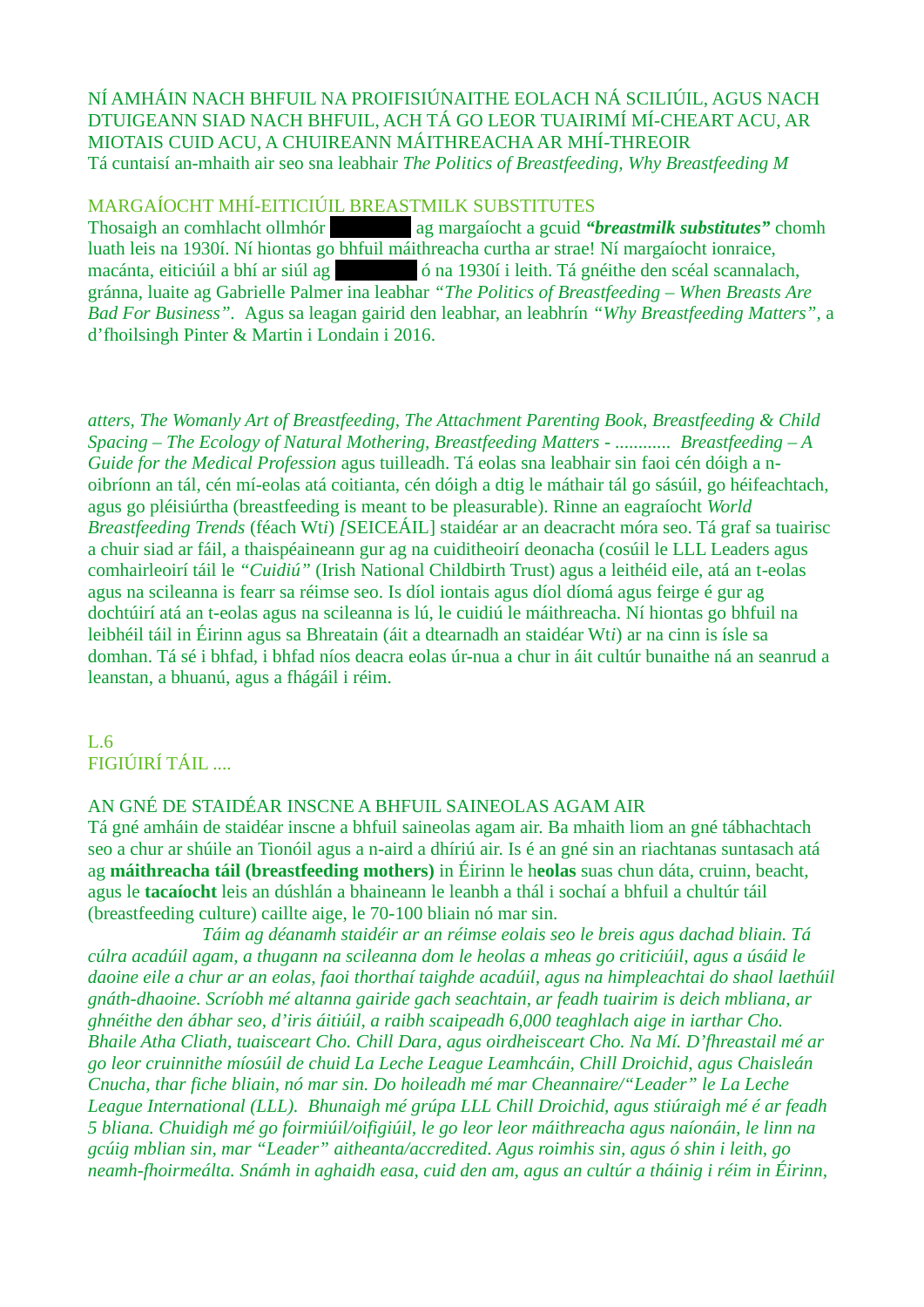### *le céad bliain, ó chaill muid ár gcultúr náisiúnta táilAN DÓIGH A GCUIREANN AN CULTÚR 'ÚR" BRÚ AR MHÁITHREACHA*

Bíonn an cultúr beathú saorga (artificial feeding) ag brú isteach ar mháithreacha ó gach taobh. D'fhreastail mé ar go leor Comhdhála Tuismitheoireachta bliantúil La Leche League na hÉireann, agus déanaim freastal orthu i gcónaí, le coinneáil suas leis an eolas, an taighde is nuaí, agus an tuiscint is eolaí ar chúrsaí táil. Beidh mé ag freastal ar an Chomhdháil i mbliana, i Loch Garman, ar an 7ú agus an 8ú de Mhárta, 2020. Bíonn leithéidí ollúna ollscoile ar na cainteoirí oilte a thugann cuid de na cainteanna. Is í an Lactation Consultant agus údar roinnt leabhar Nancy Mohrbacher, as na Stáit Aontaithe Keynote Speaker na bliana seo. Beidh cupla céad tuismitheoirí, agu páistí/déagóiri, agus cupla scór banaltra, mná chabhartha, agus proifisiúnaithe sláinte eile i láthair, agus gheobhaidh siadsan CERPS as freastal ar chuid de na léachtanna/seisiúin/presentations. Tá aitheantas oifigiúil ag La Leche League International, ó 1986, ón World Health Association, agus ó UNICEF, mar "the world's foremost authority on breastfeeding." Is le fíricí (facts), agus ní le tuairimí, atá mé ag déíleáil, sa pháipéar seo.

Agus rudaí ar nós "rún" na nDeartháireacha Chamberlen sa Fhrainc, an *ob* chéad *stetric forceps.*  Gan trácht ar dhá ghluaiseacht oll-mhór, a mhill an cultúr nádúrtha, traidisiúnta táil. Is é an cheann an *"medicalisation of childbirth",* a thug máithreacha go dtí dochtúirí agus oispidéil le clann a bhreith. An dara hAthrú Mór, sin teacht i réim an bhuidéil, agus an "bhainne" saorga ("formula") do naíonáin. Thosaigh an t-athrú sin roimh dheireadh an 19ú céad. Foilsíodh alt le gairid san Irish Times faoin ghearán leitheadach a bhí ag dochtúirí faoi seo in oispidéal an Rotunda san 19ú céad .............. Chonaic na dochtúirí an dochar millteanach a bhí an "bainne" saorga (breastmilk substitutes) ag déanamh do mháithreacha agus do pháistí. Ach fiú an t-am sin, ni raibh mórán a bhí siad ábalta a dhéanamh faoi. Fiú céad bliain eile, tá aineolas, mí-eolas, mí-thuiscint, séanadh, agus easpa eolais leitheadach, fiú i measc na speisialtóirí a thugann aire do mháithreacha agus do naíonáin. Is beag nár dhíothaigh an dá rud sin cothú nádúrtha naíonán, agus cumhacht máithreacha agus mná chabhartha ag cuidiú le máithreacha, le saolú agus beathú naíonán. Inniu féin, tá ceann de na rátaí cothú nádúrtha is ísle sa domhan againn in Éirinn. [Tá an Bhreatain fiú níos ísle.] Bhí ár gcultúr cothú linbh caillte againn, agus tá fós, cé go bhfuil daoine iontacha ag obair go crua ag iarraidh an "t-Athrú Creidimh" a thiontú thart, agus ár gcultúr nádúrtha a athréimiú. Tuilleadh faoi sin thíos.

#### TIONCHAR INSCNE AR AN ATHRÚ MÓR

Tá sé seo tuigthe, agus níl, le fada an lá. Níor tuigeadh, go fóill, dáiríre, an t-eolas, an taithí, na scileanna, agus an tuiscint a bhí ag mná a thug cíoch do pháistí, ó ghlúin go glúin, nuair a bhí cultúr nádúrtha an táil faoi fhlosc, agus faoi bhláth in Éirinn. Níor tuigeadh, go fóill, an méid a cailleadh, nuair a cailleadh an cultúr sin. Is **ag na mná** a chothaigh a bpáistí a bhí an saibhreas eolais, scileanna, etc. Níor thuig mórán daoine, seachas na dochtúirí sin sa Rotunda, tábhacht an chultúir a bhí á chailleadh. Go dtí go raibh sé ró-mhall é a tharrtháil. Bhí finscéalta agus teoirící craiceáilte gan dealramh an-fhairsing, leis an Athrú Mór. Tá cuid acu a gcreideann daoine go diongbhálta iontu inniu féin! Chuir na finscéalta agus na "hairteagail creidimh" sin na táirngí deireanacha i gcónair ár gcultúir táil. Agus is maith atá 'fhios s ag na mná atá ag obair go deonach le cuidiú leis an mionlach beag ban a bhí fós ag iarraidh a naíonáin a chothú go nádúrtha, le trí scór bliain anuas, é. Bhí a mhodh féin, a loighic féin, a nósanna féin, agus go leor rudaí úra eile, ag dul leis an Athrú Mór. Agus ba dúshlán do-sháraithe é ag go leor de na dochtúirí, banaltraí, mná chabhartha, agus teaghlaigh agus cairde na máithreacha, na deacrachtaí úra seo a shárú. Is tragóid é atá imithe faoi thost, faoi choim, faoi rún, agus faoi "chinsireacht". Agus is **mar gur mná a choinnigh beo é le idir 3 agus 4 mhilliún bliain é, a tharla sin. Ní raibh sé ar chumas na bhfear an tragóid seo a chosc. Bhí an buidéal níos tréine ná iad! Agus an cultúr úr a d'fhás leis.**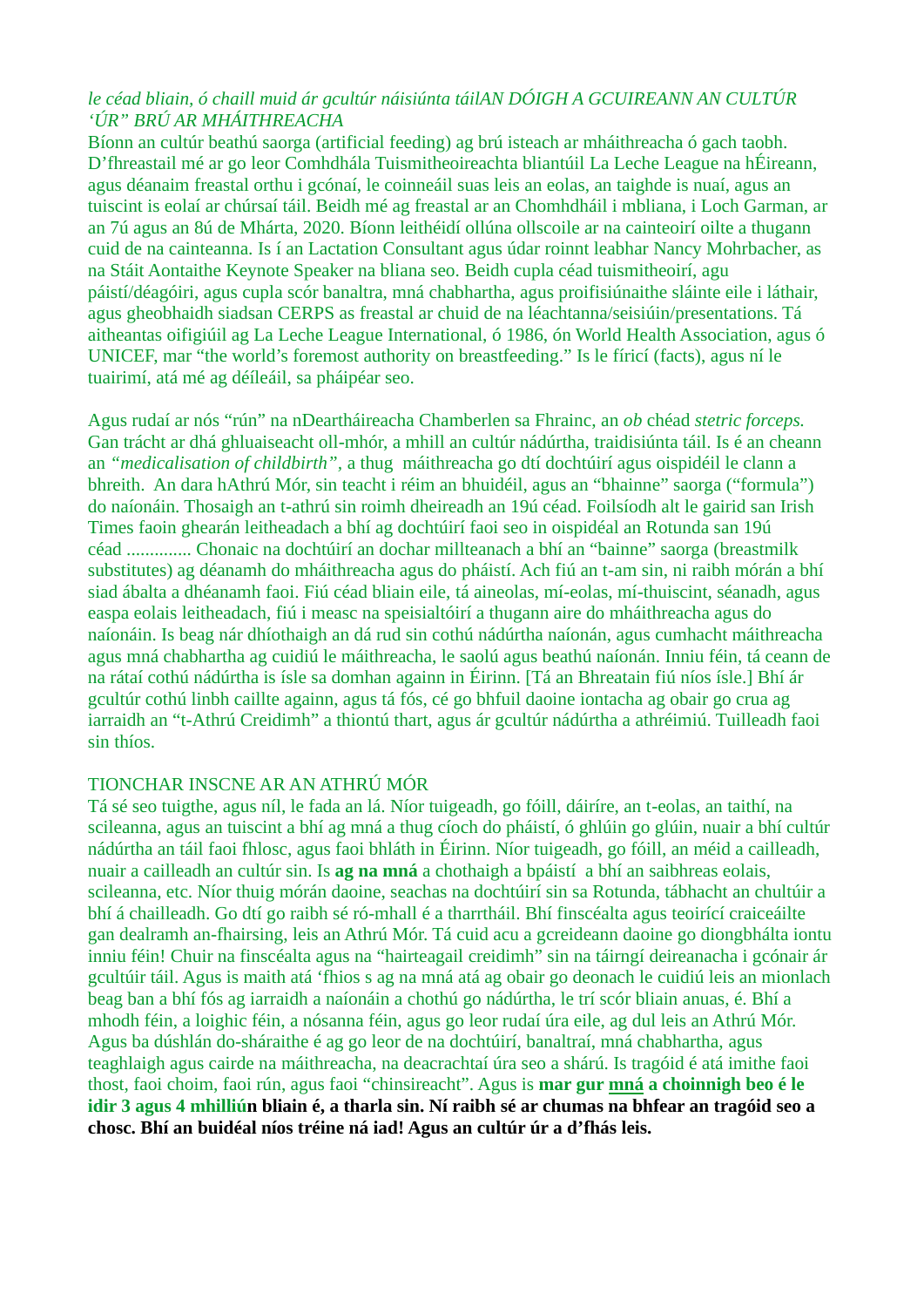DÁ MBEADH 'FHIOS AG NA MNÁ AGUS NA FIR CHOMH SIMPLÍ IS A BHEADH SÉ NAÍONÁN A BHEATHÚ, DÁ MBEADH AN MUINÍN, AN T-EOLAS, AN TUISCINT, AGUS AN TACAÍOCHT ACU .......................

ACH BHÍ NÁMHAID EILE ACU NÁMHAID DHORCHA, MÍMHORÁLTA, AR CHUMA LEIS BEATHA NO SLÁINTE NAÍONÁN NÁ MÁITHREACHA. BA É AN NÁMHAID SIN, THAR AON RUD EILE, AN MARGADH ÚR A BHÍ ANN ANOIS DO *BREASTMILK SUBSTITUTES* Tá gearr-chuntas ag an údar Gabrielle Palmer, ina leabhar beag *"Why Breastfeeding Matters".* Tá cuntas níos iomláine aici sa bhunleabhar *"The Politics of Breastfeeding – When Breasts Are Bad for Business."* Tá an leabhar seo chomh scanrúil, agus chuir sé oiread sin feirge orm é a léamh, nach dtiocfadh liom é a chríochnú ar feadh na mblianta. Scannal i ndiaidh scannail, bréaga i ndiaidh bréaga, náire i ndiaidh náire, samhnas i ndiaidh samhnais, gur deacair an droch-scéal seo uilig a shlogadh. Tuilleadh faoin dá leabhar seo, agus faoi Gabrielle Palmer, thíos.

#### "An t-ATHRÚ CREIDIMH"\*[LITERALLY "THE CHANGE OF FAITH/RELIGION" OR THE "REFORMATION"

Sin an cur síos a rinne duine éigin ar an Athrú Suntasach ins an dóigh a gcothaítear naíonáin nuabheirthe, don chéad bhliain nó dhó, a tharla le linn an chéid seo caite, in Iarthar domhan. Tugaim "An t-Athrú Creidimh" air, go magúil. Ach ní haon scéal grinn é. Ach a dhearg-mhalairt. An "tAthrú Creidimh", sa chéad seo chaite, leanann sé ar aghaidh, gan ach fíor-bheagán athrú, ó sin. Ní cuimhin liom cá bhfaca mé an ráiteas sin, ná cé dúirt é, ach is cinnte go bhfuil fírinne áirithe ag baint leis. Mar a dúirt mé thuas tá impleachtaí an-mhór agus an-trom-chúiseach ar fad ag baint leis. Tá impleachtaí ann sna réimsí seo a leanas: polaitíocht, cúrsaí sóisialta agus cultúrtha, cúrsaí pearsanta, teaghlaigh, agus thar aon rud eile, cúrsaí sláinte.

\*An t-Athrú Creidimh a thugtar, i dtéacsleabhair staire Gaeilge ar an Reformation.

#### AN DÓIGH A GCUIREANN AN CULTÚR 'ÚR" BRÚ AR MHÁITHREACHA

Bíonn an cultúr beathú saorga (artificial feeding) ag brú isteach ar mháithreacha ó gach taobh. D'fhreastail mé ar go leor Comhdhála Tuismitheoireachta bliantúil La Leche League na hÉireann, agus déanaim freastal orthu i gcónaí, le coinneáil suas leis an eolas, an taighde is nuaí, agus an tuiscint is eolaí ar chúrsaí táil. Beidh mé ag freastal ar an Chomhdháil i mbliana, i Loch Garman, ar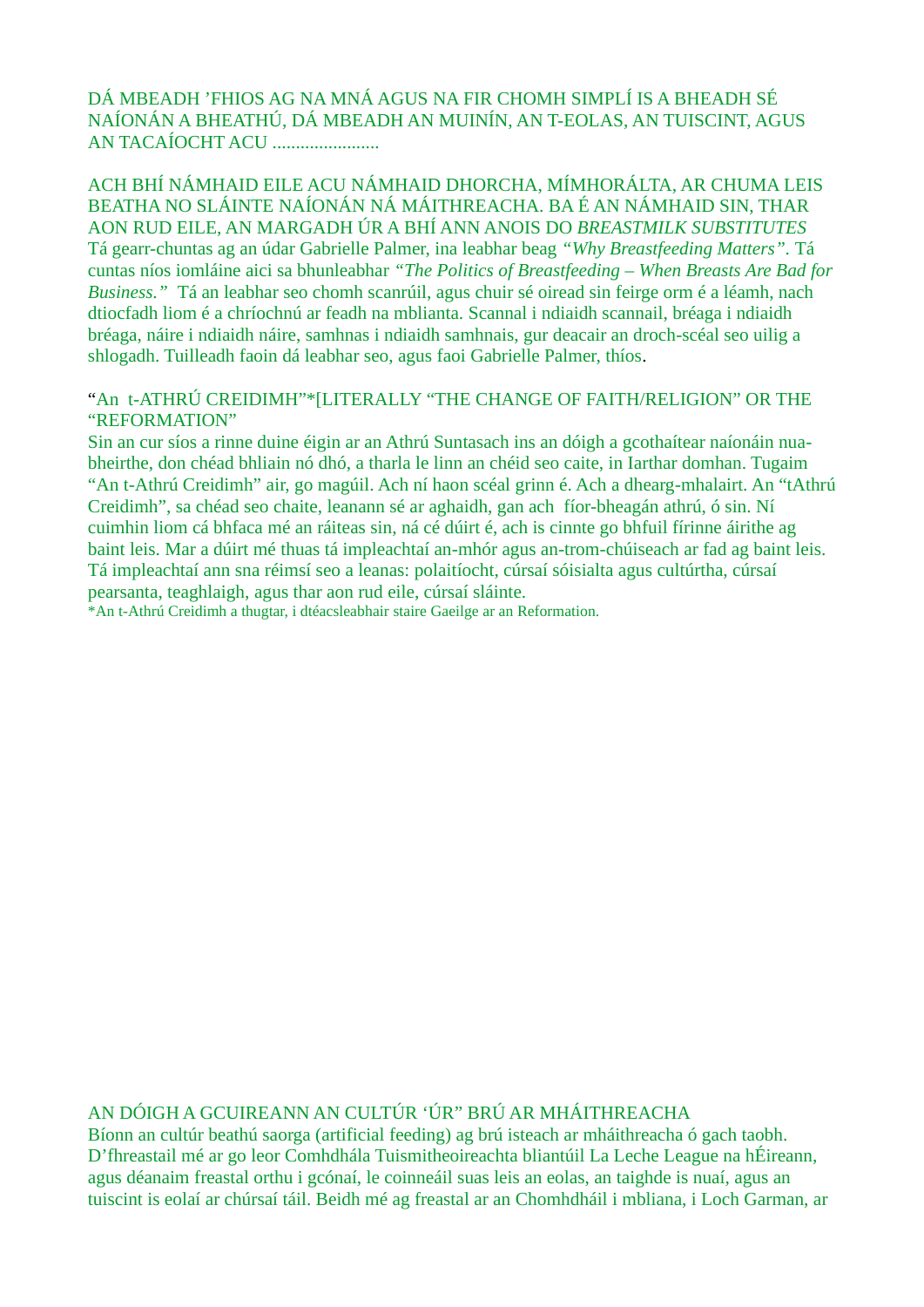an 7ú agus an 8ú de Mhárta, 2020. Bíonn leithéidí ollúna ollscoile ar na cainteoirí oilte a thugann cuid de na cainteanna. Is í an Lactation Consultant agus údar roinnt leabhar Nancy Mohrbacher, as na Stáit Aontaithe Keynote Speaker na bliana seo. Beidh cupla céad tuismitheoirí, agu páistí/déagóiri, agus cupla scór banaltra, mná chabhartha, agus proifisiúnaithe sláinte eile i láthair, agus gheobhaidh siadsan CERPS as freastal ar chuid de na léachtanna/seisiúin/presentations. Tá aitheantas oifigiúil ag La Leche League International, ó 1986, ón World Health Association, agus ó UNICEF, mar "the world's foremost authority on breastfeeding." Is le fíricí (facts), agus ní le tuairimí, atá mé ag déíleáil, sa pháipéar seo.

Agus rudaí ar nós "rún" na nDeartháireacha Chamberlen sa Fhrainc, an *ob* chéad *stetric forceps.*  Gan trácht ar dhá ghluaiseacht oll-mhór, a mhill an cultúr nádúrtha, traidisiúnta táil. Is é an cheann an *"medicalisation of childbirth",* a thug máithreacha go dtí dochtúirí agus oispidéil le clann a bhreith. An dara hAthrú Mór, sin teacht i réim an bhuidéil, agus an "bhainne" saorga ("formula") do naíonáin. Thosaigh an t-athrú sin roimh dheireadh an 19ú céad. Foilsíodh alt le gairid san Irish Times faoin ghearán leitheadach a bhí ag dochtúirí faoi seo in oispidéal an Rotunda san 19ú céad .............. Chonaic na dochtúirí an dochar millteanach a bhí an "bainne" saorga (breastmilk substitutes) ag déanamh do mháithreacha agus do pháistí. Ach fiú an t-am sin, ni raibh mórán a bhí siad ábalta a dhéanamh faoi. Fiú céad bliain eile, tá aineolas, mí-eolas, mí-thuiscint, séanadh, agus easpa eolais leitheadach, fiú i measc na speisialtóirí a thugann aire do mháithreacha agus do naíonáin. Is beag nár dhíothaigh an dá rud sin cothú nádúrtha naíonán, agus cumhacht máithreacha agus mná chabhartha ag cuidiú le máithreacha, le saolú agus beathú naíonán. Inniu féin, tá ceann de na rátaí cothú nádúrtha is ísle sa domhan againn in Éirinn. [Tá an Bhreatain fiú níos ísle.] Bhí ár gcultúr cothú linbh caillte againn, agus tá fós, cé go bhfuil daoine iontacha ag obair go crua ag iarraidh an "t-Athrú Creidimh" a thiontú thart, agus ár gcultúr nádúrtha a athréimiú. Tuilleadh faoi sin thíos.

#### TIONCHAR INSCNE AR AN ATHRÚ MÓR

Tá sé seo tuigthe, agus níl, le fada an lá. Níor tuigeadh, go fóill, dáiríre, an t-eolas, an taithí, na scileanna, agus an tuiscint a bhí ag mná a thug cíoch do pháistí, ó ghlúin go glúin, nuair a bhí cultúr nádúrtha an táil faoi fhlosc, agus faoi bhláth in Éirinn. Níor tuigeadh, go fóill, an méid a cailleadh, nuair a cailleadh an cultúr sin. Is **ag na mná** a chothaigh a bpáistí a bhí an saibhreas eolais, scileanna, etc. Níor thuig mórán daoine, seachas na dochtúirí sin sa Rotunda, tábhacht an chultúir a bhí á chailleadh. Go dtí go raibh sé ró-mhall é a tharrtháil. Bhí finscéalta agus teoirící craiceáilte gan dealramh an-fhairsing, leis an Athrú Mór. Tá cuid acu a gcreideann daoine go diongbhálta iontu inniu féin! Chuir na finscéalta agus na "hairteagail creidimh" sin na táirngí deireanacha i gcónair ár gcultúir táil. Agus is maith atá 'fhios s ag na mná atá ag obair go deonach le cuidiú leis an mionlach beag ban a bhí fós ag iarraidh a naíonáin a chothú go nádúrtha, le trí scór bliain anuas, é. Bhí a mhodh féin, a loighic féin, a nósanna féin, agus go leor rudaí úra eile, ag dul leis an Athrú Mór. Agus ba dúshlán do-sháraithe é ag go leor de na dochtúirí, banaltraí, mná chabhartha, agus teaghlaigh agus cairde na máithreacha, na deacrachtaí úra seo a shárú. Is tragóid é atá imithe faoi thost, faoi choim, faoi rún, agus faoi "chinsireacht". Agus is **mar gur mná a choinnigh beo é le idir 3 agus 4 mhilliún bliain é, a tharla sin. Ní raibh sé ar chumas na bhfear an tragóid seo a chosc. Bhí an buidéal níos tréine ná iad! Agus an cultúr úr a d'fhás leis.**

DÁ MBEADH 'FHIOS AG NA MNÁ AGUS NA FIR CHOMH SIMPLÍ IS A BHEADH SÉ NAÍONÁN A BHEATHÚ, DÁ MBEADH AN MUINÍN, AN T-EOLAS, AN TUISCINT, AGUS AN TACAÍOCHT ACU .......................

ACH BHÍ NÁMHAID EILE ACU NÁMHAID DHORCHA, MÍMHORÁLTA, AR CHUMA LEIS BEATHA NO SLÁINTE NAÍONÁN NÁ MÁITHREACHA. BA É AN NÁMHAID SIN, THAR AON RUD EILE, AN MARGADH ÚR A BHÍ ANN ANOIS DO *BREASTMILK SUBSTITUTES*